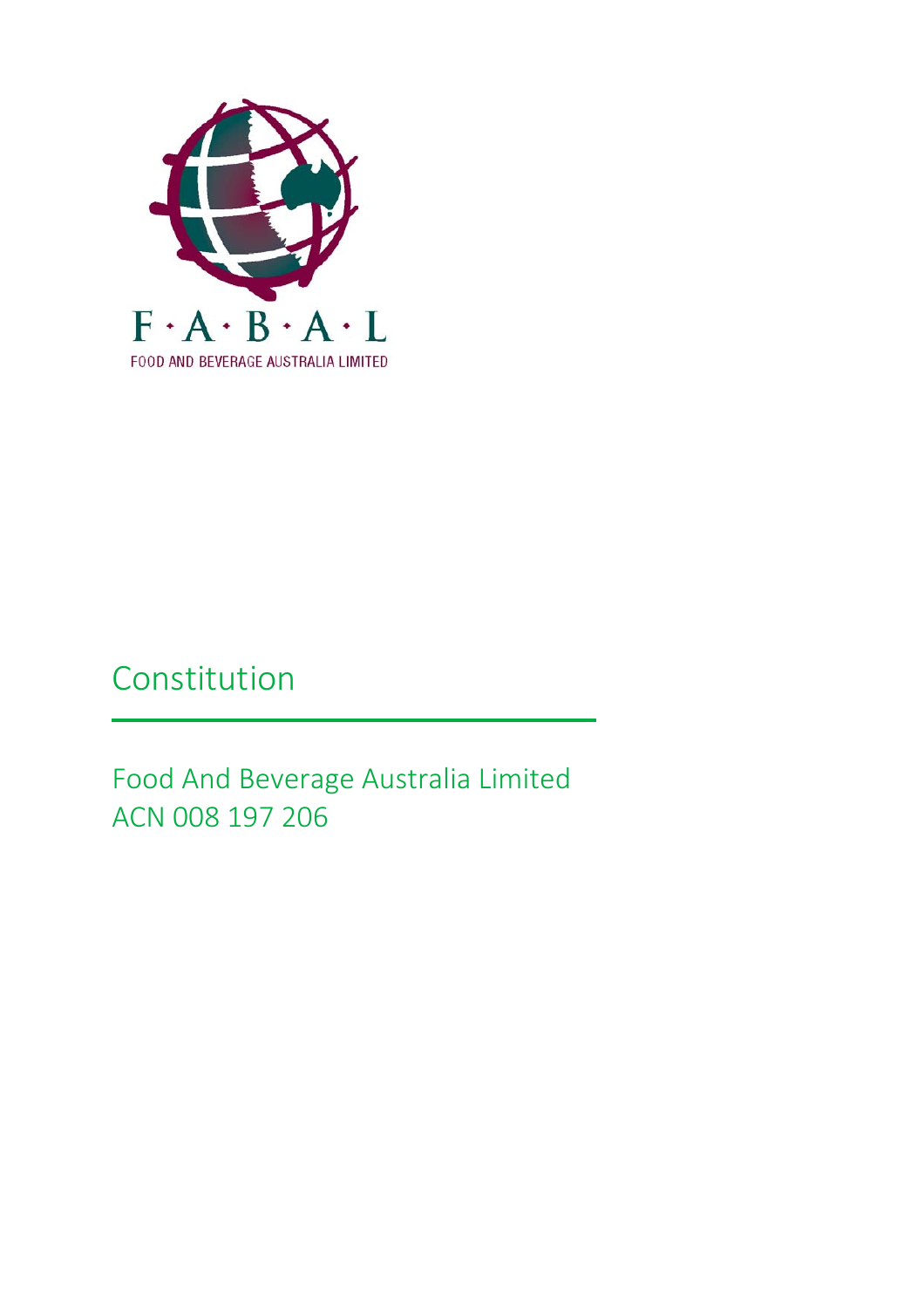## **Contents**

| $\mathbf{1}$                                                                | Definitions                                                                                                                                                                                                                                                                                  | 1                                                                                     |
|-----------------------------------------------------------------------------|----------------------------------------------------------------------------------------------------------------------------------------------------------------------------------------------------------------------------------------------------------------------------------------------|---------------------------------------------------------------------------------------|
| $\overline{2}$                                                              | Interpretation                                                                                                                                                                                                                                                                               | $\overline{2}$                                                                        |
| 3                                                                           | Application of the Act, Listing Rules and ASX Settlement Operating Rules                                                                                                                                                                                                                     | 4                                                                                     |
| 4                                                                           | <b>Exercising powers</b>                                                                                                                                                                                                                                                                     | 4                                                                                     |
| 5                                                                           | Share capital                                                                                                                                                                                                                                                                                | 6                                                                                     |
| 5.1<br>5.2<br>5.3<br>5.4<br>5.5<br>5.6<br>5.7<br>5.8<br>5.9<br>5.10         | Shares<br>Preference shares<br>Alteration of share capital<br>Conversion or reclassification of shares<br>Variation of class rights<br>Joint holders of shares<br>Equitable and other claims<br>Share certificates<br>Lost certificates<br>Restricted securities                             | 6<br>6<br>$\overline{7}$<br>$\overline{7}$<br>8<br>8<br>8<br>8<br>$\overline{9}$<br>9 |
| 6                                                                           | Calls, forfeiture, indemnities, lien and surrender                                                                                                                                                                                                                                           | 9                                                                                     |
| 6.1<br>6.2<br>6.3<br>6.4<br>6.5<br>6.6<br>6.7<br>6.8<br>6.9<br>6.10<br>6.11 | Calls<br>Payments in advance of calls<br>Interest payable by member<br>Proceedings to recover calls<br>Forfeiture notice<br>Forfeiture<br>Liability on forfeiture<br>Members' indemnity<br>Lien on shares<br>Surrender of shares<br>Sale, reissue or other disposal of shares by the company | 9<br>10<br>11<br>11<br>11<br>12<br>12<br>13<br>13<br>14<br>14                         |
| 7                                                                           | <b>Distributions</b>                                                                                                                                                                                                                                                                         | 15                                                                                    |
| 7.1<br>7.2<br>7.3<br>7.4<br>7.5<br>7.6<br>7.7                               | Dividends<br>Capitalising profits<br>Ancillary powers<br>Reserves<br>Carrying forward profits<br>Share investment plan<br>Dividend selection plans                                                                                                                                           | 15<br>18<br>19<br>20<br>20<br>20<br>20                                                |
| 8                                                                           | Transfer and transmission of shares                                                                                                                                                                                                                                                          | 21                                                                                    |
| 8.1<br>8.2<br>8.3                                                           | Transferring shares<br>Power to decline to register transfers<br>Power to suspend registration of transfers                                                                                                                                                                                  | 21<br>22<br>22                                                                        |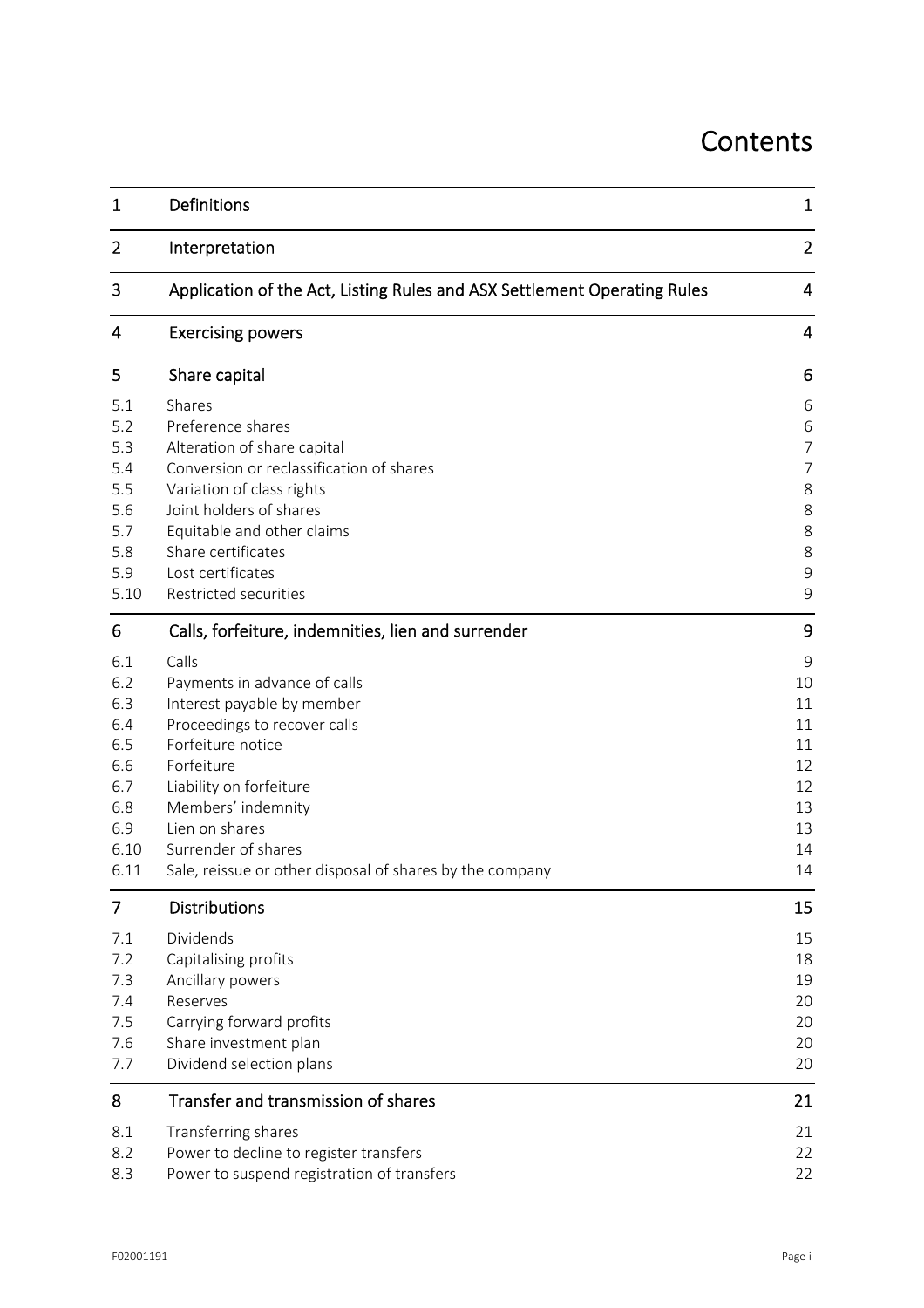| 8.4<br>8.5     | Selling non marketable parcels<br>Transmission of shares       | 22<br>24 |  |
|----------------|----------------------------------------------------------------|----------|--|
| 9              | Plebiscite to approve proportional takeover bids               | 25       |  |
| 9.1            | Definitions                                                    | 25       |  |
| 9.2            | Transfers not to be registered                                 | 25       |  |
| 9.3            | Approving Resolution                                           | 25       |  |
| 9.4            | Sunset                                                         | 26       |  |
| 10             | <b>General meetings</b>                                        | 26       |  |
| 10.1           | Calling general meetings                                       | 26       |  |
| 10.2           | Virtual meeting of members                                     | 26       |  |
| 10.3           | Notice of general meetings                                     | 27       |  |
| 10.4           | Admission to general meetings                                  | 28       |  |
| 10.5           | Quorum at general meetings                                     | 29       |  |
| 10.6           | Chairperson of general meetings                                | 30       |  |
| 10.7           | Conduct at general meetings                                    | 30       |  |
| 10.8           | Decisions at general meetings                                  | 32       |  |
| 10.9           | Direct voting                                                  | 33       |  |
| 10.10<br>10.11 | Voting rights<br>Representation at general meetings            | 33<br>34 |  |
| 11             | <b>Directors</b>                                               | 37       |  |
|                |                                                                |          |  |
| 11.1           | Appointment and retirement of directors                        | 37       |  |
| 11.2<br>11.3   | Vacating office<br>Remuneration                                | 39<br>39 |  |
| 11.4           | Director need not be a member                                  | 41       |  |
| 11.5           | Directors may contract with the company and hold other offices | 41       |  |
| 11.6           | Powers and duties of directors                                 | 42       |  |
| 11.7           | Delegation by the Board                                        | 43       |  |
| 11.8           | Proceedings of directors                                       | 43       |  |
| 11.9           | Calling meetings of the Board                                  | 44       |  |
| 11.10          | Notice of meetings of the Board                                | 44       |  |
| 11.11          | Quorum at meetings of the Board                                | 45       |  |
| 11.12          | Chairperson and deputy chairperson of the Board                | 45       |  |
| 11.13          | Decisions of the Board                                         | 46       |  |
| 11.14          | Written resolutions                                            | 46       |  |
| 11.15          | Alternate directors                                            | 47       |  |
| 11.16          | Validity of acts                                               | 48       |  |
| 12             | <b>Executive officers</b>                                      | 48       |  |
| 12.1           | Managing directors and executive directors                     | 48       |  |
| 12.2           | Secretary                                                      | 48       |  |
| 12.3           | Provisions applicable to all executive officers                | 48       |  |
| 13             | Indemnity and insurance                                        | 49       |  |
| 13.1           | Persons to whom rules 13.2 and 13.4 apply                      | 49       |  |
| 13.2           | Indemnity                                                      | 49       |  |
| 13.3           | Extent of indemnity                                            | 49       |  |
| 13.4           | Insurance                                                      | 50       |  |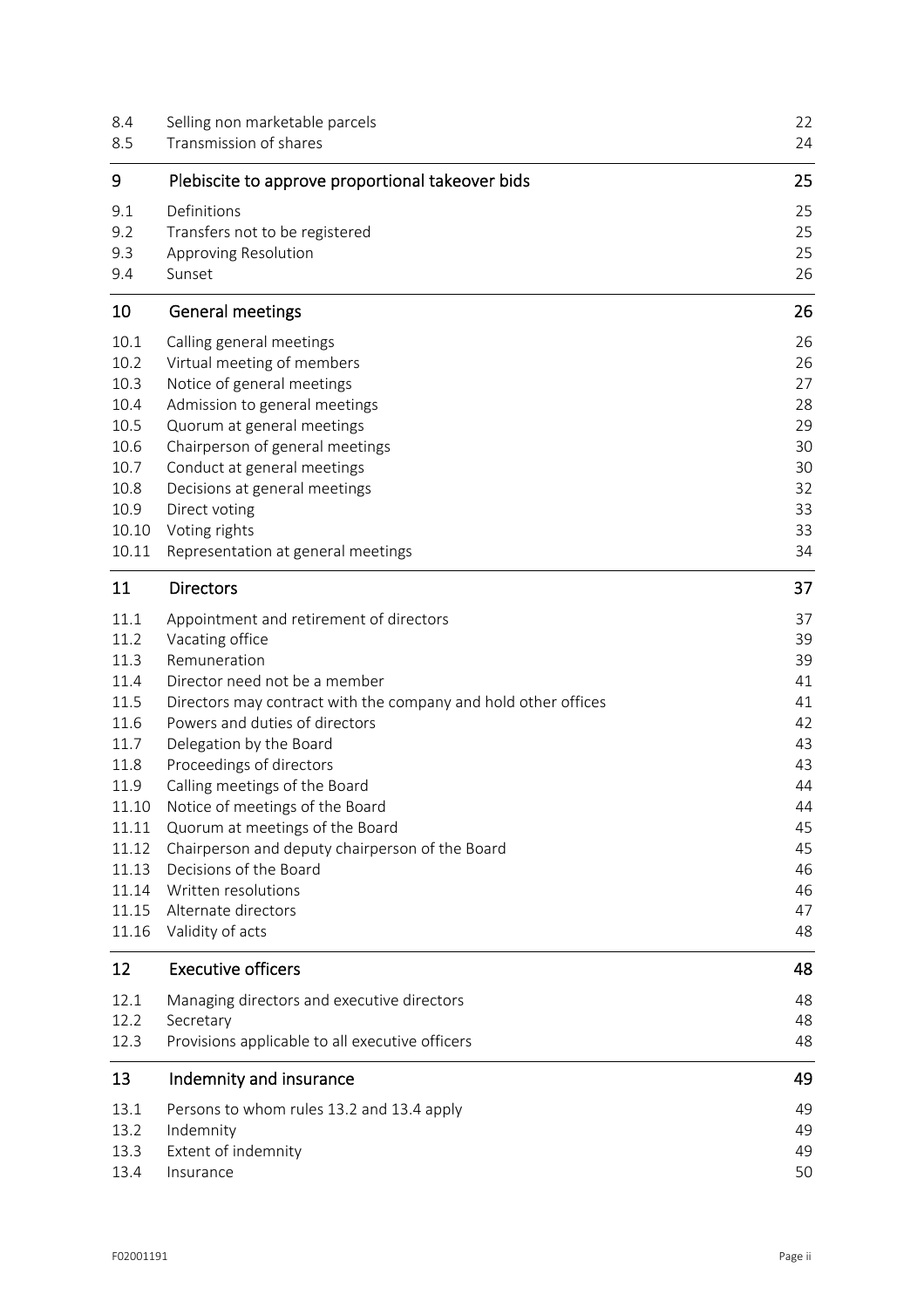| 13.5 | Savings                               | 50 |
|------|---------------------------------------|----|
| 13.6 | Deed                                  | 50 |
| 14   | Winding up                            | 50 |
| 14.1 | Distributing surplus                  | 50 |
| 14.2 | Dividing property                     | 51 |
| 15   | Inspection of and access to records   | 51 |
| 16   | <b>Seals</b>                          | 52 |
| 16.1 | Manner of execution                   |    |
| 16.2 | Electronic Signatures                 |    |
| 16.3 | Common seal                           |    |
| 16.4 | Safe custody of Seal                  |    |
| 16.5 | Using the Seal                        |    |
| 16.6 | Seal register                         |    |
| 16.7 | Duplicate seals and certificate seals |    |
| 16.8 | Sealing and signing certificates      |    |
| 17   | <b>Notices</b>                        | 53 |
| 17.1 | Notices by the company to members     | 53 |
| 17.2 | Notices by the company to directors   | 55 |
| 17.3 | Notices by directors to the company   | 55 |
| 17.4 | Time of service                       | 55 |
| 17.5 | Other communications and documents    | 55 |
| 17.6 | Written notices                       | 55 |
| 18   | General                               | 56 |
| 18.1 | Submission to jurisdiction            | 56 |
| 18.2 | Prohibition and enforceability        | 56 |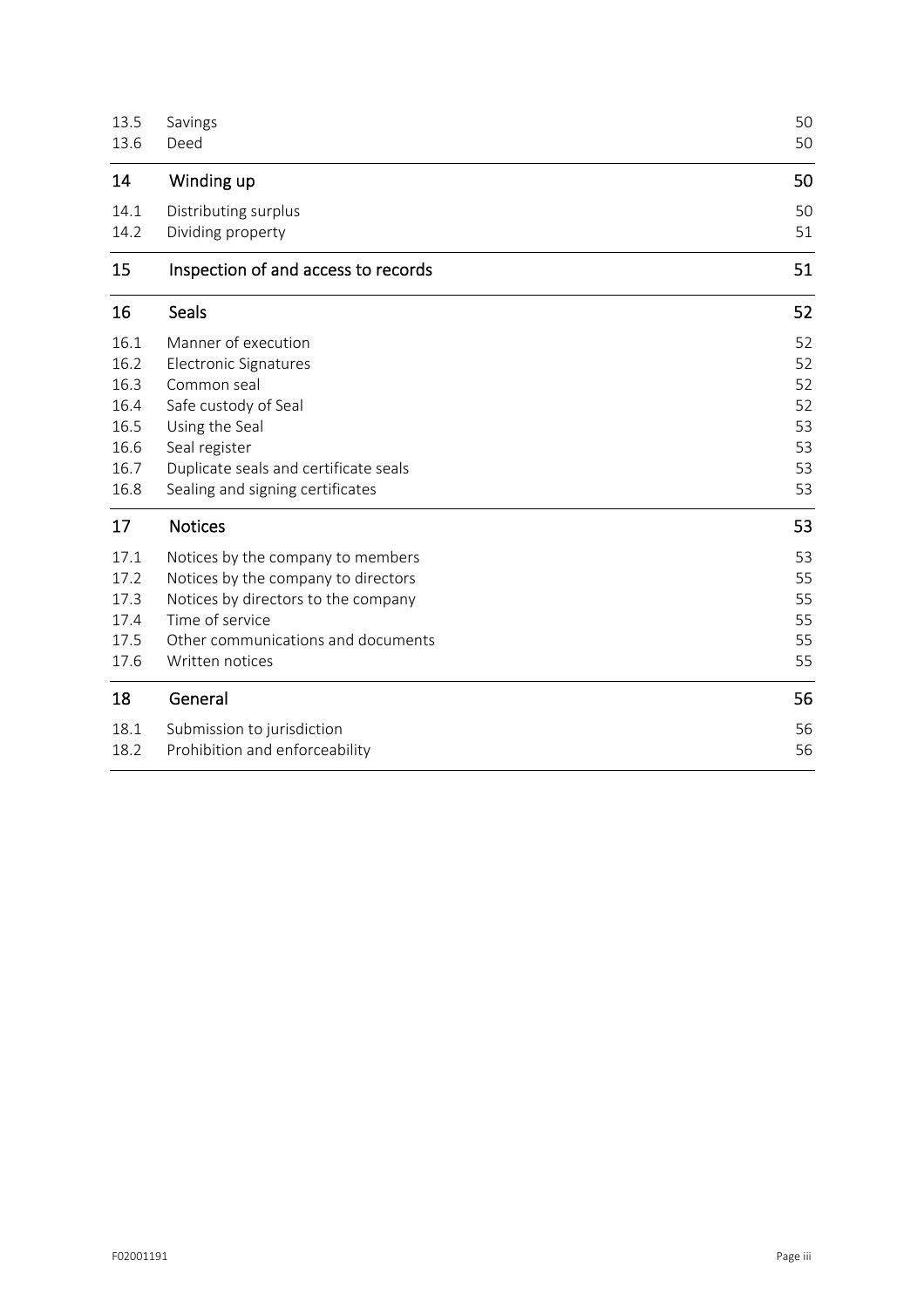## Operative terms

## 1 Definitions

The meanings of the terms used in this constitution are set out below:

| Term                                            | Meaning                                                                                                                                                                                                                                                                           |  |  |
|-------------------------------------------------|-----------------------------------------------------------------------------------------------------------------------------------------------------------------------------------------------------------------------------------------------------------------------------------|--|--|
| Act                                             | Corporations Act 2001 (Cth)                                                                                                                                                                                                                                                       |  |  |
| <b>AGM</b>                                      | an annual general meeting of the company that the Act requires to<br>be held                                                                                                                                                                                                      |  |  |
| <b>ASX</b>                                      | ASX Limited or the securities exchange operated by that entity<br>from time to time as the context requires                                                                                                                                                                       |  |  |
| <b>ASX Settlement</b><br><b>Operating Rules</b> | the operating rules of ASX Settlement Pty Ltd and, to the extent<br>that they are applicable, the operating rules of the ASX and the<br>operating rules of ASX Clear Pty Ltd                                                                                                      |  |  |
| <b>Board</b>                                    | the directors for the time being of the company or those of them<br>who are present at a meeting at which there is a quorum                                                                                                                                                       |  |  |
| <b>Business Day</b>                             | has the meaning given to that term in the Listing Rules                                                                                                                                                                                                                           |  |  |
| <b>Listing Rules</b>                            | the listing rules of the ASX and any other rules of ASX which are<br>applicable while the entity is admitted to the Official List of the<br>ASX, each as amended and replaced from time to time, except to<br>the extent of any express written waiver by ASX                     |  |  |
| <b>Proper ASTC</b><br>Transfer                  | means, if and when the company is a listed company, the meaning<br>given to that term in the Corporations Regulations 2001 (Cth) and<br>otherwise means an instrument of transfer in a form approved by<br>the Board that complies with section 1071B of the Act                  |  |  |
| <b>Record Time</b>                              | in the case of a meeting for which the caller of the meeting<br>(a)<br>has decided, under the Act, that shares are to be taken to<br>be held by the persons who held them at a specified time<br>before the meeting, that time; and                                               |  |  |
|                                                 | (b)<br>if and when the company is a listed company, in any other<br>case, 48 hours before the relevant meeting, or, if this time<br>would fall on a trading day, 7.00pm (Sydney time) on that<br>day or such other time specified in the ASX Settlement<br><b>Operating Rules</b> |  |  |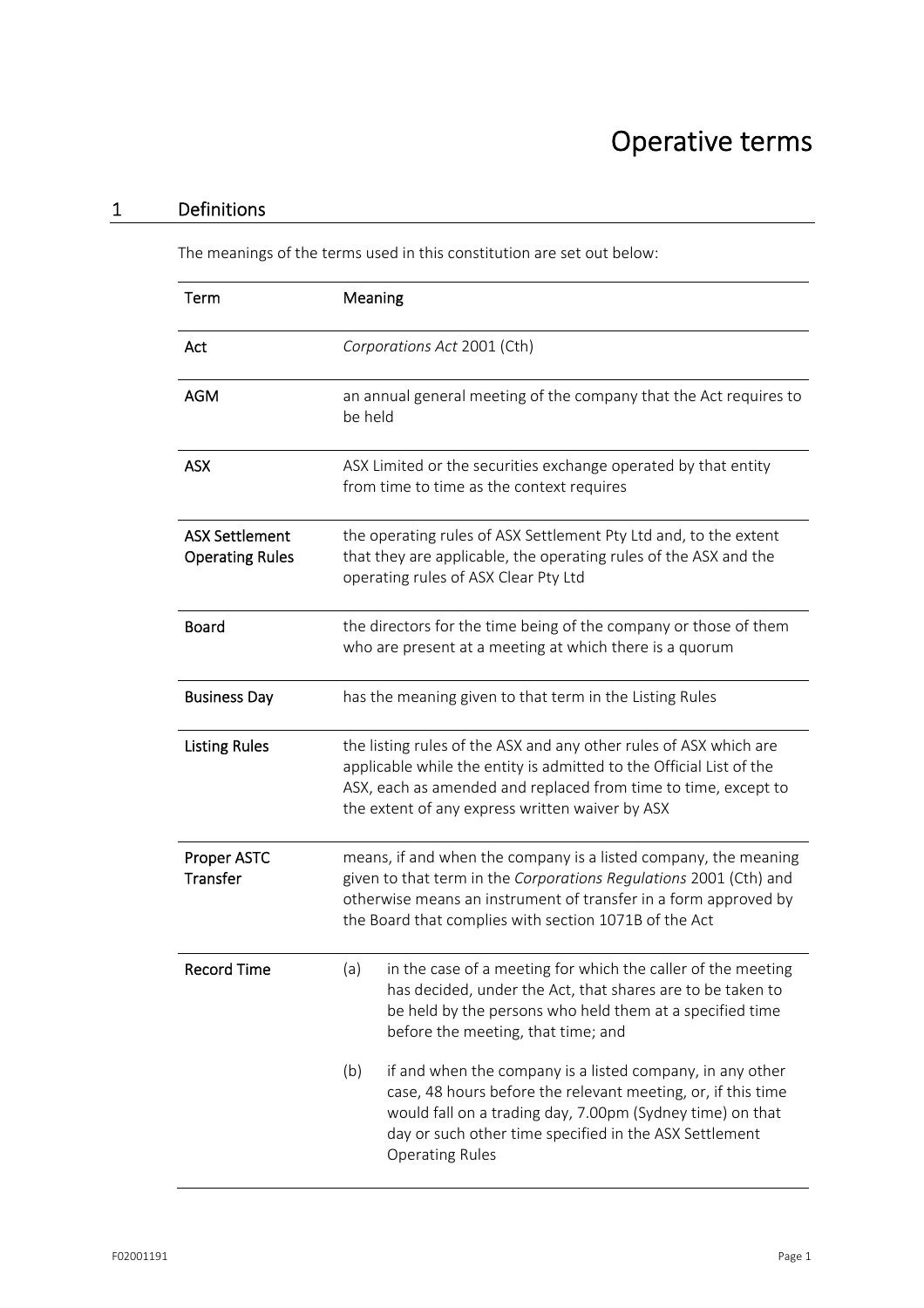| Term                      | Meaning                                                                                                                                                                                                            |                                                                                                                                                                                                                                                            |  |
|---------------------------|--------------------------------------------------------------------------------------------------------------------------------------------------------------------------------------------------------------------|------------------------------------------------------------------------------------------------------------------------------------------------------------------------------------------------------------------------------------------------------------|--|
| Representative            | in relation to a member that is a body corporate means a person<br>authorised in accordance with the Act (or a corresponding<br>previous law) by the body corporate to act as its representative at<br>the meeting |                                                                                                                                                                                                                                                            |  |
| Seal                      |                                                                                                                                                                                                                    | any common seal, duplicate seal or certificate seal of the company                                                                                                                                                                                         |  |
| Share                     | a share in the capital of the Company, irrespective of class.                                                                                                                                                      |                                                                                                                                                                                                                                                            |  |
| <b>Transmission Event</b> | (a)                                                                                                                                                                                                                | for a member who is an individual $-$ the member's death,<br>the member's bankruptcy, or a member becoming of<br>unsound mind, or a person who, or whose estate, is liable to<br>be dealt with in any way under the laws relating to mental<br>health; and |  |
|                           | (b)                                                                                                                                                                                                                | for a member who is a body corporate $-$ the dissolution of<br>the member or the succession by another body corporate to<br>the assets and liabilities of the member                                                                                       |  |

## 2 Interpretation

In this constitution unless the contrary intention appears:

- (a) a reference to:
	- (i) a partly paid share is a reference to a share on which there is an amount unpaid;
	- (ii) an amount unpaid on a share includes a reference to any amount of the issue price which is unpaid;
	- (iii) a call or an amount called on a share includes a reference to a sum that, by the terms of issue of a share, becomes payable on issue or at a fixed date;
- (b) a reference to a member:
	- (i) for the purposes of a meeting of members is a reference to a registered holder of shares as at the relevant Record Time;
	- (ii) present at a general meeting is a reference to a member present in person (including by any means permitted by rule 10.2) or by proxy, attorney or Representative or, except in any rule that specifies a quorum or except in any rule prescribed by the Board, a member who has duly lodged a valid direct vote in relation to the general meeting under rule 10.9.
- (c) the singular includes the plural and vice versa;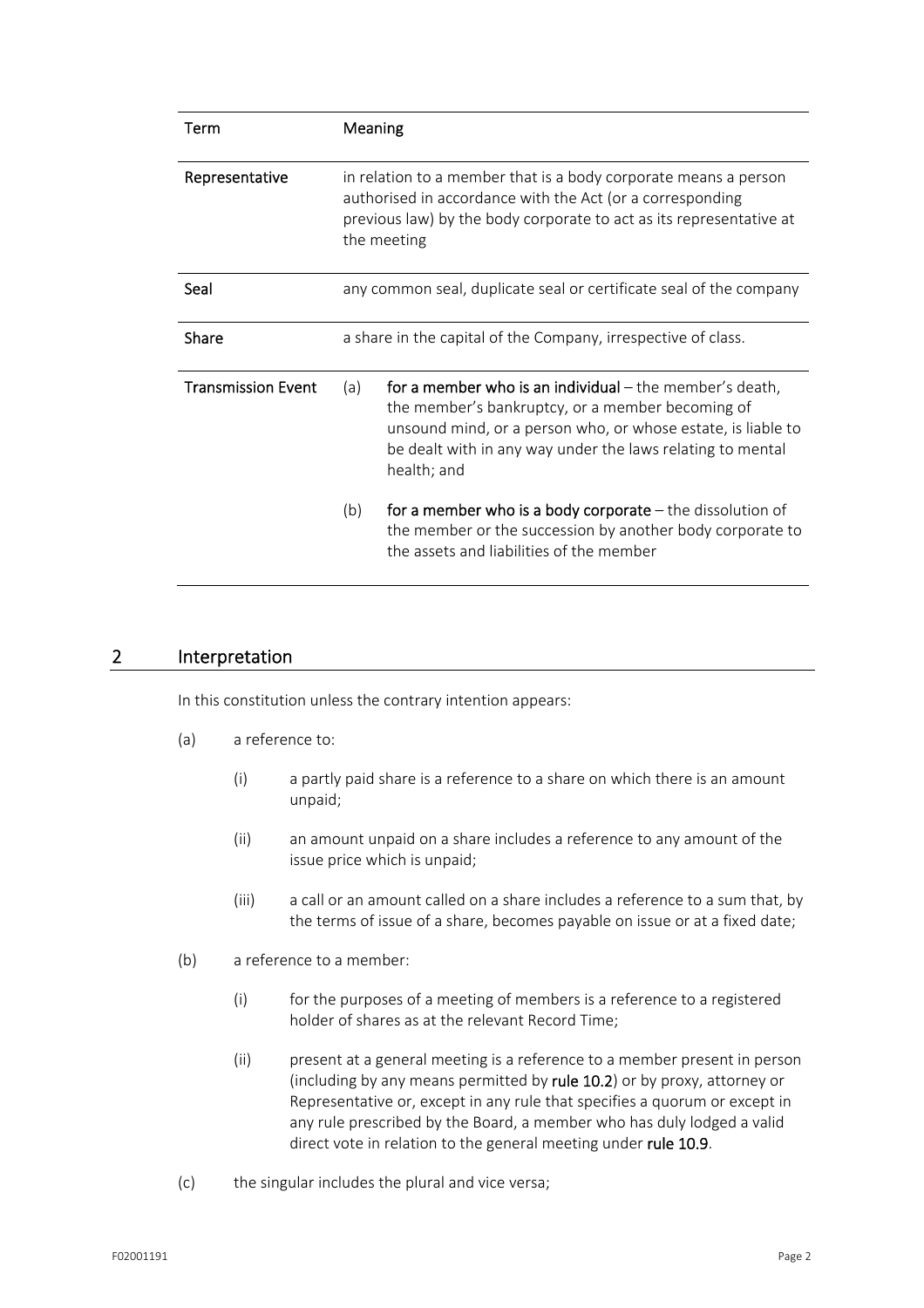- (d) a gender includes all other genders;
- (e) where a word or phrase is defined, its other grammatical forms have a corresponding meaning;
- (f) a reference to a person includes any company, partnership, joint venture, association, other body corporate, any unincorporated body, any statutory body or other governmental authority, department or organisation or any other entity and vice versa;
- (g) a reference to a rule is to a rule of this constitution;
- (h) a reference to a request or notice means a request or notice in writing;
- (i) a reference to a person includes the person's successors and permitted assigns;
- (j) a reference to this constitution is to this constitution as amended, novated, supplemented, varied or replaced from time to time, except to the extent prohibited by this constitution;
- (k) a reference to any legislation or any provision of a statute includes;
	- (i) all regulations, proclamations, by‐laws, ordinances, orders or instruments issued under that legislation or provision;
	- (ii) any modification, consolidation, amendment, re‐enactment, replacement or codification of such legislation or provision; and
	- (iii) any substituted legislation or substituted provision;
- (l) a reference to conduct includes any omission, representation, statement or undertaking whether or not in writing;
- (m) mentioning anything after 'include', 'includes' or 'including' does not limit what else might be included;
- (n) a reference to a person that comprises two or more persons means those persons jointly and severally;
- (o) the headings are for convenience only and do not affect the interpretation of this constitution;
- (p) a reference to a month means a calendar month;
- (q) any thing that is deemed to occur or required to be done by this constitution on or by a day which is not a Business Day, is deemed to occur or must be done on or by the following Business Day;
- (r) a reference to time means South Australia time;
- (s) a reference to dollars means Australian dollars; and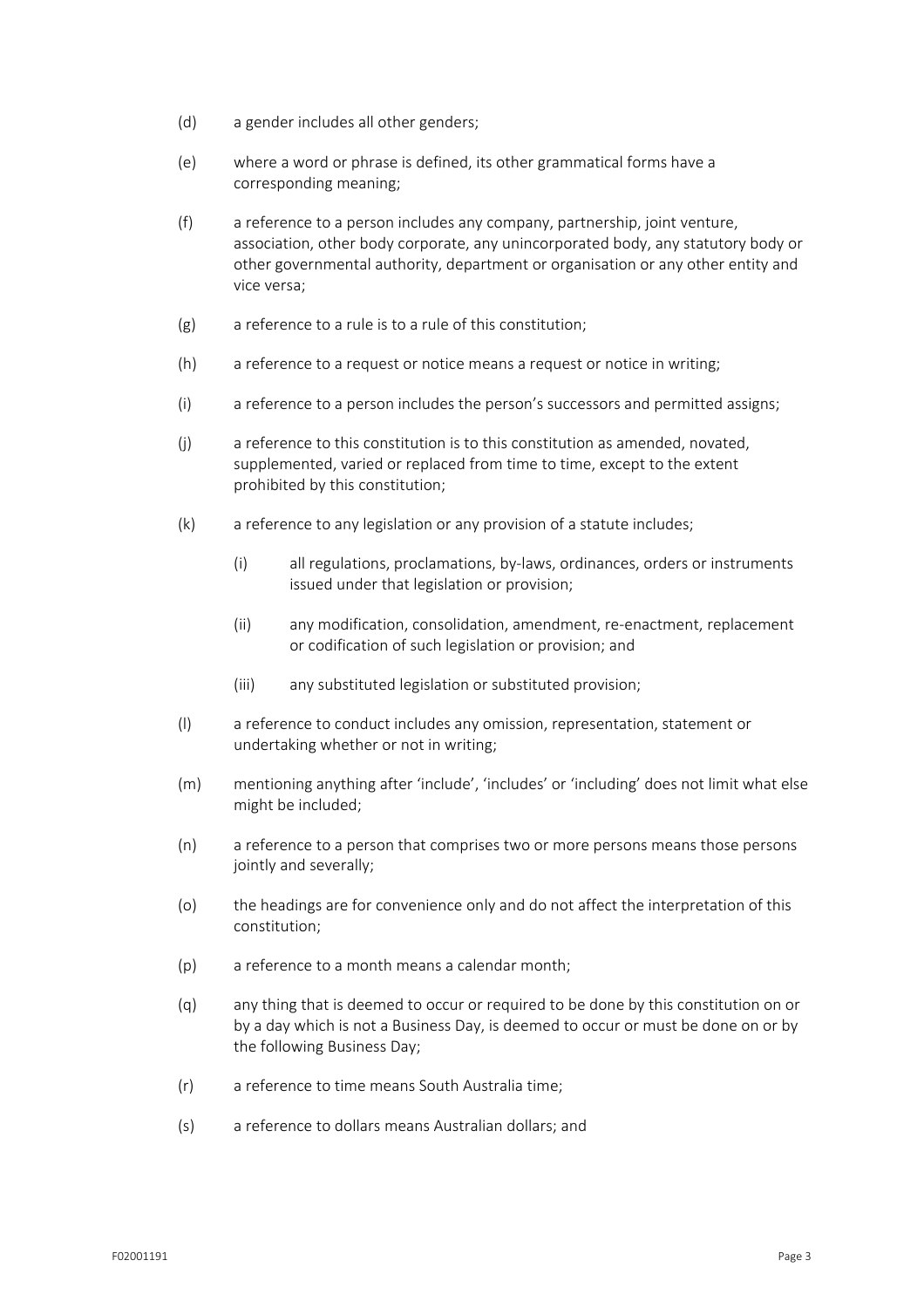(t) a reference to 'if and when the company is a listed company' (or any similar expression) means if and when the company has any of its securities admitted to a securities exchange operated by the ASX and is subject to the Listing Rules.

## 3 Application of the Act, Listing Rules and ASX Settlement Operating Rules

- (a) The rules that apply as replaceable rules to companies under the Act do not apply to the company except so far as they are repeated in this constitution.
- (b) Unless the contrary intention appears:
	- (i) an expression in a rule that deals with a matter dealt with by a provision of the Act, and if and when the company is a listed company the Listing Rules or the ASX Settlement Operating Rules, has the same meaning as in that provision; and
	- (ii) subject to rule  $3(b)$ (i), an expression in a rule that is used in the Act has the same meaning in this constitution as in the Act.
- (c) Notwithstanding anything contained in this Constitution, if and when the company is a listed company, if the Listing Rules prohibit an act being done, the act shall not be done.
- (d) If and when the company is a listed company, nothing contained in this constitution prevents an act being done that the Listing Rules require to be done.
- (e) If and when the company is a listed company, if the Listing Rules require an act to be done or not to be done, authority is given for that act to be done or not to be done (as the case may be).
- (f) If and when the company is a listed company, if the Listing Rules require this constitution to contain a provision and it does not contain such a provision, this constitution is deemed to contain that provision.
- $(g)$  If and when the company is a listed company, if the Listing Rules require this constitution not to contain a provision and it contains such a provision, this constitution is deemed not to contain that provision.
- (h) If and when the company is a listed company, if any provision of this constitution is or becomes inconsistent with the Listing Rules, this constitution is deemed not to contain that provision to the extent of the inconsistency.

## 4 Exercising powers

- (a) The company may, in any way the Act permits:
	- (i) exercise any power;
	- (ii) take any action; or
	- (iii) engage in any conduct or procedure,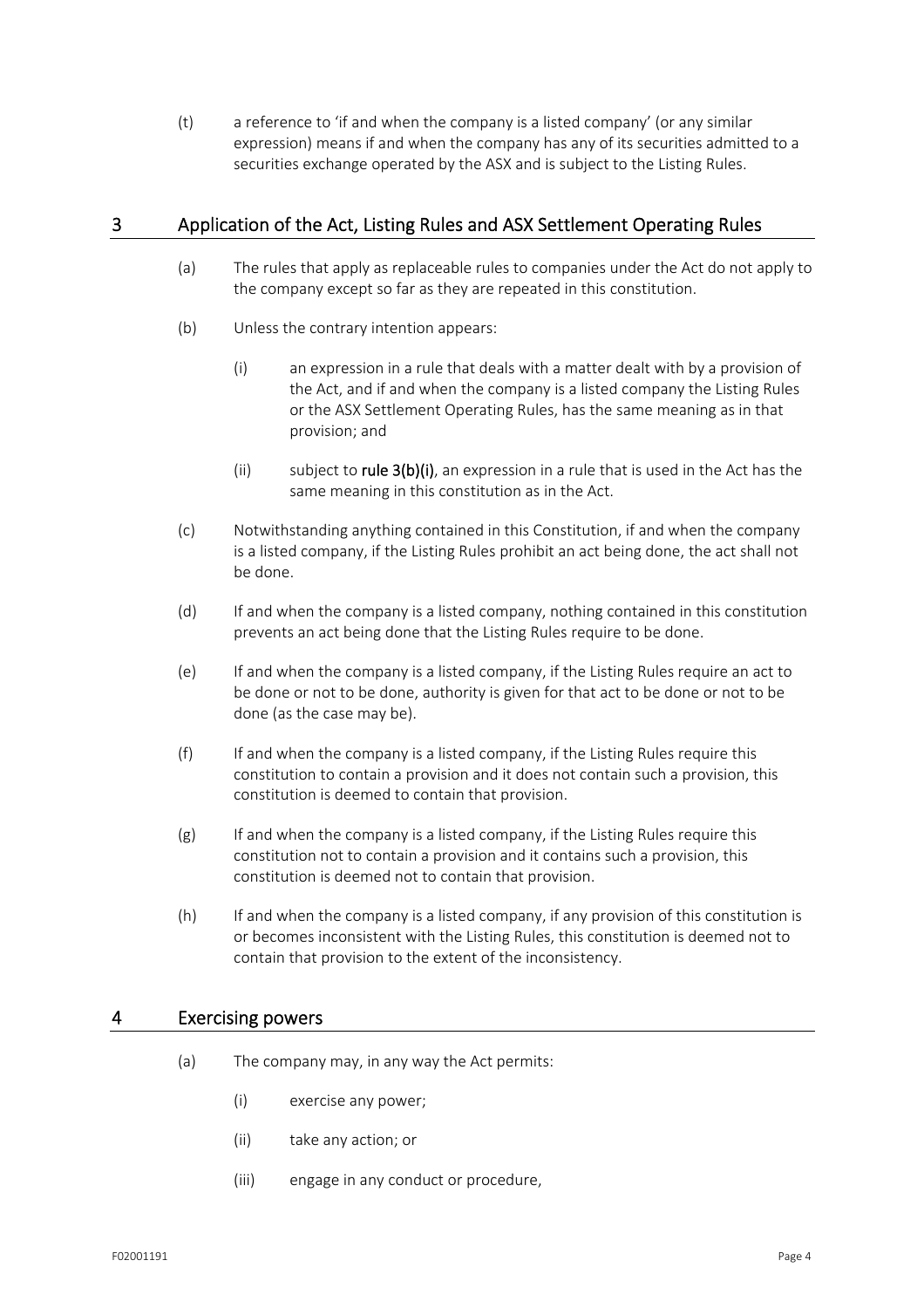which, under the Act a company limited by shares may exercise, take or engage in.

- (b) Where this constitution provides that a person 'may' do a particular act or thing, the act or thing may be done at the person's discretion.
- (c) Where this constitution confers a power to do a particular act or thing, the power is, unless the contrary intention appears, to be taken as including a power exercisable in the same way and subject to the same conditions (if any) to repeal, rescind, revoke, amend or vary that act or thing.
- (d) Where this constitution confers a power to do a particular act or thing, the power may be exercised from time to time and may be exercised subject to conditions.
- (e) Where this constitution confers a power to do a particular act or thing concerning particular matters, the power is, unless the contrary intention appears, to be taken to include a power to do that act or thing as to only some of those matters or as to a particular class of those matters, and to make different provision concerning different matters or different classes of matters.
- (f) Where this constitution confers a power to make appointments to an office or position (except the power to appoint a director under rule 11.1(b)), the power is, unless the contrary intention appears, to be taken to include a power:
	- $(i)$  to appoint a person to act in the office or position until a person is formally appointed to the office or position;
	- (ii) to remove or suspend any person appointed (without prejudice to any rights or obligations under any contract between the person and the company); and
	- (iii) to appoint another person temporarily in the place of any person removed or suspended or in the place of any sick or absent holder of the office or position.
- (g) Where this constitution gives power to a person to delegate a function or power:
	- (i) the delegation may be concurrent with, or (except in the case of a delegation by the Board) to the exclusion of, the performance or exercise of that function or power by the person;
	- (ii) the delegation may be either general or limited in any way provided in the terms of delegation;
	- (iii) the delegation need not be to a specified person but may be to any person holding, occupying or performing the duties of a specified office or position;
	- (iv) the delegation may include the power to delegate; and
	- (v) where performing or exercising that function or power depends on that person's opinion, belief or state of mind about a matter, that function or power may be performed or exercised by the delegate on the delegate's opinion, belief or state of mind about that matter.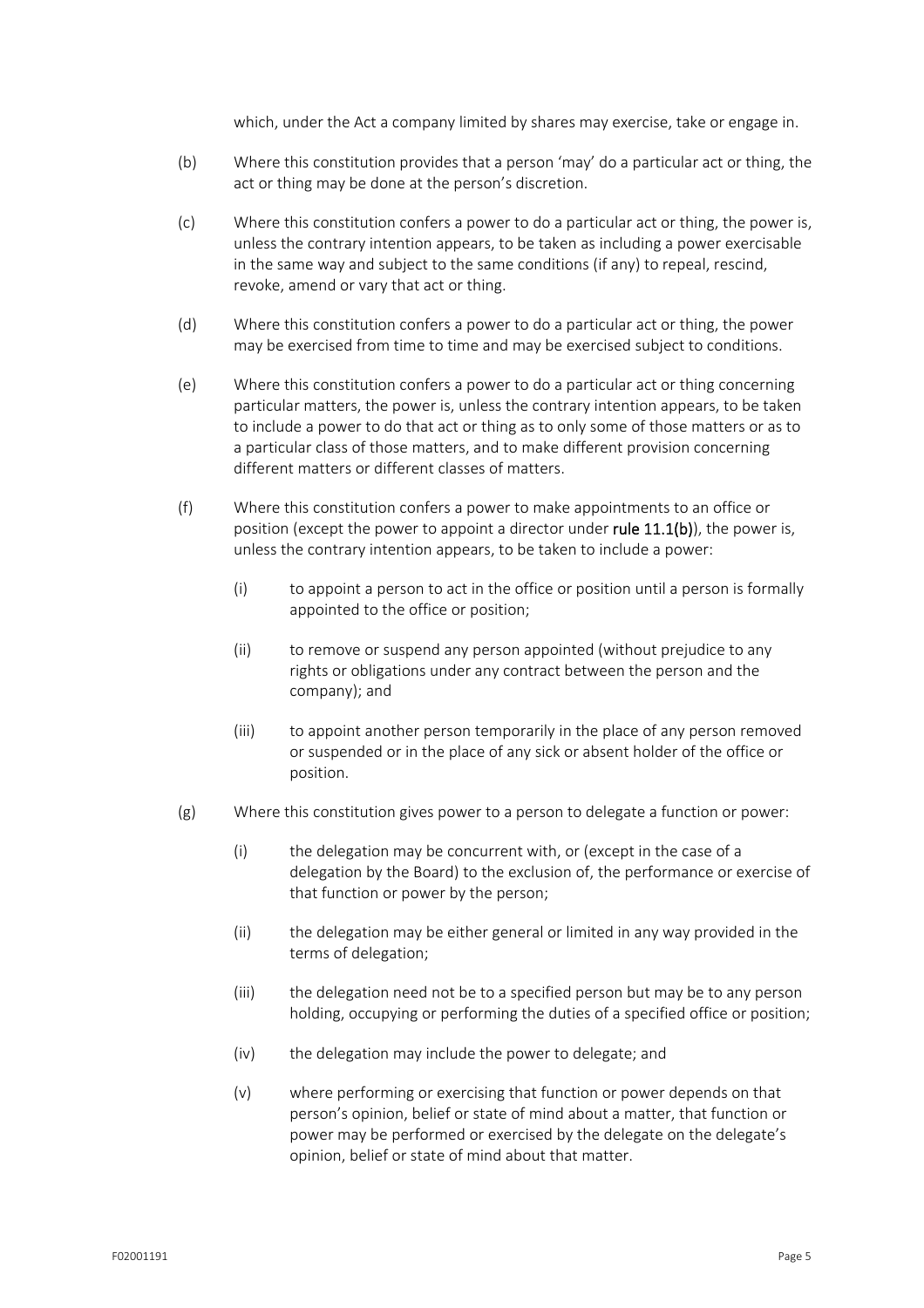## 5 Share capital

## 5.1 Shares

Subject to this constitution, the Act and (if and when the company is a listed company) the Listing Rules, the Board may:

- (a) issue, allot or grant options for, or otherwise dispose of, shares in the company; and
- (b) decide:
	- (i) the persons to whom shares are issued or options are granted;
	- (ii) the terms on which shares are issued or options are granted; and
	- (iii) the rights and restrictions attached to those shares or options.

## 5.2 Preference shares

- (a) The company may issue preference shares including preference shares which are, or at the option of the company or holder are, liable to be redeemed or convertible into ordinary shares.
- (b) Unless otherwise specified in their terms of issue, preference shares attract the following rights, privileges, restrictions and conditions:
	- (i) the right to a fixed or cumulative preferential dividend at the rate specified or determined in the terms of issue of the preference shares in priority to any payment of dividend to the holders of all other classes of shares;
	- (ii) on a reduction of capital or a winding up of the company, the right to the return of capital in priority to all other classes of shares; and
	- (iii) on a reduction of capital or a winding up of the company, the right to participate equally with other shareholders in any surplus assets or profits of the company.
- (c) In addition to the preferential dividend and rights on winding up, each preference share may participate with the ordinary shares in profits and assets of the company, including on a winding up, if and to the extent the Board decides under the terms of issue.
- (d) To the extent the Board may decide under the terms of issue, a preference share may confer a right to a bonus issue or capitalisation of profits in favour of holders of those shares only.
- (e) A preference share does not entitle its holder to vote at any general meeting of the company except in the following circumstances:
	- (i) during a period in which a dividend or part of a dividend on the share is in arrears;
	- (ii) on a proposal to reduce the share capital of the company;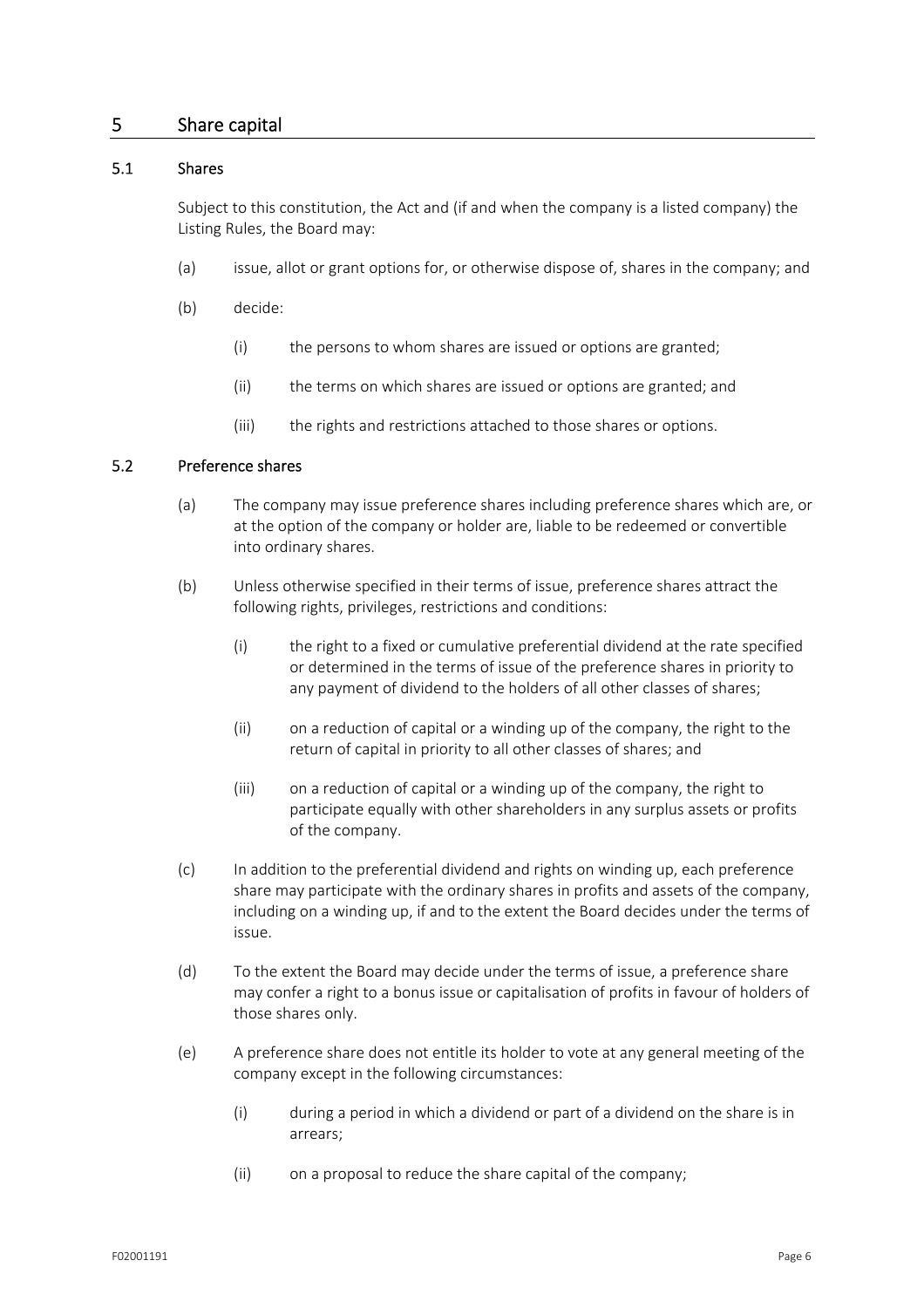- (iii) on a resolution to approve the terms of a buy back agreement;
- (iv) on a proposal that affects rights attached to the preference share;
- (v) on a proposal to wind up the company;
- (vi) on a proposal for the disposal of the whole of the property, business and undertaking of the company;
- (vii) during the winding up of the company; or
- (viii) in any other circumstances in which the Listing Rules require holders of preference shares to be entitled to vote.
- (f) The holder of a preference share who is entitled to vote in respect of that share under rule 5.2(e) is, on a poll, entitled to the greater of one vote per share or such other number of votes specified in, or determined in accordance with, the terms of issue for the share.
- (g) The company may issue preference shares which are redeemable. Subject to the provisions of the Act and the terms of issue of the preference shares, those preference shares are liable to be redeemed at the option of the company at any time and at their issued price.
- (h) In the case of a redeemable preference share, the company must redeem the share, pay the amount payable on redemption of the share, or otherwise deal with the redemption, in accordance with the terms of issue.
- (i) A holder of a preference share must not transfer or purport to transfer, and the Board, except to the extent permitted by the Listing Rules if and when the company is a listed company, must not register a transfer of, the share if the transfer would contravene any restrictions on the right to transfer the share set out in the terms of issue for the share.

## 5.3 Alteration of share capital

Subject to the Act, the Board may do anything required to give effect to any resolution altering the company's share capital, including, where a member becomes entitled to a fraction of a share on a consolidation, by:

- (a) making cash payments;
- (b) determining that fractions may be disregarded to adjust the rights of all members;
- (c) appointing a trustee to deal with any fractions on behalf of members; and
- (d) rounding (or rounding up) each fractional entitlement to the nearest whole share.

#### 5.4 Conversion or reclassification of shares

Subject to rule 5.5, the company may by resolution convert or reclassify shares from one class to another.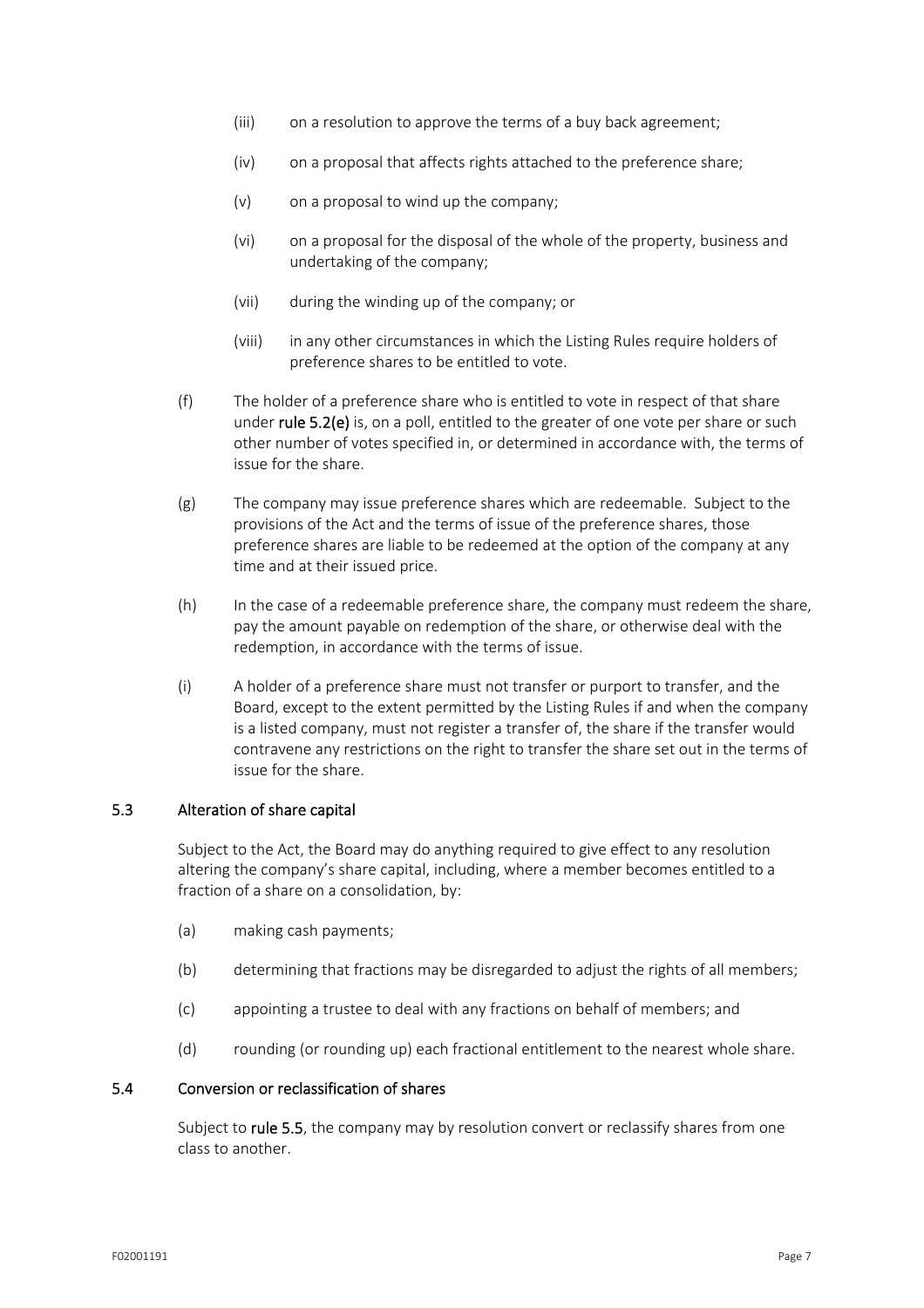## 5.5 Variation of class rights

- (a) The rights attached to any class of shares may, unless their terms of issue state otherwise, be varied:
	- (i) with the written consent of the holders of 75% of the shares of the class; or
	- (ii) by a special resolution passed at a separate meeting of the holders of shares of the class.
- (b) The provisions of this constitution relating to general meetings apply, with necessary changes, to separate class meetings as if they were general meetings.
- (c) The rights conferred on the holders of any class of shares are to be taken as not having been varied by the creation or issue of further shares ranking equally with them, unless the terms of issue provide otherwise.

## 5.6 Joint holders of shares

Where two or more persons are registered as the holders of a share, they hold it as joint tenants with rights of survivorship, on the following conditions:

- (a) they are liable individually as well as jointly for all payments, including calls, in respect of the share;
- (b) subject to rule  $5.6(a)$ , on the death of any one of them the survivor is the only person the company will recognise as having any title to the share;
- (c) any one of them may give effective receipts for any dividend, bonus, interest or other distribution or payment in respect of the share; and
- (d) except where persons are jointly entitled to a share because of a Transmission Event, or if and when the company is a listed company where required by the Listing Rules or the ASX Settlement Operating Rules, the company may, but is not required to, register more than 3 persons as joint holders of the share.

## 5.7 Equitable and other claims

The company may treat the registered holder of a share as the absolute owner of that share and need not:

- (a) recognise a person as holding a share on trust, even if the company has notice of a trust; or
- (b) recognise, or be bound by, any equitable, contingent, future or partial claim to or interest in a share by any other person, except an absolute right of ownership in the registered holder, even if the company has notice of that claim or interest.

## 5.8 Share certificates

Before the company is a listed company:

(a) Subject to the conditions of issue of any shares or any class of shares: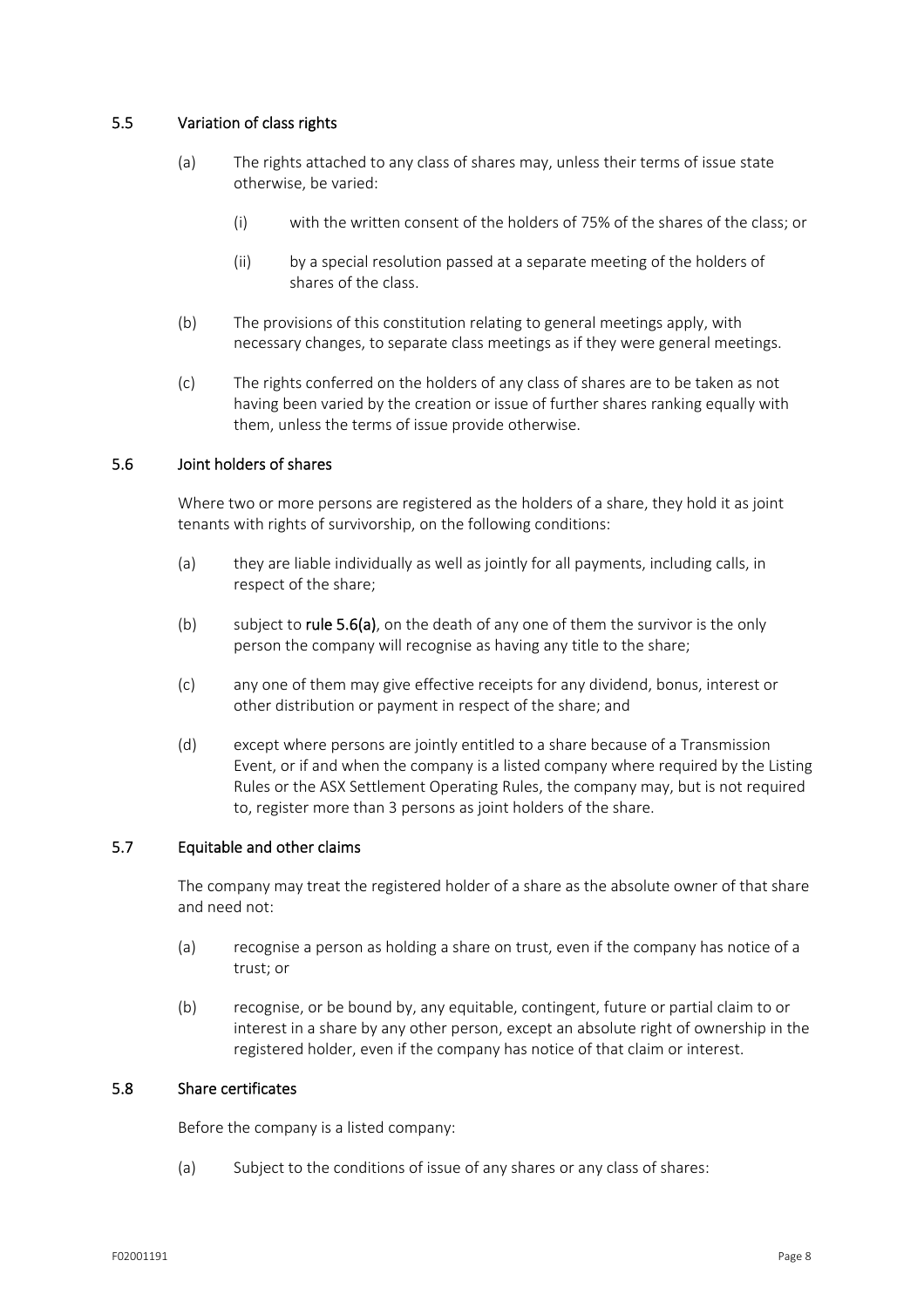- (i) every member is entitled free of charge to one certificate for all shares registered in its name; and
- (ii) a member may request several certificates in reasonable denominations for different portions of its holding.
- (b) Subject to the conditions of issue of any shares or any class of shares, joint holders are entitled to a single certificate in their joint names in respect of each portion of their holding.
- (c) Every certificate for shares must be issued and despatched in accordance with the Act.

## 5.9 Lost certificates

Before the company is a listed company, if it is proved to the satisfaction of the Board that a certificate is lost, worn out or defaced, the Board may cancel such certificate and replace it with a new certificate (marked as such), subject to such indemnity as the Board may require.

## 5.10 Restricted securities

If, at any time when the company is a listed company and any of the share capital of the company is classified by the ASX as 'restricted securities', then despite any other provision of this constitution:

- (a) a holder of restricted securities must not dispose of, or agree or offer to dispose of, the restricted securities during the escrow period applicable to those securities except as permitted by the Listing Rules or the ASX;
- (b) if the securities are in the same class as quoted securities, the holder will be taken to have agreed in writing that the restricted securities are to be kept on the company's issuer sponsored subregister and are to have a holding lock applied for the duration of the escrow period applicable to those securities;
- (c) the company will refuse to acknowledge any disposal (including, without limitation, to register any transfer) of restricted securities during the escrow period applicable to those securities except as permitted by the Listing Rules or the ASX;
- (d) a holder of restricted securities will not be entitled to participate in any return of capital on those securities during the escrow period applicable to those securities except as permitted by the Listing Rules or ASX; and
- (e) if a holder of restricted securities breaches a restriction deed or a provision of this constitution restricting a disposal of those securities, the holder will not be entitled to any dividend or distribution, or to exercise any voting rights, in respect of those securities for so long as the breach continues.

## 6 Calls, forfeiture, indemnities, lien and surrender

## 6.1 Calls

(a) Subject to the terms on which any shares are issued, the Board may: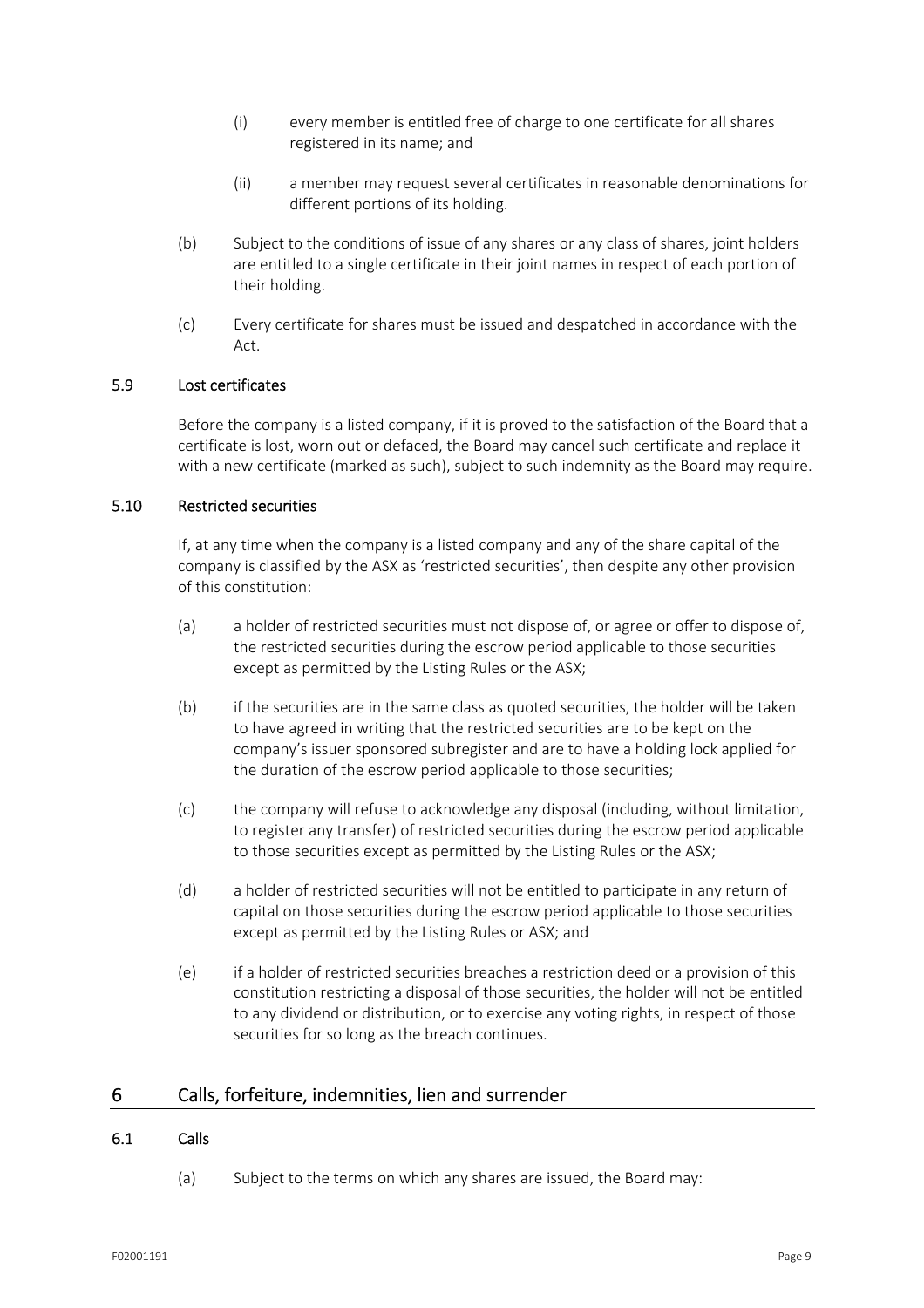- (i) make calls on the members for any amount unpaid on their shares which is not by the terms of issue of those shares made payable at fixed times; and
- (ii) on the issue of shares, differentiate between members as to the amount of calls to be paid and the time for payment.
- (b) No call will be payable less than one month from the making of the call.
- (c) The Board may require a call to be paid by instalments.
- (d) The Board must send members notice of a call at least 14 days (or such longer period required by the Listing Rules if and when the company is a listed company) before the amount called is due, specifying the amount of the call, the time for payment and the manner in which payment must be made.
- (e) Each member must pay the amount called to the company by the time and in the manner specified for payment.
- (f) A call is taken to have been made when the resolution of the Board authorising the call is passed.
- (g) The Board may revoke a call or extend the time for payment.
- (h) Failure to send a notice of a call to any member or the non‐receipt of a notice by any member does not invalidate the call.
- (i) If an amount called on a share is not paid in full by the time specified for payment, the person who owes the amount must pay:
	- (i) interest on the unpaid part of the amount from the date payment is due to the date payment is made, at a rate determined under rule 6.3; and
	- (ii) if the share was issued after the date this constitution is adopted, any costs, expenses or damages the company incurs due to the failure to pay or late payment.
- (j) Any amount unpaid on a share that, by the terms of issue of the share, becomes payable on issue or at a fixed date:
	- (i) is treated for the purposes of this constitution as if that amount were payable under a call duly made and notified; and
	- (ii) must be paid on the date on which it is payable under the terms of issue of the share.
- (k) The Board may, to the extent the law permits, waive or compromise all or part of any payment due to the company under the terms of issue of a share or under this rule 6.1.

## 6.2 Payments in advance of calls

(a) The Board may accept from a member the whole or a part of the amount unpaid on a share even though no part of that amount has been called.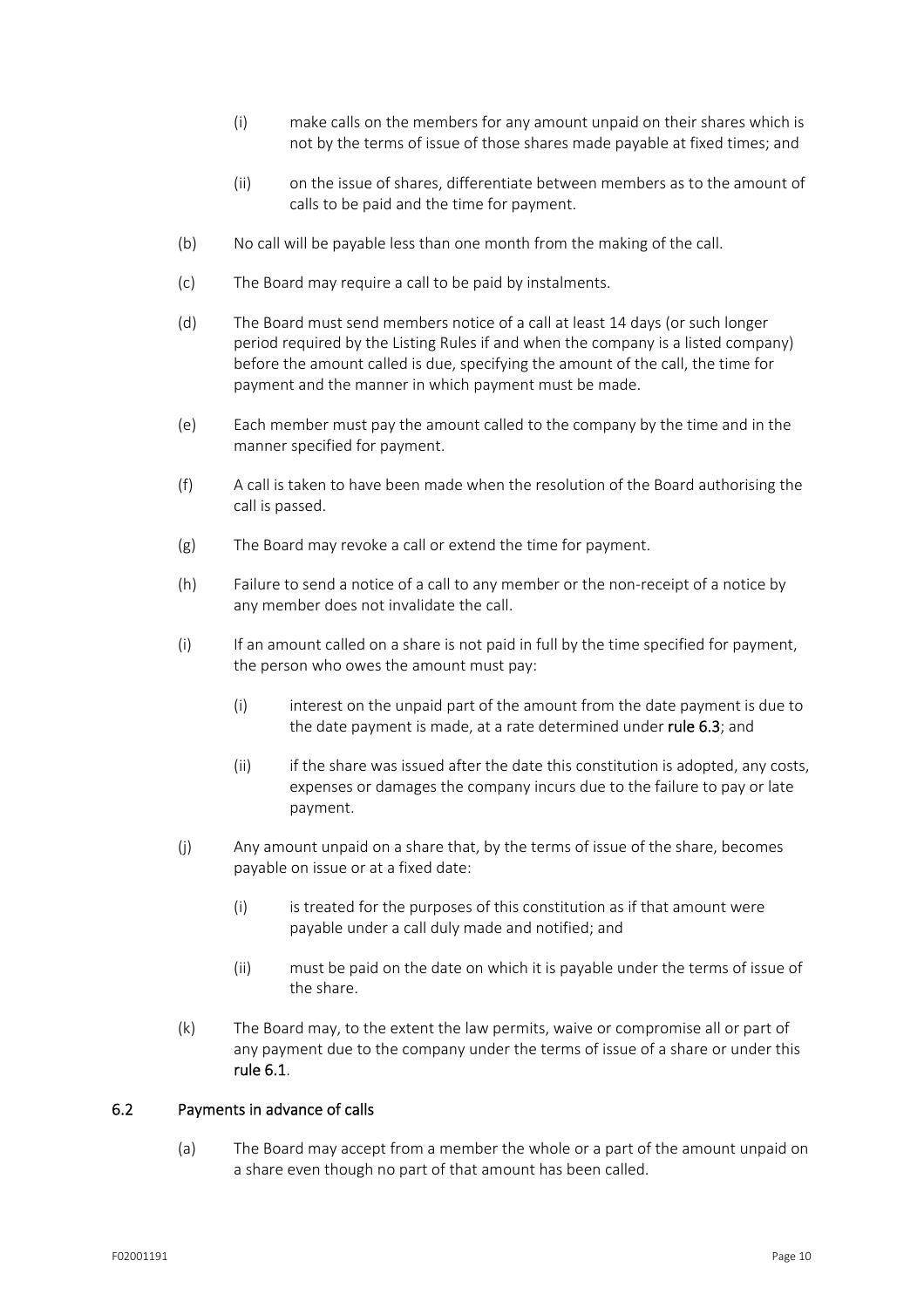- (b) The Board may authorise payment by the company of interest on an amount accepted under rule 6.2(a), until the amount becomes payable, at a rate agreed between the Board and the member paying the amount.
- (c) The Board may repay to a member any amount accepted under rule  $6.2(a)$ .

## 6.3 Interest payable by member

- (a) If an amount called is not paid on or before the due date, the rate of interest payable by the member to the company is:
	- (i) if the Board has fixed a rate, that rate; or
	- (ii) in any other case, a rate per annum 2% higher than the rate prescribed in respect of unpaid judgments in the Supreme Court of the state or territory in which the company is registered.
- (b) Interest accrues daily and may be capitalised monthly or at such other intervals the Board decides.

## 6.4 Proceedings to recover calls

- (a) In a proceeding to recover a call, or an amount payable due to the failure to pay or late payment of a call, proof that:
	- (i) the name of the defendant is entered in the register as the holder or one of the holders of the share on which the call is claimed;
	- (ii) the resolution making the call is recorded in the minute book; and
	- (iii) notice of the call was given to the defendant complying with this constitution,

is conclusive evidence of the obligation to pay the call and it is not necessary to prove the appointment of the Board who made the call or any other matter.

(b) In rule  $6.4(a)$ , defendant includes a person against whom the company alleges a setoff or counterclaim, and a **proceeding** to recover a call or an amount is to be interpreted accordingly.

## 6.5 Forfeiture notice

The Board may, at any time after a call or instalment becomes payable and remains unpaid by a member, serve a notice on the Member:

- (a) requiring payment of the unpaid part of the call or instalment, together with any interest that has accrued and all costs, expenses or damages that the company has incurred due to the failure to pay;
- (b) specifying a further time (at least 14 days after the date of the notice) by which, and the manner in which, the amount payable under rule 6.5(a) must be paid; and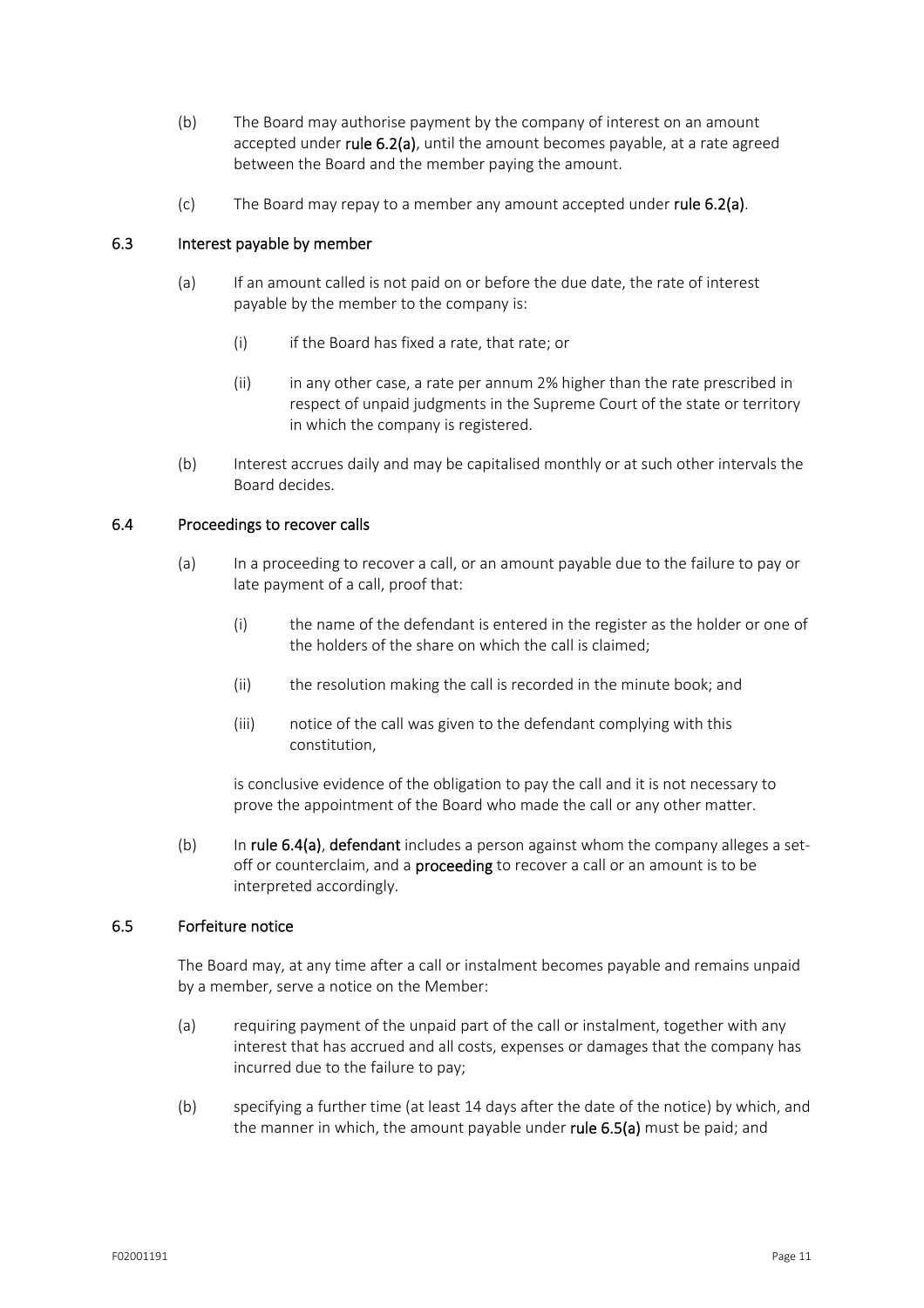(c) stating that if the whole of the amount payable under rule  $6.5(a)$  is not paid by the time and in the manner specified, the shares on which the call was made will be liable to be forfeited.

## 6.6 Forfeiture

- (a) If a member does not comply with a notice served under rule 6.5, the Board may by resolution forfeit any or all of the shares in respect of which the notice was given at any time after the day named in the notice and before the payment required by the notice is made.
- (b) A forfeiture under this rule 6.6 includes all dividends, interest and other amounts payable by the company on the forfeited share and not actually paid before the forfeiture.
- (c) Where a share has been forfeited:
	- (i) notice of the resolution must be given to the member in whose name the share stood immediately before the forfeiture; and
	- (ii) an entry of the forfeiture, with the date, must be made in the register of members.
- (d) Failure to give the notice or to make the entry required under rule  $6.6(c)$  does not invalidate the forfeiture.
- (e) On forfeiture, shares become the property of the company and, subject to the Act, forfeited shares may be sold, reissued, disposed of, or cancelled on terms determined by the Board and, in the case of reissue or other disposal, with or without crediting as paid up any amount paid on the share by any former holder.
- (f) The forfeiture of a share extinguishes all interest in, and all claims and demands against the company relating to, the forfeited share and, subject to rule 6.11 $(j)$ , all other rights attached to the share.
- (g) The Board may:
	- (i) exempt a share from all or part of this **rule 6.6**;
	- (ii) waive or compromise all or part of any payment due to the company under this rule 6.6; and
	- (iii) before a forfeited share has been sold, reissued or otherwise disposed of, cancel or annul the forfeiture on the conditions it decides.

## 6.7 Liability on forfeiture

- (a) A person whose shares have been forfeited ceases to be a member as to the forfeited shares, but must, unless the Board decides otherwise, pay to the company:
	- (i) all calls, instalments, interest, costs, expenses and damages owing on the shares at the time of the forfeiture; and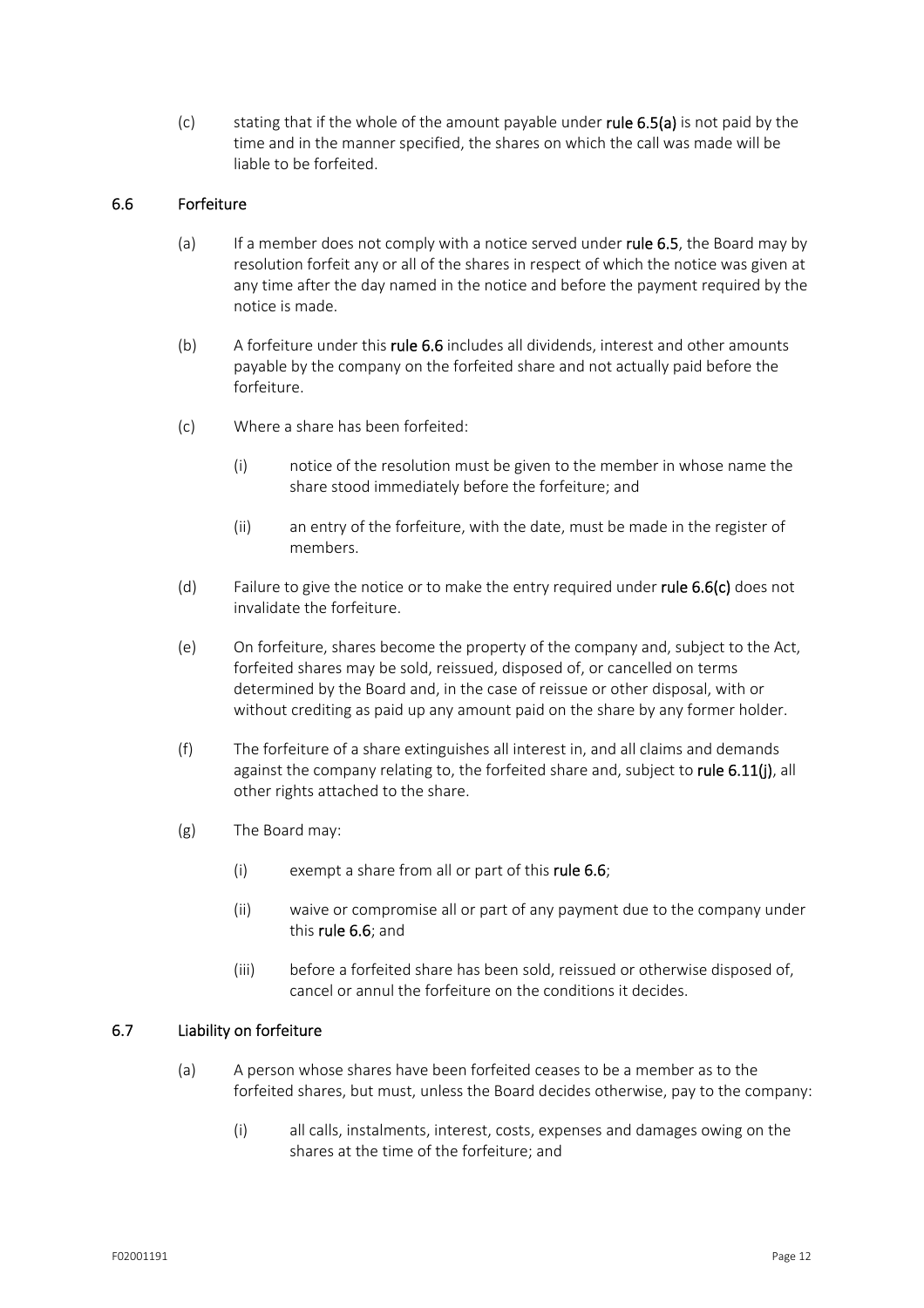- (ii) interest on the unpaid part of the amount payable under rule  $6.7(a)(i)$ , from the date of the forfeiture to the date of payment, at a rate determined under rule 6.3.
- (b) The liability to the company of a former holder of forfeited Shares ceases if and when the company receives payment in full of all money (including interest and expenses) payable by the person in respect of the forfeited Shares.

## 6.8 Members' indemnity

- (a) If the company becomes liable for any reason under a law to make a payment:
	- (i) in respect of shares held solely or jointly by a member;
	- (ii) in respect of a transfer or transmission of shares by a member;
	- (iii) in respect of dividends, bonuses or other amounts due or payable or which may become due and payable to a member; or
	- $(iv)$  in any other way for, on account of or relating to a member,

rules 6.8(b) and 6.8(c) apply, in addition to any right or remedy the company may otherwise have.

- (b) Subject to rule  $6.8(c)$ , the member or, if the member is dead, the member's legal personal representative must:
	- (i) fully indemnify the company against that liability;
	- (ii) on demand reimburse the company for any payment made; and
	- (iii) pay interest on the unpaid part of the amount payable to the company under **rule 6.8(b)(ii)**, from the date of demand until the date the company is reimbursed in full for that payment, at a rate determined under rule 6.3.
- (c) The Board may:
	- (i) exempt a share from all or part of this rule  $6.8$ ; and
	- (ii) waive or compromise all or part of any payment due to the company under this rule 6.8.

## 6.9 Lien on shares

- (a) The company has a first lien on:
	- (i) each partly paid share for all unpaid calls and instalments due on that share; and
	- (ii) each share for any amounts the company is required by law to pay and has paid in respect of that share.

In each case the lien extends to reasonable interest and expenses incurred because the amount is not paid.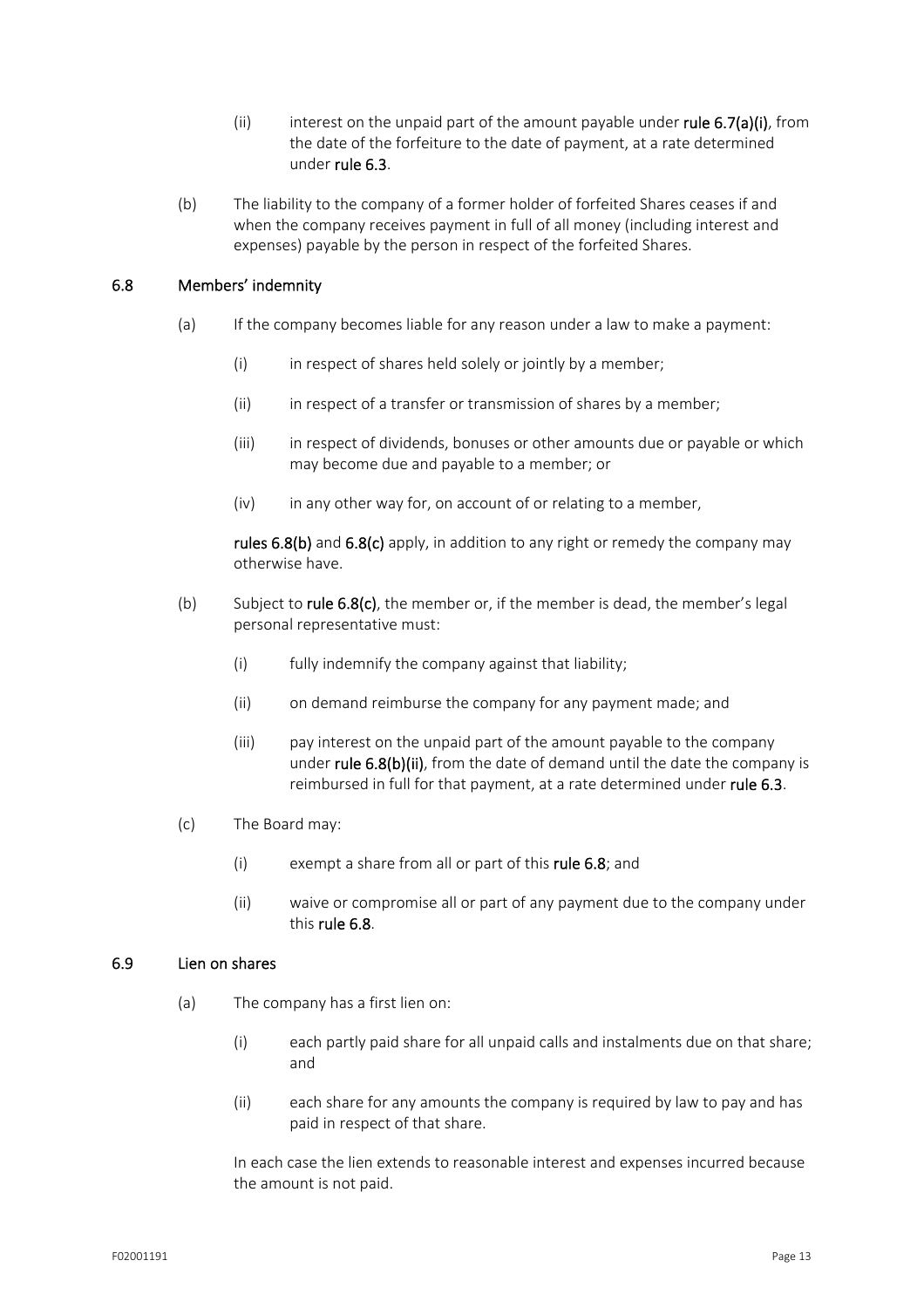- (b) The company's lien on a share extends to all dividends payable on the share and to the proceeds of sale of the share.
- (c) The Board may sell a share on which the company has a lien as it thinks fit where:
	- (i) an amount for which a lien exists under this rule 6.9 is presently payable; and
	- (ii) the company has given the registered holder a written notice, at least 14 days before the date of the sale, stating and demanding payment of that amount.
- (d) The Board may do anything necessary or desirable under the ASX Settlement Operating Rules (if and when the company is a listed company) to protect any lien, charge or other right to which the company is entitled under this constitution or a law.
- (e) When the company registers a transfer of shares on which the company has a lien without giving the transferee notice of its claim, the company's lien is released so far as it relates to amounts owing by the transferor or any predecessor in title.
- (f) The Board may:
	- (i) exempt a share from all or part of this rule 6.9; and
	- (ii) waive or compromise all or part of any payment due to the company under this rule 6.9.

## 6.10 Surrender of shares

- (a) The Board may accept a surrender of a share by way of compromise of a claim.
- (b) Any share so surrendered may be sold, reissued or otherwise disposed of in the same manner as a forfeited share.

## 6.11 Sale, reissue or other disposal of shares by the company

- (a) A reference in this rule 6.11 to a sale of a share by the company is a reference to any sale, reissue or other disposal of a share under rule 6.6(e) or, rule 6.9(c) or rule 8.4.
- (b) When the company sells a share, the Board may:
	- (i) receive the purchase money or consideration given for the share;
	- (ii) effect a transfer of the share or execute or appoint a person to execute, on behalf of the former holder, a transfer of the share; and
	- (iii) register as the holder of the share the person to whom the share is sold.
- (c) A person to whom the company sells shares need not take any steps to investigate the regularity or validity of the sale, or to see how the purchase money or consideration on the sale is applied. That person's title to the shares is not affected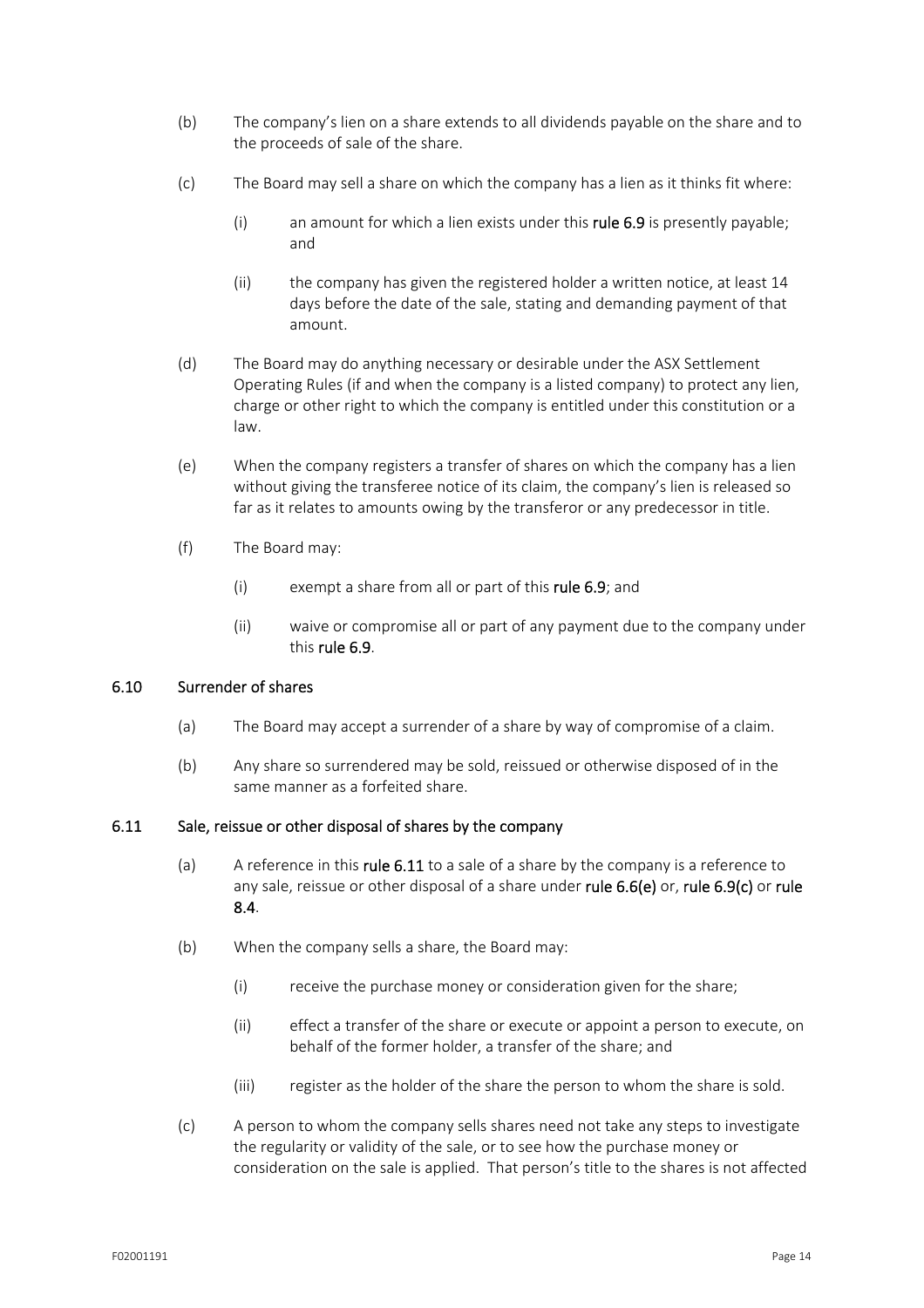by any irregularity by the company in relation to the sale. A sale of the share by the company is valid even if a Transmission Event occurs to the member before the sale.

- (d) A statement signed by a director or secretary that a forfeited share has been regularly forfeited and sold or re‐issued, or regularly sold without forfeiture to enforce a lien, is conclusive evidence of the matters stated as against all persons claiming to be entitled to the forfeited share.
- (e) The only remedy of a person who suffers a loss because of a sale of a share by the company is a claim for damages against the company.
- (f) Subject to rule 6.11(g), the proceeds of a sale of shares by the company must be applied in paying:
	- (i) first, the expenses of the sale;
	- (ii) secondly, all amounts payable (whether presently or not) by the former member to the company; and
	- (iii) thirdly, in payment of any surplus to the former member whose share was sold.
- (g) The proceeds of sale arising from a notice under **rule 8.4(b)** must not be applied in payment of the expenses of the sale and must be paid to the former holder on the former holder delivering to the company proof of title to the shares acceptable to the Board.
- (h) Until the proceeds of a sale of a share sold by the company are claimed or otherwise disposed of according to law, the Board may invest or use the proceeds in any other way for the benefit of the company.
- (i) The company is not required to pay interest on money payable to a former holder under this rule 6.11.
- (i) On completion of a sale, reissue or other disposal of a share under rule  $6.6(e)$ , the rights which attach to the share which were extinguished under rule 6.6(f) revive.

## 7 Distributions

#### 7.1 Dividends

- (a) The Board may pay any dividends that, in its judgment, the financial position of the company justifies.
- (b) The Board may rescind a decision to pay a dividend if it decides, before the payment date, that the company's financial position no longer justifies the payment or that it is otherwise in the best interests of the company that the dividend decision be rescinded.
- (c) The Board may pay any dividend required to be paid under the terms of issue of a share.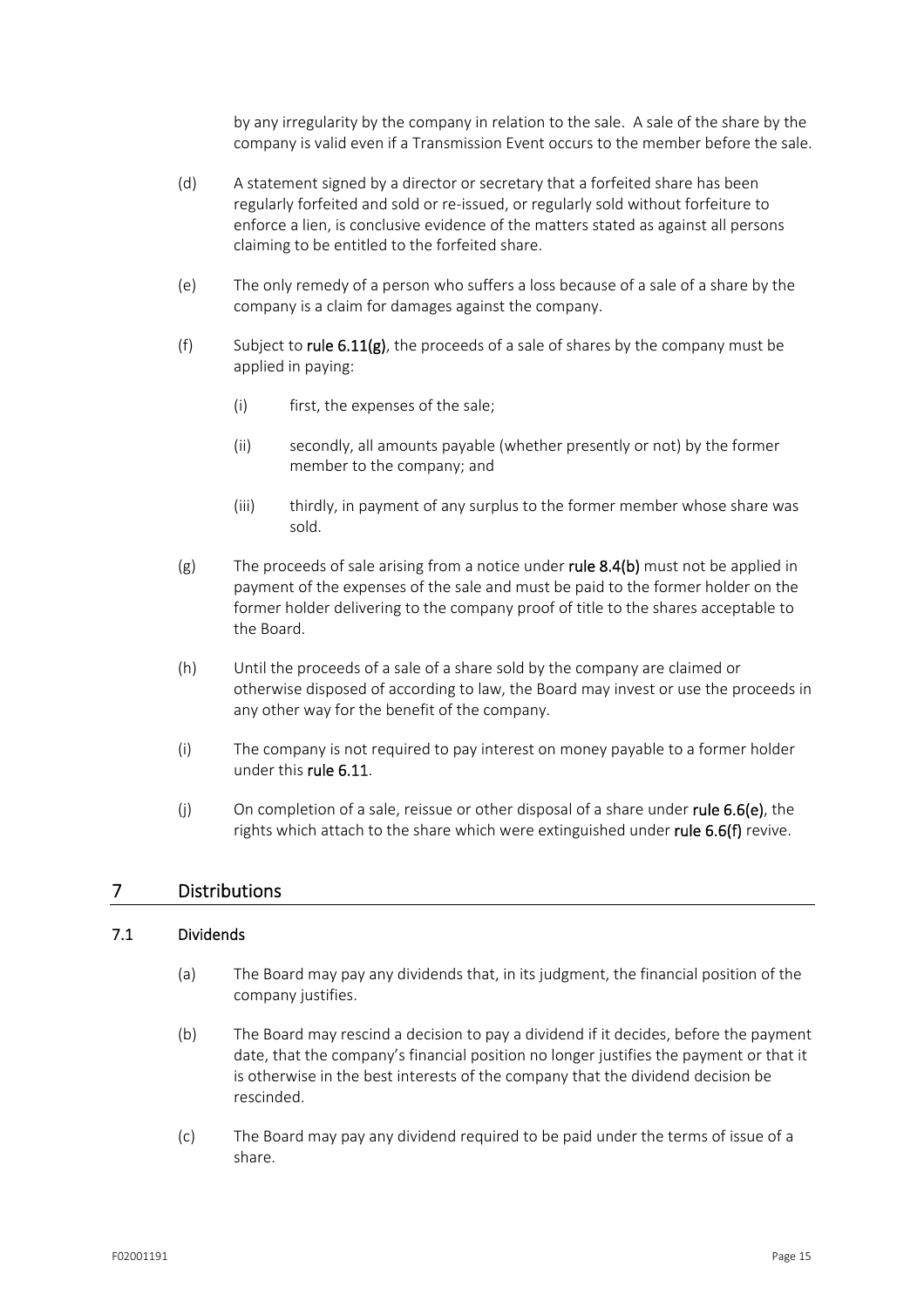- (d) Paying a dividend does not require confirmation at a general meeting.
- (e) Subject to any rights or restrictions attached to any shares or class of shares:
	- (i) all dividends must be paid equally on all shares, except that a partly paid share confers an entitlement only to the proportion of the dividend which the amount paid (not credited) on the share is of the total amounts paid and payable (excluding amounts credited);
	- (ii) for the purposes of rule  $7.1(e)$ (i), unless the Board decides otherwise, an amount paid on a share in advance of a call is to be taken as not having been paid until it becomes payable; and
	- (iii) interest is not payable by the company on any dividend.
- (f) Subject to the ASX Settlement Operating Rules that apply to the company when it is a listed company, the Board may fix a record date for a dividend, with or without suspending the registration of transfers from that date under rule 8.3.
- (g) Subject to the ASX Settlement Operating Rules that apply to the company when it is a listed company, a dividend in respect of a share must be paid to the person who is registered, or entitled under rule  $8.1(c)$  to be registered, as the holder of the share:
	- (i) where the Board has fixed a record date in respect of the dividend, on that date; or
	- (ii) where the Board has not fixed a record date in respect of that dividend, on the date fixed for payment of the dividend,

and a transfer of a share that is not registered, or left with the company for registration under rule  $8.1(b)$ , on or before that date is not effective, as against the company, to pass any right to the dividend.

- (h) When resolving to pay a dividend, the Board may direct payment of the dividend from any available source permitted by law, including:
	- (i) wholly or partly by the distribution of specific assets, including paid‐up shares or other securities of the company or of another body corporate, either generally or to specific members; and
	- (ii) unless prevented by the Listing Rules if and when they apply to the company, to particular members wholly or partly out of any particular fund or reserve or out of profits derived from any particular source, and to the other members wholly or partly out of any other particular fund or reserve or out of profits derived from any other particular source.
- (i) Subject to the ASX Settlement Operating Rules (that apply to the company when it is a listed company), where a person is entitled to a share because of a Transmission Event, the Board may, but need not, retain any dividends payable on that share until that person becomes registered as the holder of that share or transfers it.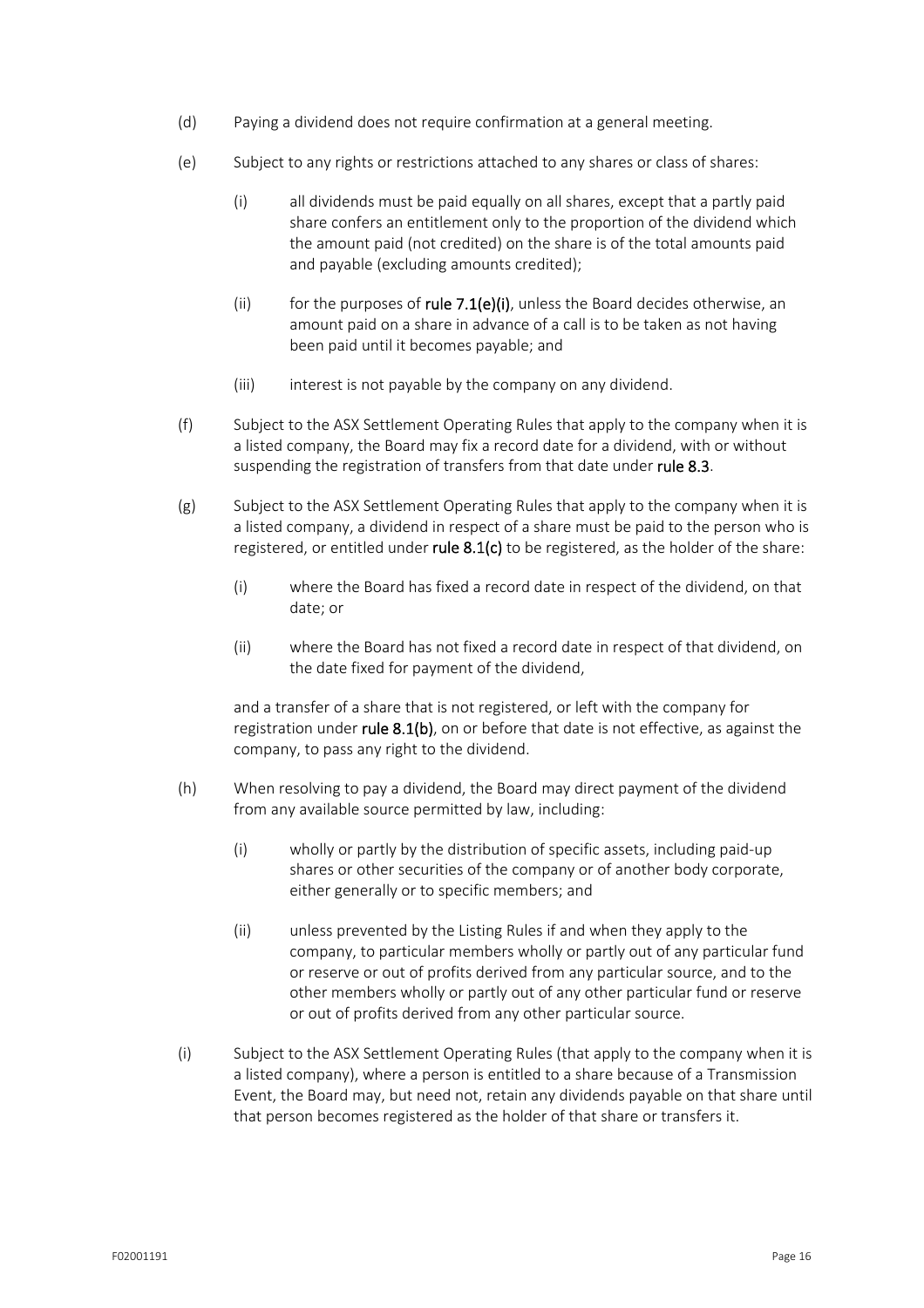- (j) The Board may retain from any dividend payable to a member any amount presently payable by the member to the company and apply the amount retained to the amount owing.
- (k) The Board may decide the method of payment of any dividend or other amount in respect of a share. Different methods of payment may apply to different members or groups of members (such as overseas members). Without limiting any other method of payment which the company may adopt, payment in respect of a share may be made:
	- (i) by such electronic or other means approved by the Board directly to an account (of a type approved by the Board) nominated in writing by the member or the joint holders; or
	- (ii) by cheque sent to the address of the member shown in the register of members or, in the case of joint holders, to the address shown in the register of members of any of the joint holders, or to such other address as the member or any of the joint holders in writing direct.

## (I) A cheque sent under rule  $7.1(k)$ :

- (i) may be made payable to bearer or to the order of the member to whom it is sent or any other person the member directs; and
- (ii) is sent at the member's risk.
- (m) If the Board decides that payments will be made by electronic transfer into an account (of a type approved by the Board) nominated by a member, but no such account is nominated by the member or an electronic transfer into a nominated account is rejected or refunded, the company may credit the amount payable to an account of the company to be held until the member nominates a valid account.
- (n) Where a member does not have a registered address or the company believes that a member is not known at the member's registered address, the company may credit an amount payable in respect of the member's shares to an account of the company to be held until the member claims the amount payable or nominates a valid account.
- (o) An amount credited to an account under rules  $7.1(m)$  or  $7.1(n)$  is to be treated as having been paid to the member at the time it is credited to that account. The company will not be a trustee of the money and no interest will accrue on the money. The money may be used for the benefit of the company until claimed, reinvested under rule  $7.1(p)$  or disposed of in accordance with the laws relating to unclaimed monies.
- (p) If a cheque for an amount payable under rule 7.1(k) is not presented for payment for at least 11 calendar months after issue or an amount is held in an account under rules  $7.1(m)$  or  $7.1(n)$  for at least 11 calendar months, the Board may reinvest the amount, after deducting reasonable expenses, into shares in the company on behalf of, and in the name of, the member concerned and may stop payment on the cheque. The shares may be acquired on market or by way of new issue at a price the Board accepts is market price at the time. Any residual sum which arises from the reinvestment may be carried forward or donated to charity on behalf of the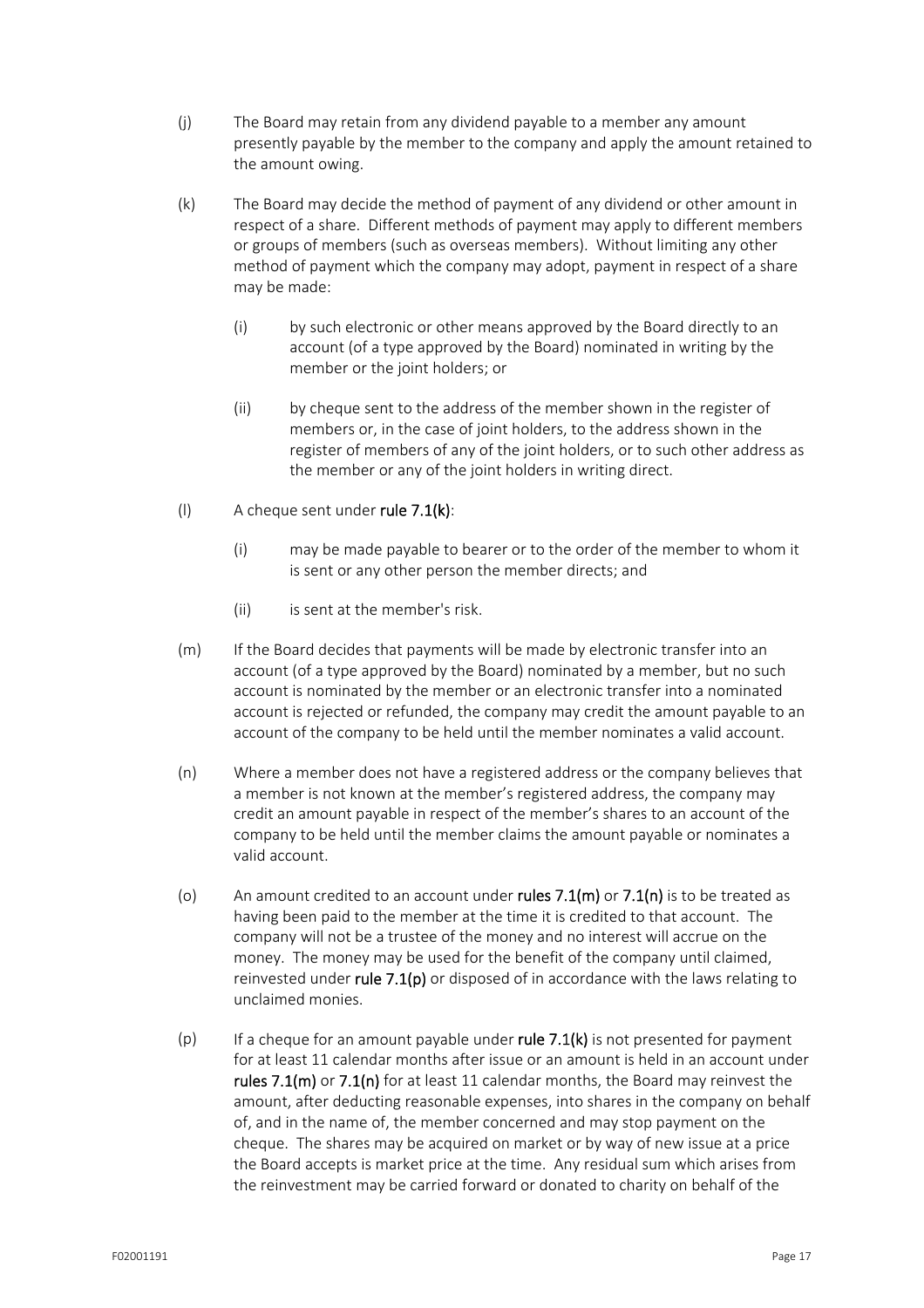member, as the Board decides. The company's liability to provide the relevant amount is discharged by an application under this rule  $7.1(p)$ . The Board may do anything necessary or desirable (including executing any document) on behalf of the member to effect the application of an amount under this rule  $7.1(p)$ . The Board may determine other rules to regulate the operation of this rule  $7.1(p)$  and may delegate its power under this rule to any person.

## 7.2 Capitalising profits

- (a) Subject to:
	- (i) the Listing Rules that apply to the company when it is a listed company,;
	- (ii) any rights or restrictions attached to any shares or class of shares; and
	- (iii) any special resolution of the company;

the Board may capitalise and distribute to members, in the same proportions as the members are entitled to receive dividends, any amount:

- (iv) forming part of the undivided profits of the company;
- (v) representing profits arising from an ascertained accretion to capital or a revaluation of the assets of the company;
- (vi) arising from the realisation of any assets of the company; or
- (vii) otherwise available for distribution as a dividend.
- (b) The Board may resolve that all or any part of the capitalised amount is to be applied:
	- (i) in paying up in full, at an issue price decided by the Board, any unissued shares in or other securities of the company;
	- (ii) in paying up any amounts unpaid on shares or other securities held by the members;
	- (iii) partly as specified in rule  $7.2(b)(i)$  and partly as specified in rule  $7.2(b)(ii)$ ; or
	- (iv) any other method permitted by law.

The members entitled to share in the distribution must accept that application in full satisfaction of their interest in the capitalised amount.

- (c) Rules 7.1(e), 7.1(f) and 7.1(g) apply, so far as they can and with any necessary changes, to capitalising an amount under this rule 7.2 as if references in those rules  $t \circ$ :
	- (i) a dividend were references to capitalising an amount; and
	- (ii) a record date were references to the date the Board resolves to capitalise the amount under this rule 7.2.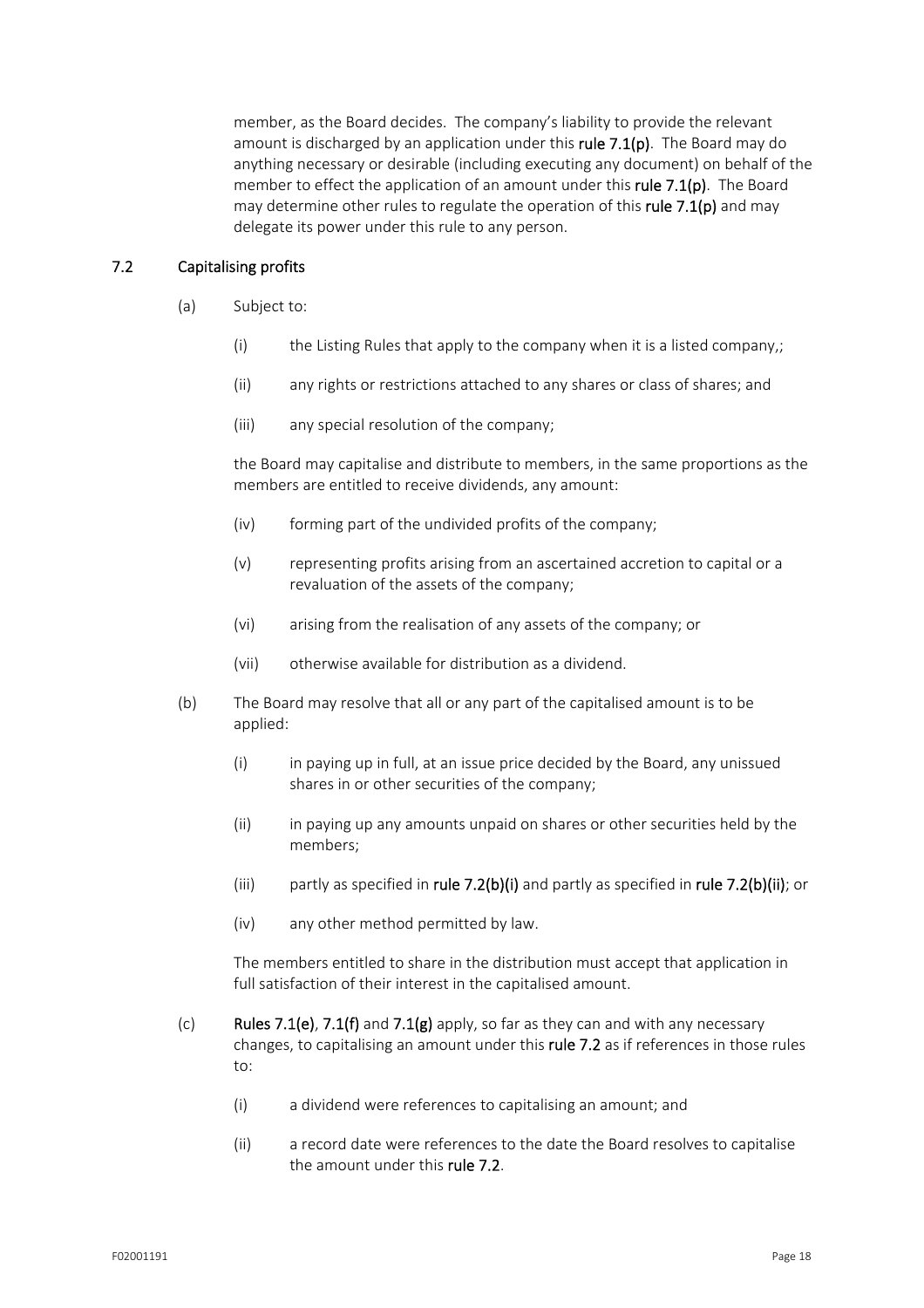(d) Where the terms of options (existing at the date the resolution referred to in rule 7.2(b) is passed) entitle the holder to an issue of bonus shares under this rule 7.2, the Board may in determining the number of unissued shares to be so issued, allow in an appropriate manner for the future issue of bonus shares to options holders.

## 7.3 Ancillary powers

- (a) To give effect to any resolution to reduce the capital of the company, to satisfy a dividend as set out in rule  $7.1(h)(i)$  or to capitalise any amount under rule 7.2, the Board may settle as it thinks expedient any difficulty that arises in making the distribution or capitalisation and, in particular:
	- (i) make cash payments in cases where members are entitled to fractions of shares or other securities;
	- (ii) decide that amounts or fractions of less than a particular value decided by the Board may be disregarded to adjust the rights of all parties;
	- (iii) fix the value for distribution of any specific assets;
	- (iv) pay cash or issue shares or other securities to any member to adjust the rights of all parties;
	- (v) vest any of those specific assets, cash, shares or other securities in a trustee on trust for the persons entitled to the distribution or capitalised amount; and
	- (vi) authorise any person to make, on behalf of all the members entitled to any specific assets, cash, shares or other securities as a result of the distribution or capitalisation, an agreement with the company or another person which provides, as appropriate, for the distribution or issue to them of shares or other securities credited as fully paid up or for payment by the company on their behalf of the amounts or any part of the amounts remaining unpaid on their existing shares or other securities by applying their respective proportions of the amount resolved to be distributed or capitalised.
- (b) Any agreement made under an authority referred to in rule  $7.3(a)(vi)$  is effective and binds all members concerned.
- (c) If a distribution, transfer or issue of specific assets, shares or securities to a particular member or members is, in the Board's discretion, considered impracticable or would give rise to parcels of securities that do not constitute a marketable parcel, the Board may make a cash payment to those members or allocate the assets, shares or securities to a trustee to be sold on behalf of, and for the benefit of, those members, instead of making the distribution, transfer or issue to those members. Any proceeds receivable by members under this rule 7.3(c) will be net of expenses incurred by the company and trustee in selling the relevant assets, shares or securities.
- (d) If the company distributes to members (either generally or to specific members) securities in the company or in another body corporate or trust (whether as a dividend or otherwise and whether or not for value), each of those members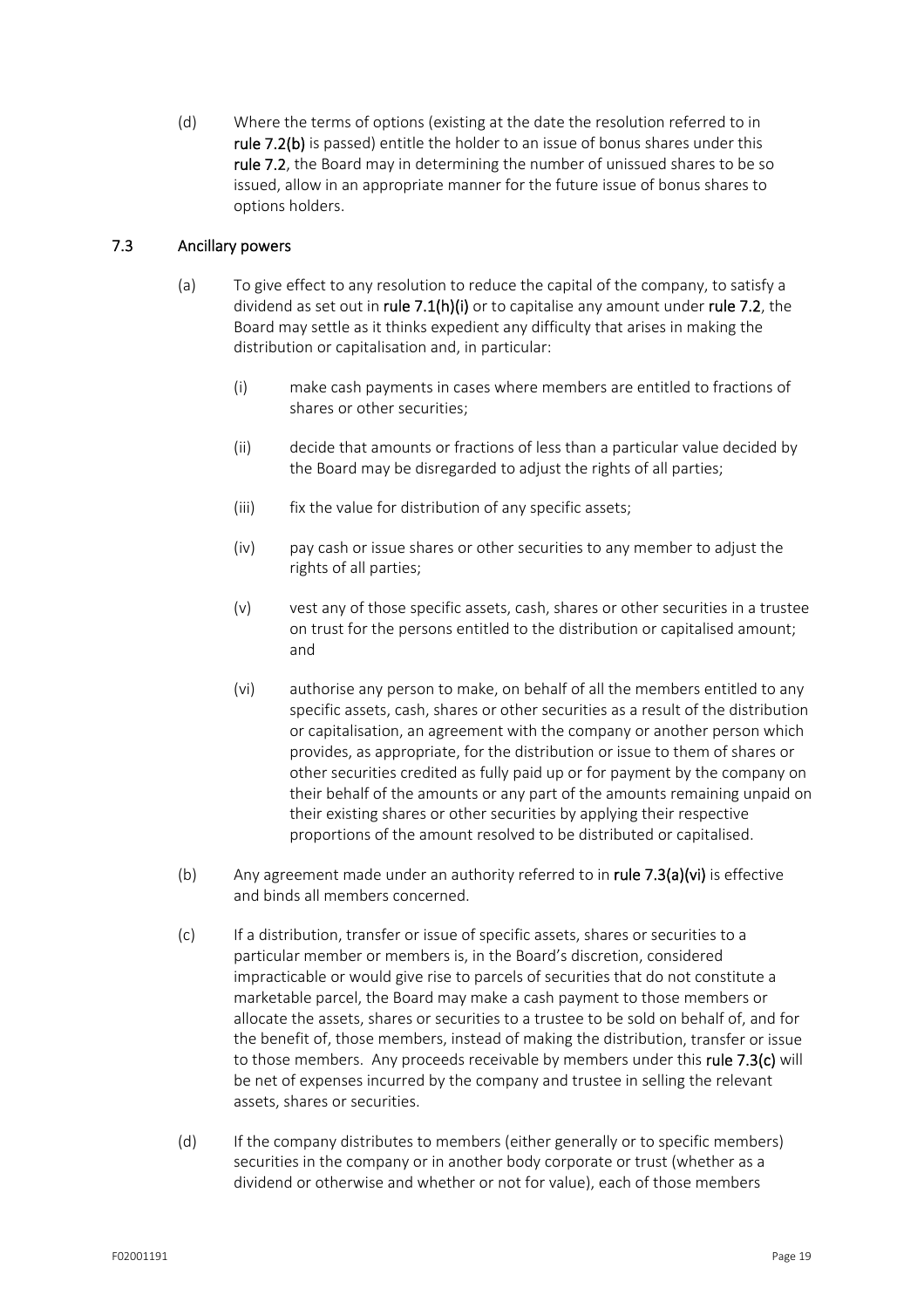appoints the company as his or her agent to do anything needed to give effect to that distribution, including agreeing to become a member of that other body corporate.

## 7.4 Reserves

- (a) The Board may set aside out of the company's profits any reserves or provisions it decides.
- (b) The Board may appropriate to the company's profits any amount previously set aside as a reserve or provision.
- (c) Setting aside an amount as a reserve or provision does not require the Board to keep the amount separate from the company's other assets or prevent the amount being used in the company's business or being invested as the Board decides.

## 7.5 Carrying forward profits

The Board may carry forward any part of the profits remaining that they consider should not be distributed as dividends or capitalised, without transferring those profits to a reserve or provision.

## 7.6 Share investment plan

The Board may:

- (a) implement a share investment plan on terms they decide, under which:
	- (i) the whole or any part of any dividend or interest due to members or holders of any convertible securities of the company who participate in the plan on their shares or any class of shares or any convertible securities; or
	- (ii) any other amount payable to members,

may be applied in subscribing for or purchasing securities of the company or of a related body corporate; and

(b) amend, suspend or terminate a share investment plan.

## 7.7 Dividend selection plans

The Board may:

- (a) implement a dividend selection plan on terms they decide, under which participants may choose:
	- (i) to receive a dividend from the company paid wholly or partly out of any available source, including any particular fund or reserve or out of profits derived from any particular source; or
	- (ii) to forego a dividend from the company in place of some other form of distribution from the company or another body corporate or a trust; and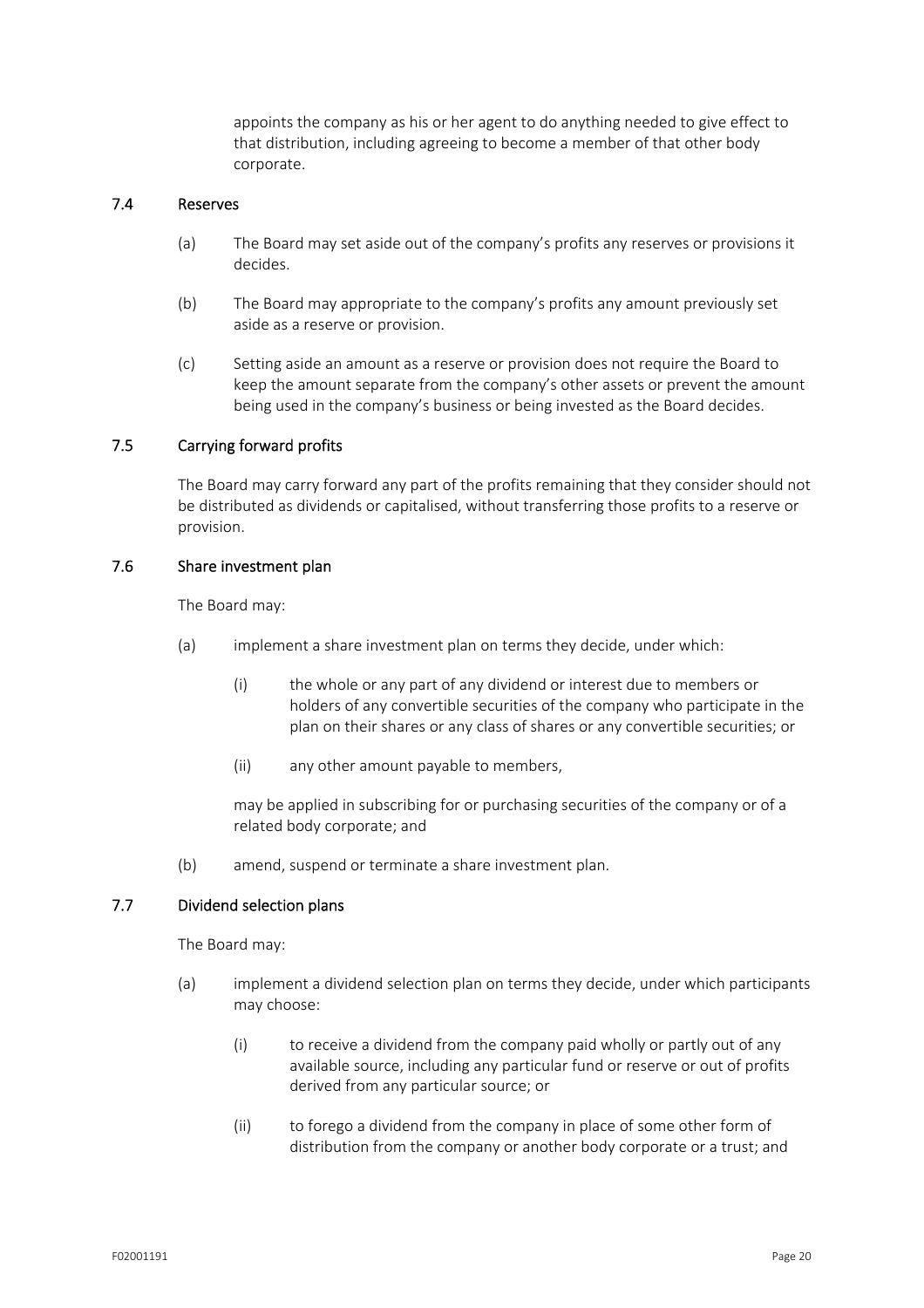(b) amend, suspend or terminate a dividend selection plan.

## 8 Transfer and transmission of shares

## 8.1 Transferring shares

- (a) Subject to this constitution and to any restrictions attached to a member's shares, a member may transfer any of the member's shares by:
	- (i) a Proper ASTC Transfer; or
	- (ii) a written transfer in any usual form or in any other form approved by the Board.
- (b) A transfer referred to in rule  $8.1(a)(ii)$  must be:
	- (i) signed by or on behalf of the transferor and, if required by the company, the transferee;
	- (ii) if required by law, duly stamped; and
	- (iii) left for registration at the company's registered office, or at any other place the Board decides, with such evidence the Board requires to prove the transferor's title or right to the shares and the transferee's right to be registered as the owner of the shares.
- (c) Subject to rules 8.2(a) and 8.3, where the company receives a transfer complying with rule 8.1, the company must register the transferee named in the transfer as the holder of the shares to which it relates.
- (d) A transferor of shares remains the holder of the shares until a Proper ASTC Transfer has been effected or the transferee's name is entered in the register of members as the holder of the shares.
- (e) The company must not charge a fee for registering a transfer of shares unless:
	- (i) the company is not listed; or
	- (ii) the fee is permitted by the Listing Rules.
- (f) The company (or the company's securities registry) may put in place, and require compliance with, reasonable processes and procedures in connection with determining the authenticity of an instrument of transfer, notwithstanding that this may prevent, delay or interfere with the registration of the relevant instrument of transfer.
- (g) The company may retain a registered transfer for any period the Board decides.
- (h) If and when the company is a listed company, the Board may do anything that is necessary or desirable for the company to participate in any computerised, electronic or other system for facilitating the transfer of shares or operation of the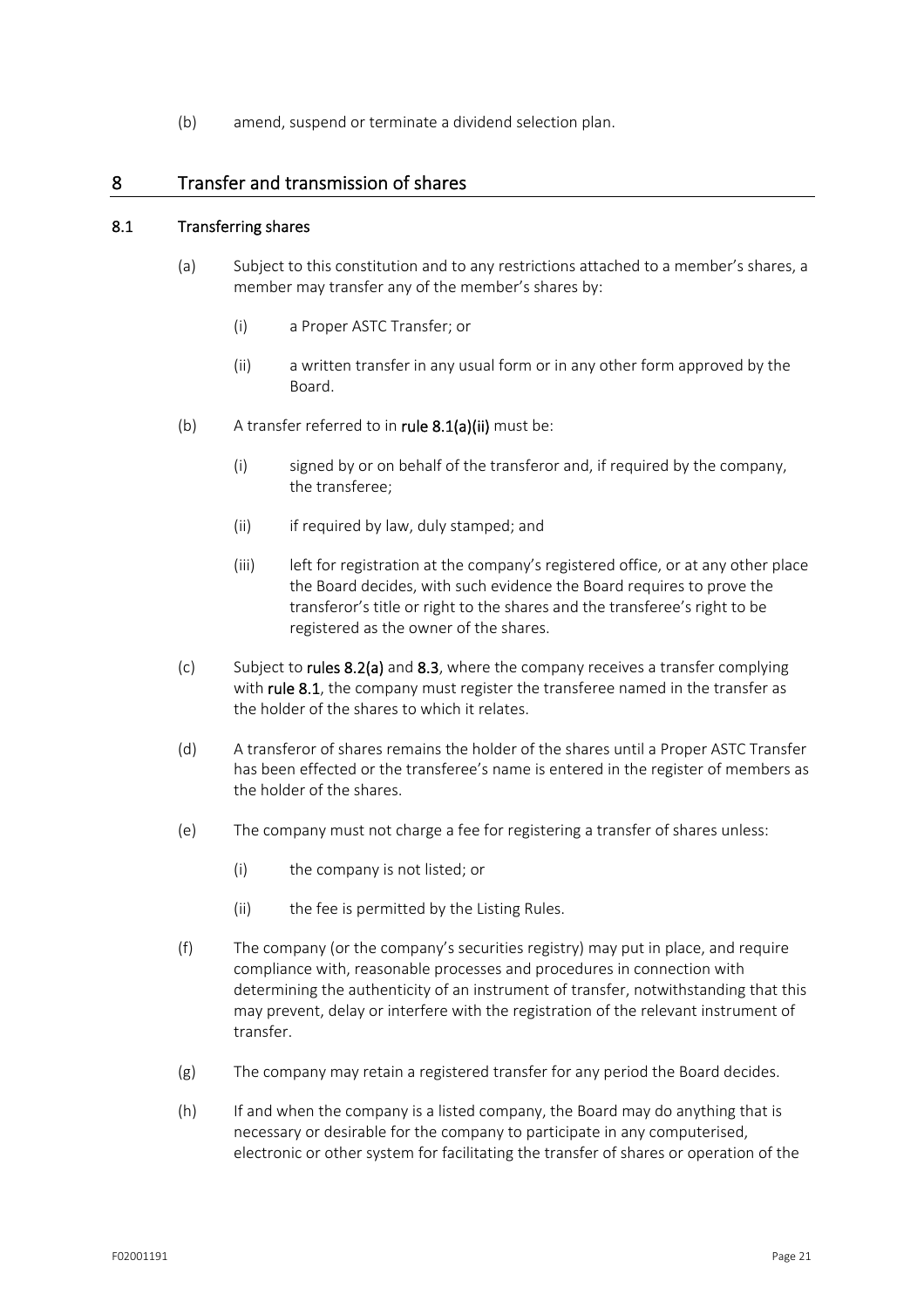company's registers that may be owned, operated or sponsored by the ASX or a related body corporate of the ASX.

(i) The Board may, to the extent the law permits, waive any of the requirements of this rule 8.1 and prescribe alternative requirements instead, to give effect to rule 8.1(h) or for another purpose.

## 8.2 Power to decline to register transfers

- (a) The Board may decline to register, or prevent registration of, a transfer of shares or apply a holding lock to prevent a transfer in accordance with the Act or the Listing Rules that apply to the company when it is a listed company, where:
	- (i) the transfer is not in registrable form;
	- (ii) the company has a lien on any of the shares transferred;
	- (iii) registration of the transfer may breach a law of Australia;
	- (iv) the transfer is paper‐based and registration of the transfer will result in a holding which, at the time the transfer is lodged, is less than a marketable parcel;
	- (v) the transfer is not permitted under the terms of an employee share plan; or
	- (vi) the company is otherwise permitted or required to do so under the Listing Rules that apply to the company when it is a listed company or, except for a Proper ASTC Transfer, under the terms of issue of the shares.
- (b) If the Board declines to register a transfer, the company must give notice of the refusal as required by the Act and the Listing Rules that apply to the company when it is a listed company. Failure to give that notice will not invalidate the decision of the Board to decline to register the transfer.
- (c) The Board may delegate its authority under this rule 8.28.2 to any person.

## 8.3 Power to suspend registration of transfers

The Board may suspend the registration of transfers at any time, and for any periods, that it decides provided that if and when it is a listed company such suspension is permitted by the ASX Settlement Operating Rules.

## 8.4 Selling non marketable parcels

If and when the company is a listed company:

- (a) The Board may sell shares that constitute less than a marketable parcel by following the procedures in this rule 8.4.
- (b) If the Board intends to sell shares that constitute less than a marketable parcel of shares in a class of shares of the company, it must send a notice to the relevant member who holds those shares, on a date decided by the Board, which: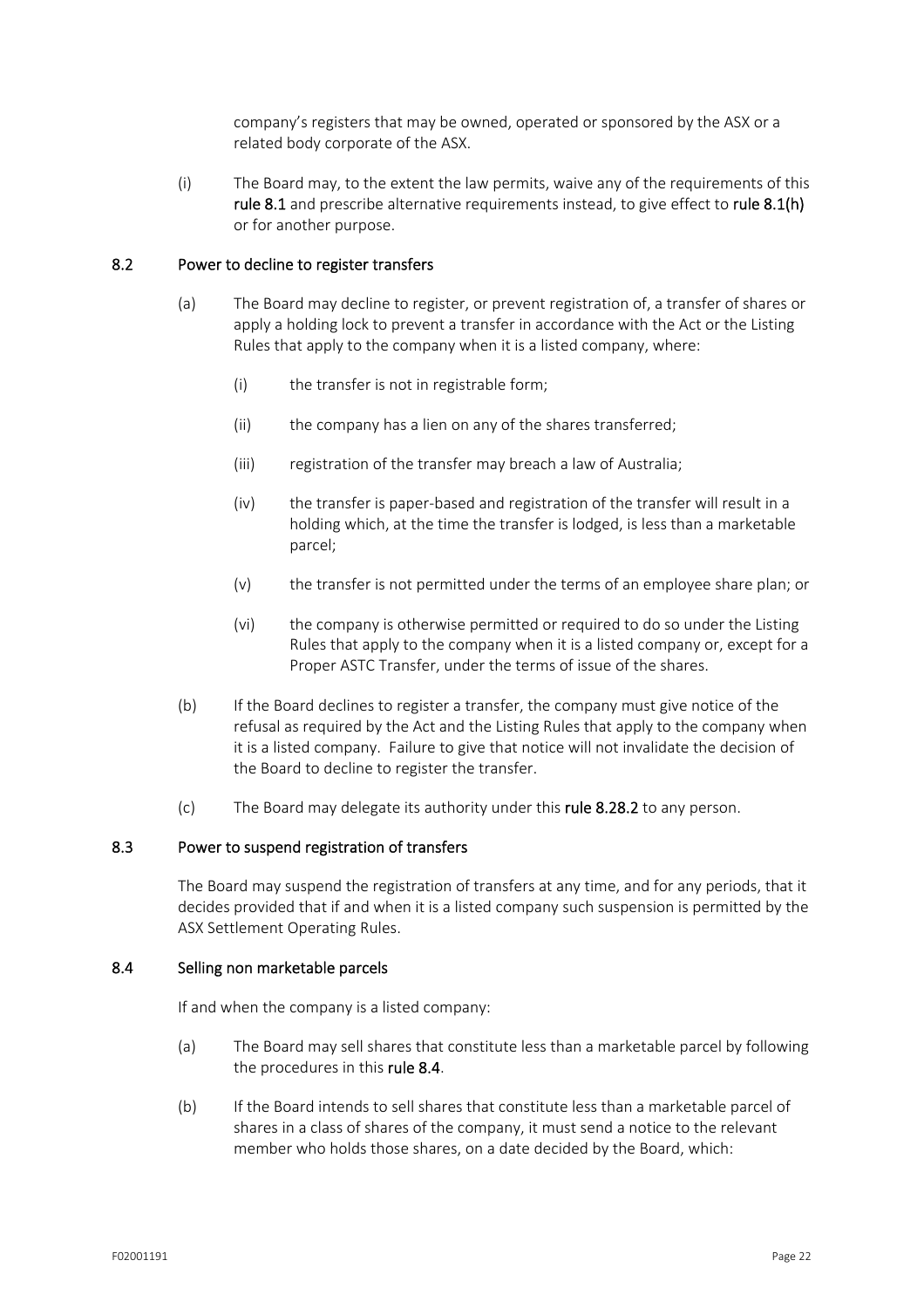- (i) explains the effect of the notice under this rule 8.4; and
- (ii) advises the holder that he or she may choose to be exempt from the provisions of this rule 8.4. A form of election for that purpose must be sent with the notice.
- (c) If, before 5.00pm (Sydney time) on a date specified in the notice which is no earlier than six weeks after the notice is sent:
	- (i) the company has not received a notice from the member exempting them from this rule 8.4; and
	- (ii) the member has not increased his or her shareholding to a marketable parcel,

the member is taken to have irrevocably appointed the company as his or her agent to do anything in rule 8.4(e).

- (d) In addition to initiating a sale by sending a notice under rule  $8.4(b)$ , the Board may also initiate a sale if a member holds less than a marketable parcel at the time that the transfer document was initiated or, in the case of a paper‐based transfer document, was lodged with the company. In that case:
	- (i) the member is taken to have irrevocably appointed the company as his or her agent to do anything in rule 8.4(e); and
	- (ii) if the holding was created after the adoption of this rule, the Board may remove or change the member's rights to vote or receive dividends in respect of those shares. Any dividends withheld must be sent to the former holder after the sale when the former holder delivers to the company such proof of title as the Board accepts.
- (e) The company may:
	- (i) sell the shares constituting less than a marketable parcel as soon as practicable;
	- (ii) deal with the proceeds of sale under rule 6.11; and
	- (iii) receive any disclosure document, including a financial services guide, as agent for the member.
- (f) The costs and expenses of any sale of shares arising from a notice under rule  $8.4(b)$ (including brokerage and stamp duty) are payable by the purchaser or by the company.
- (g) A notice under rule 8.4(b) may be given to a member only once in a 12 month period and may not be given during the offer period of a takeover bid for the company.
- (h) If a takeover bid is announced after a notice is given but before an agreement is entered into for the sale of shares, this rule ceases to operate for those shares.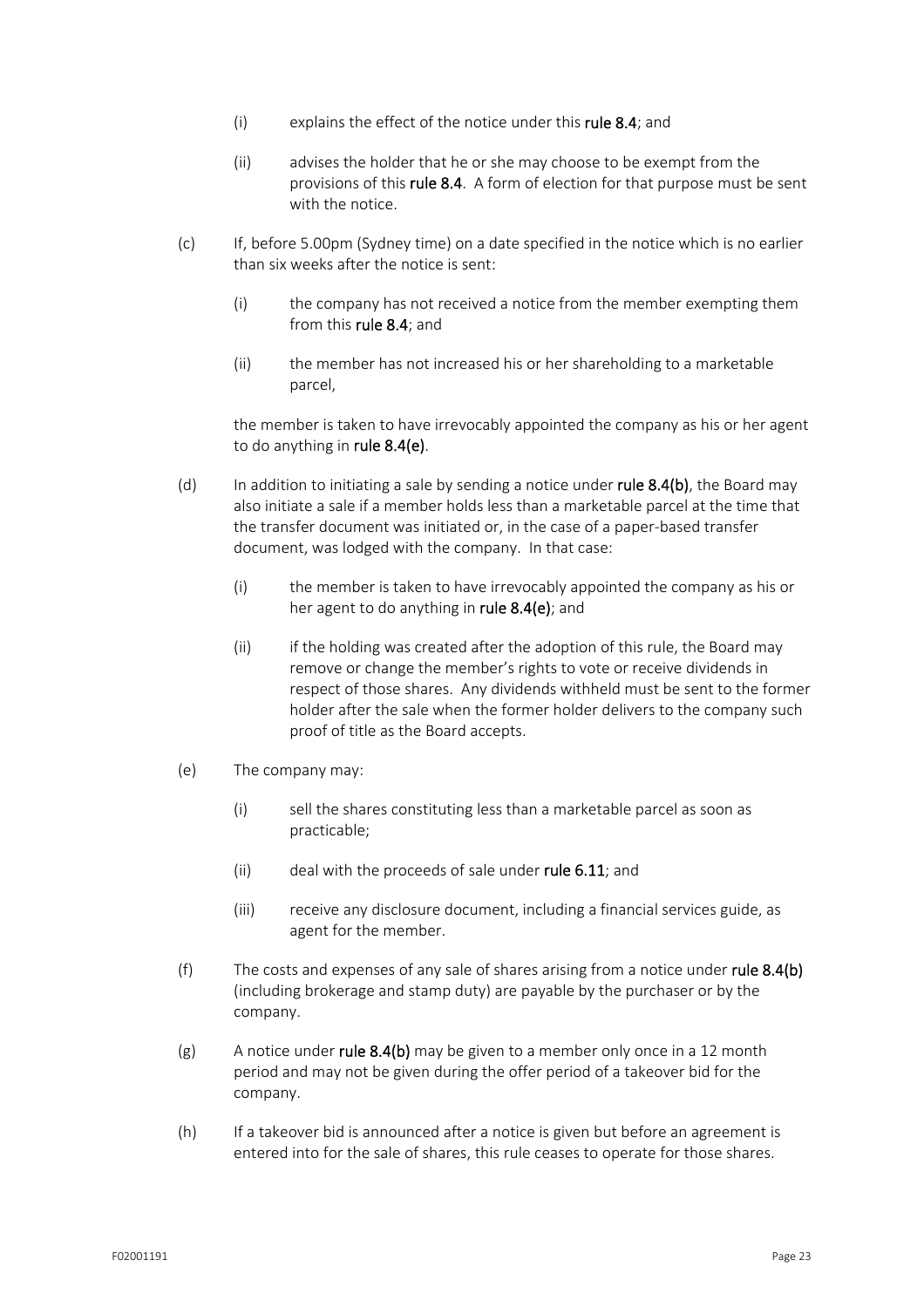However, despite rule 8.4(g), a new notice under rule 8.4(b) may be given after the offer period of the takeover bid closes.

- (i) The Board may, before a sale is effected under this **rule 8.4**, revoke a notice given or suspend or terminate the operation of this rule either generally or in specific cases.
- (j) If a member is registered in respect of more than one parcel of shares, the Board may treat the member as a separate member in respect of each of those parcels so that this rule 8.4 will operate as if each parcel was held by different persons.

## 8.5 Transmission of shares

- (a) Subject to rule  $8.5(c)$ , where a member dies, the only persons the company will recognise as having any title to the member's shares or any benefits accruing on those shares are:
	- (i) where the deceased was a sole holder, the legal personal representative of the deceased; and
	- (ii) where the deceased was a joint holder, the survivor or survivors.
- (b) Rule 8.5(a) does not release the estate of a deceased member from any liability on a share, whether that share was held by the deceased solely or jointly with other persons.
- (c) The Board may register a transfer of shares signed by a member before a Transmission Event even though the company has notice of the Transmission Event.
- (d) A person who becomes entitled to a share because of a Transmission Event may, on producing such evidence as the Board requires to prove that person's entitlement to the share, choose:
	- (i) to be registered as the holder of the share by signing and giving the company a written notice stating that choice; or
	- (ii) to nominate some other person to be registered as the transferee of the share by executing or effecting in some other way a transfer of the share to that other person.
- (e) The provisions of this constitution concerning the right to transfer shares and the registration of transfers of shares apply, so far as they can and with any necessary changes, to a notice or transfer under rule  $8.5(d)$  as if the relevant Transmission Event had not occurred and the notice or transfer were executed or effected by the registered holder of the share.
- (f) Where two or more persons are jointly entitled to a share because of a Transmission Event they will, on being registered as the holders of the share, be taken to hold the share as joint tenants and rule 5.6 will apply to them.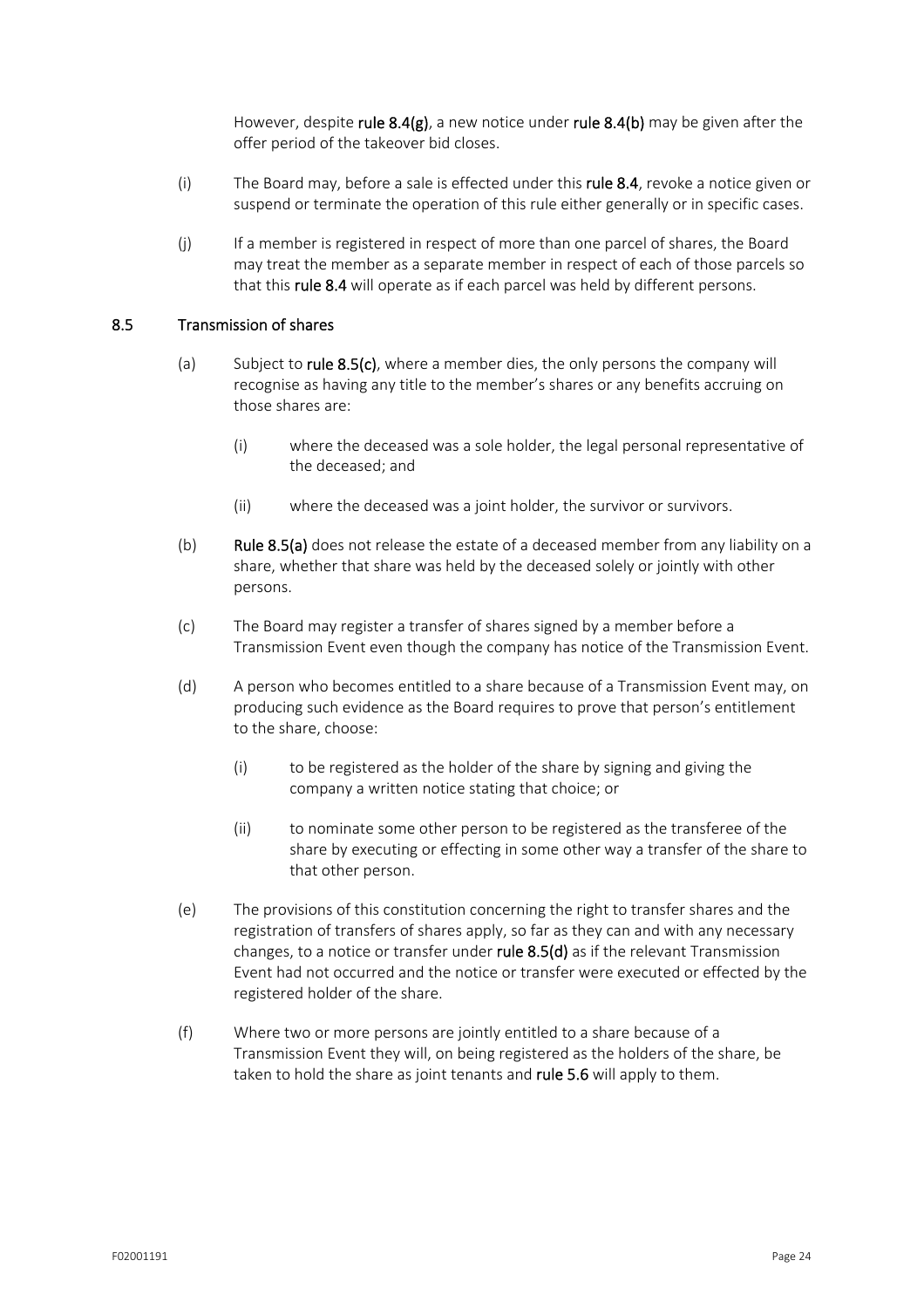## 9 Plebiscite to approve proportional takeover bids

## 9.1 Definitions

The meanings of the terms used in this rule 9 are set out below:

'Approving Resolution' means in relation to a Proportional Takeover Bid, a resolution to approve the Proportional Takeover Bid passed in accordance with rule 9.3.

'Approving Resolution Deadline' means in relation to a Proportional Takeover Bid, the day that is 14 days before the last day of the bid period and during which the offers under the Proportional Takeover Bid remain open or a later day allowed by the Australian Securities and Investments Commission.

'Proportional Takeover Bid' means a takeover bid that is made or purports to be made under section 618(1)(b) of the Act in respect of securities included in a class of securities in the company.

'Relevant Class' means in relation to a Proportional Takeover Bid, means the class of securities in the company in respect of which offers are made under the Proportional Takeover Bid.

## 9.2 Transfers not to be registered

Despite rule 8.1(c), a transfer giving effect to a contract resulting from the acceptance of an offer made under a Proportional Takeover Bid must not be registered unless an Approving Resolution has been passed or is taken to have been passed in accordance with rule 9.3.

## 9.3 Approving Resolution

- (a) Where offers have been made under a Proportional Takeover Bid, the Board must:
	- (i) convene a meeting of the persons entitled to vote on the Approving Resolution for the purpose of considering and, if thought fit, passing a resolution to approve the Proportional Takeover Bid; and
	- (ii) ensure that the resolution is voted on in accordance with this rule 9.3,

before the Approving Resolution Deadline.

- (b) The provisions of this constitution relating to general meetings apply (with any necessary changes) to a meeting that is convened under rule 9.3(a), as if that meeting were a general meeting of the company.
- (c) The bidder under a Proportional Takeover Bid and any associates of the bidder are not entitled to vote on the Approving Resolution and if they do vote, their votes must not be counted.
- (d) Subject to rule  $9.3(c)$ , a person who held securities of the relevant class as at the end of the day on which the first offer under the Proportional Takeover Bid was made is entitled to vote on the Approving Resolution.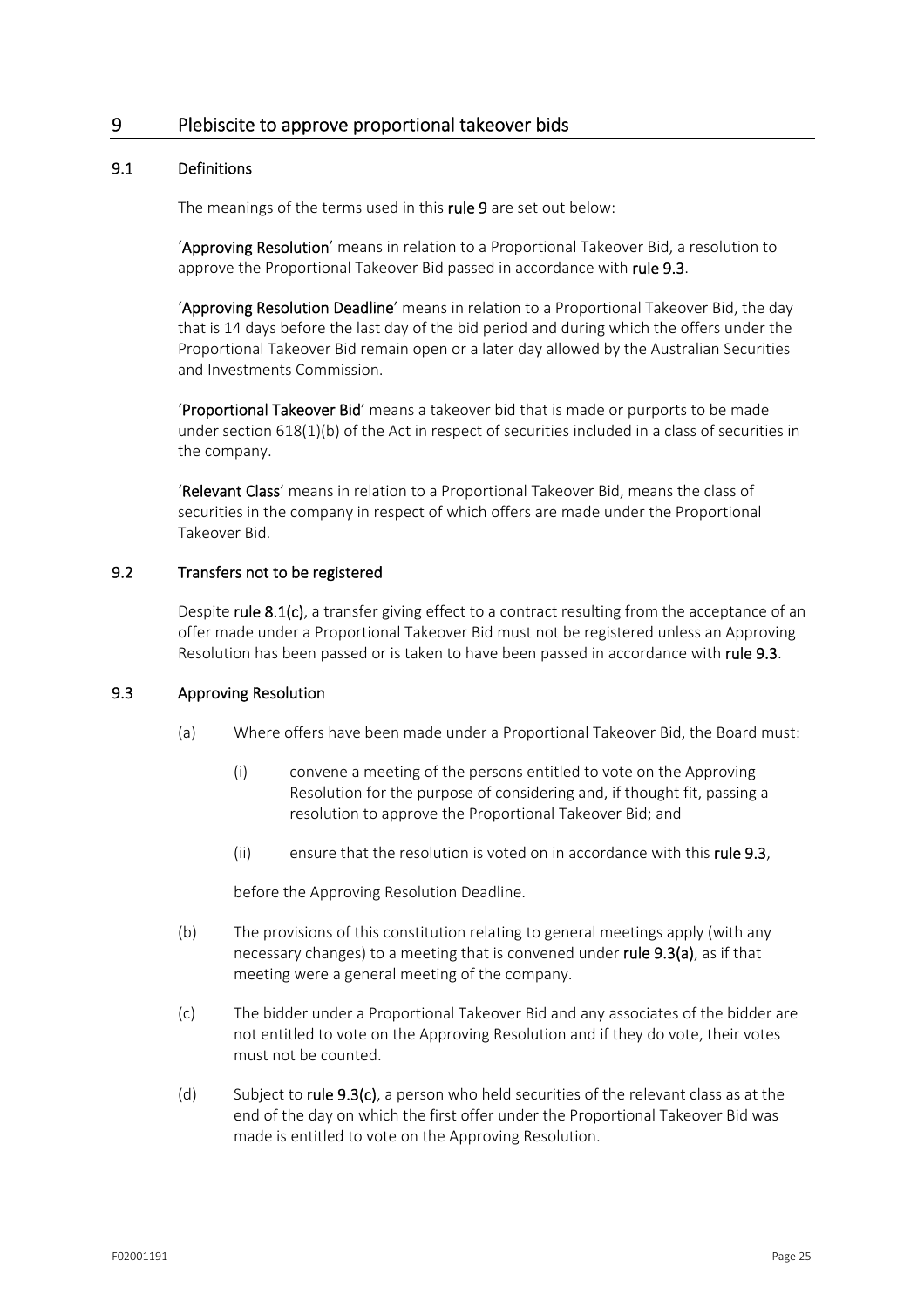- (e) An Approving Resolution that has been voted on is taken to have been passed if the proportion that the number of votes in favour of the resolution bears to the total number of votes on the resolution is greater than 50%, and otherwise is taken to have been rejected.
- (f) If an Approving Resolution has not been voted on in accordance with this rule 9.3 as at the end of the day before the Approving Resolution Deadline, an Approving Resolution will be taken to have been passed in accordance with this rule 9.3 on the Approving Resolution Deadline.

## 9.4 Sunset

Rules 9.1, 9.2 and 9.3 cease to have effect at the end of three years beginning:

- (a) where those rules have not been renewed in accordance with the Act, on the date that those rules were adopted by the company; or
- (b) where those rules have been renewed in accordance with the Act, on the date those rules were last renewed.

## 10 General meetings

## 10.1 Calling general meetings

- (a) A general meeting may only be called:
	- (i) by a Board resolution; or
	- (ii) as otherwise provided in the Act.
- (b) The Board may, by notice to members (or, if and when it is a listed company, by notice to the ASX), change the venue for, postpone or cancel a general meeting, but:
	- (i) a meeting that is called in accordance with a members' requisition under the Act; and
	- (ii) any other meeting that is not called by a Board resolution,

may not be postponed or cancelled without the prior written consent of the persons who called or requisitioned the meeting.

## 10.2 Virtual meeting of members

- (a) The company may hold a meeting that allows for all or some of the participants to participate virtually (a virtual meeting) using any technology that, in the opinion of the directors, gives the participants a reasonable opportunity to participate.
- (b) The technology used for the purpose of this rule must allow each member taking part in the meeting to communicate with the meeting or, at a minimum, the chairperson of the meeting, and may include any combination of telephone,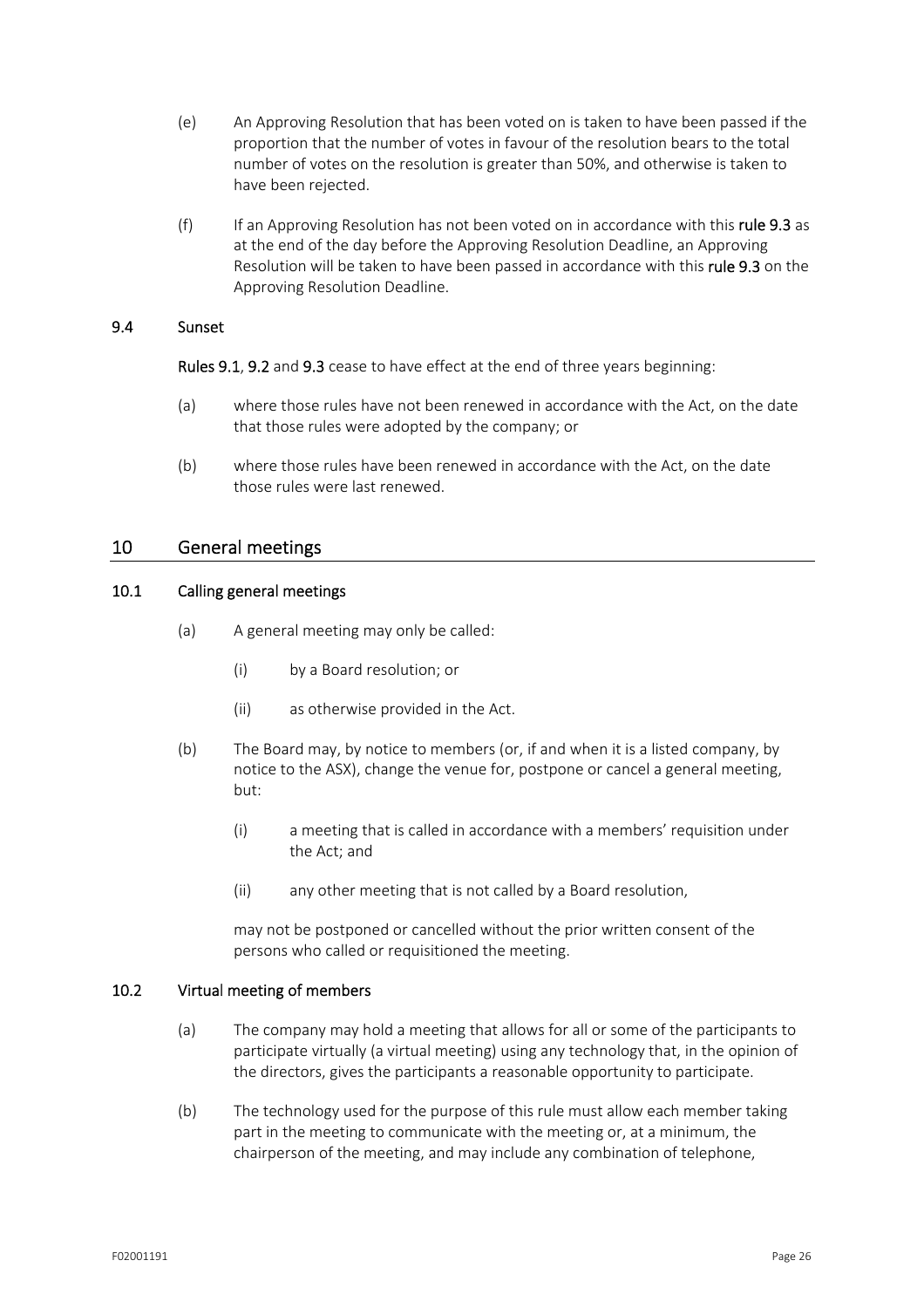television, video conferencing, messaging or email, smartphone application or any other audio and/or visual device which permits instantaneous communication.

- (c) A virtual meeting shall be deemed to constitute a meeting of members and all provisions of this constitution as to meetings of members shall apply to any virtual meeting, provided that the following minimum conditions are met:
	- (i) all the members at the time being entitled to receive notice of the meeting of members shall be entitled to a notice of a virtual meeting, to be given using an appropriate form of technology or in any other manner permitted by this constitution; and
	- (ii) a member may not leave a virtual meeting by disconnecting from the technology used unless they have previously expressly notified the chairperson of the meeting of their intention to leave the meeting and a member shall be conclusively presumed to have been present and to have formed part of the quorum at all times during such a meeting until the notified time of their leaving.
- (d) Minutes of the proceedings of a virtual meeting shall be sufficient evidence of the proceedings and of the observance of all necessary formalities required for a meeting of meetings, if certified as a correct record by the chairperson of that meeting.

## 10.3 Notice of general meetings

- (a) Notice of a general meeting must be given to each person who at the time of giving the notice:
	- (i) is a member, director or auditor of the company; or
	- (ii) is entitled to a share because of a Transmission Event and has satisfied the Board of this.
- (b) The content of a notice of a general meeting called by the Board is to be decided by the Board, but it must state the general nature of the business to be transacted at the meeting and any other matters required by the Act.
- (c) Unless the Act provides otherwise:
	- (i) no business may be transacted at a general meeting unless the general nature of the business is stated in the notice calling the meeting; and
	- (ii) except with the approval of the Board or the chairperson, no person may move any amendment to a proposed resolution or to a document that relates to such a resolution.
- (d) A person may waive notice of any general meeting by written notice to the company.
- (e) Failure to give a member or any other person notice of a general meeting or a proxy form, does not invalidate anything done or any resolution passed at the general meeting if: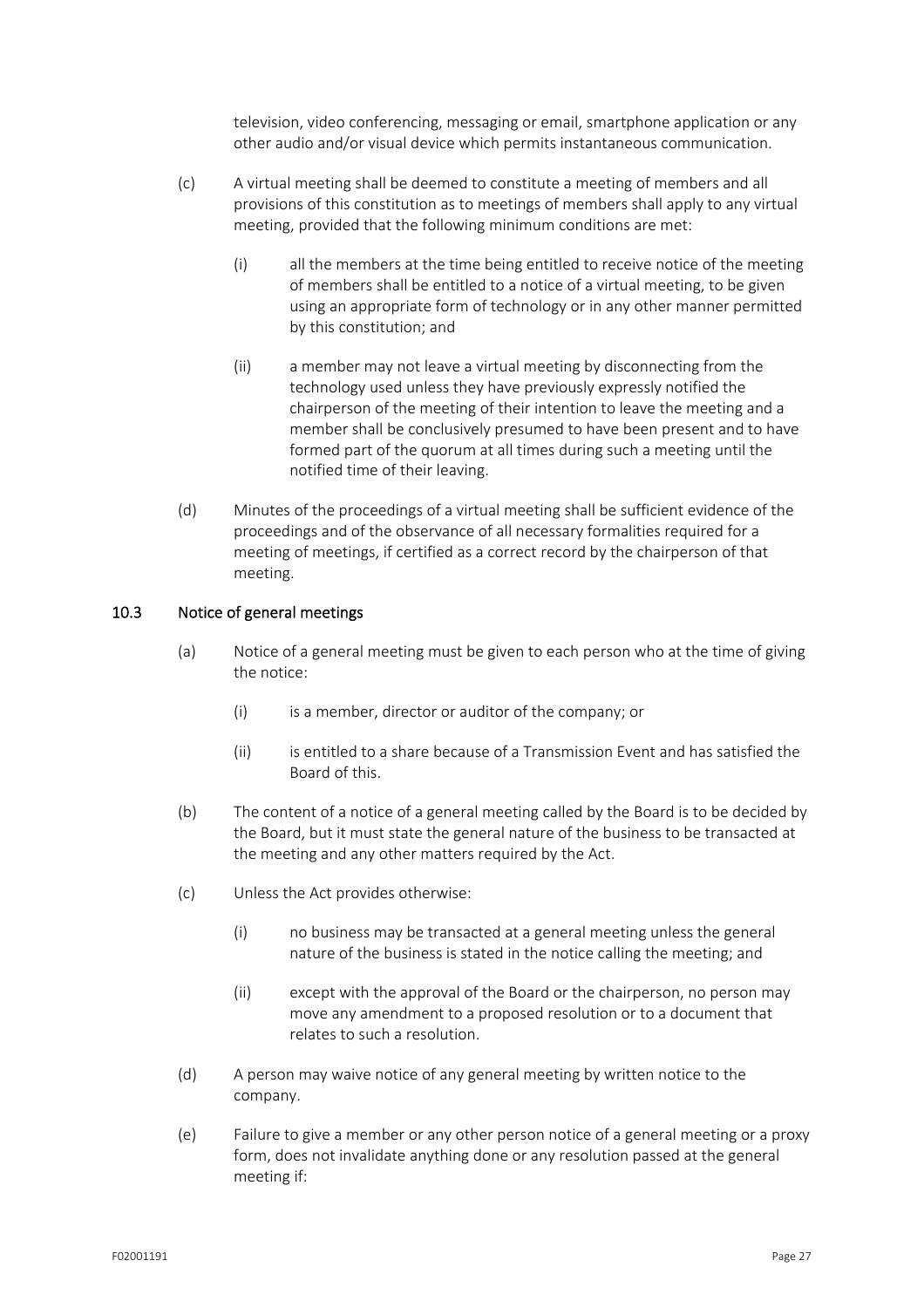- (i) the failure occurred by accident or inadvertent error; or
- (ii) before or after the meeting, the person notifies the company of the person's agreement to that thing or resolution.
- (f) A person's attendance at a general meeting waives any objection that person may have to:
	- (i) a failure to give notice, or the giving of a defective notice, of the meeting unless the person at the beginning of the meeting objects to the holding of the meeting; and
	- (ii) the consideration of a particular matter at the meeting which is not within the business referred to in the notice of the meeting, unless the person objects to considering the matter when it is presented.

## 10.4 Admission to general meetings

- (a) The chairperson of a general meeting may take any action he or she considers appropriate for the safety of persons attending the meeting and the orderly conduct of the meeting and may refuse admission to, or require to leave and remain out of, the meeting any person:
	- (i) in possession of a pictorial-recording or sound-recording device;
	- (ii) in possession of a placard or banner;
	- (iii) in possession of an article considered by the chairperson to be dangerous, offensive or liable to cause disruption;
	- (iv) who refuses to produce or permit examination of any article, or the contents of any article, in the person's possession;
	- (v) who refuses to comply with a request to turn off a mobile telephone, personal communication device or similar device;
	- (vi) who behaves or threatens to behave or who the chairperson has reasonable grounds to believe may behave in a dangerous, offensive or disruptive way; or
	- (vii) who is not entitled to receive notice of the meeting.

The chairperson may delegate the powers conferred by this rule to any person he or she thinks fit.

- (b) A person, whether a member or not, requested by the Board or the chairperson to attend a general meeting is entitled to be present and, at the request of the chairperson, to speak at the meeting.
- (c) If the chairperson of a general meeting considers that there is not enough room for the members who wish to attend the meeting, he or she may arrange for any person whom he or she considers cannot be seated in the main meeting room to observe or attend the general meeting in a separate room. Even if the members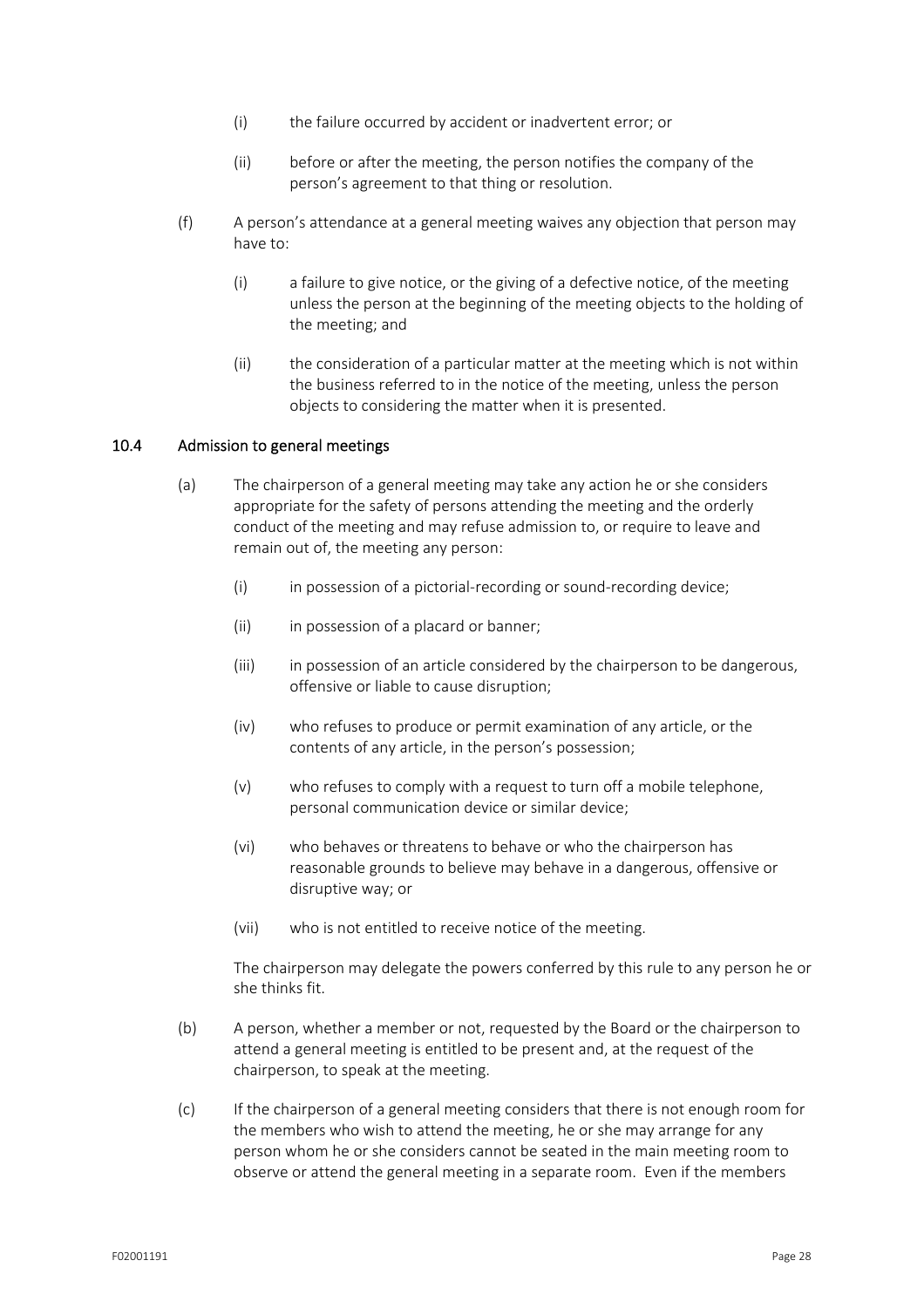present in the separate room are not able to participate in the conduct of the meeting, the meeting will nevertheless be treated as validly held in the main room.

- (d) If a separate meeting place is linked to the main place of a general meeting by an instantaneous audio‐visual communication device which, by itself or in conjunction with other arrangements:
	- (i) gives the general body of members in the separate meeting place a reasonable opportunity to participate in proceedings in the main place;
	- (ii) enables the chairperson to be aware of proceedings in the other place; and
	- (iii) enables the members in the separate meeting place to vote on a show of hands or on a poll,

a member present at the separate meeting place is taken to be present at the general meeting and entitled to exercise all rights as if he or she was present at the main place.

- (e) If, before or during the meeting, any technical difficulty occurs where one or more of the matters set out in rule  $10.4(d)$  is not satisfied, the chairperson may:
	- (i) adjourn the meeting until the difficulty is remedied; or
	- (ii) continue to hold the meeting in the main place (and any other place which is linked under rule  $10.4(d)$ ) and transact business, and no member may object to the meeting being held or continuing.
- (f) Nothing in this rule  $10.4$  or in rule  $10.7$  is to be taken to limit the powers conferred on the chairperson by law.

## 10.5 Quorum at general meetings

- (a) No business may be transacted at a general meeting, except the election of a chairperson and the adjournment of the meeting, unless a quorum of members is present when the meeting proceeds to business.
- (b) A quorum is five or more members present at the meeting and entitled to vote on a resolution at the meeting.
- (c) If a quorum is not present within 30 minutes after the time appointed for the general meeting:
	- (i) where the meeting was called at the request of members, the meeting must be dissolved; or
	- (ii) in any other case, the meeting stands adjourned to the day, time and place the directors present decide or, if they do not make a decision, to the same day in the next week at the same time and place and if a quorum is not present at the adjourned meeting within 30 minutes after the time appointed for the meeting, the meeting must be dissolved.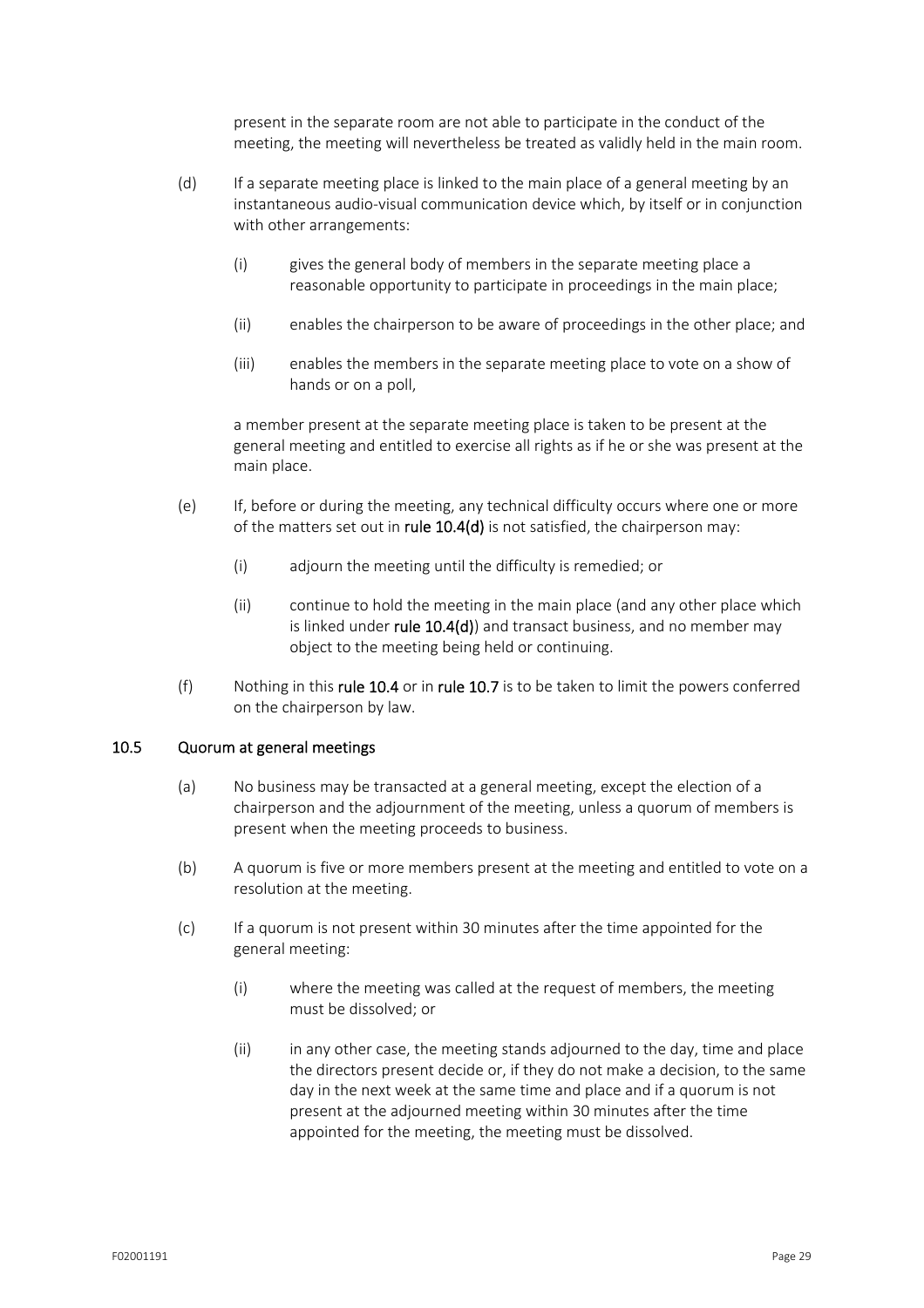## 10.6 Chairperson of general meetings

- (a) The chairperson of the Board or, in the absence of the chairperson, the deputy chairperson of the Board is entitled, if present within 15 minutes after the time appointed for a general meeting and willing to act, to preside as chairperson at the meeting.
- (b) The directors present may choose one of their number to preside as chairperson if, at a general meeting:
	- (i) there is no chairperson or deputy chairperson of the Board;
	- (ii) neither the chairperson nor the deputy chairperson of the Board is present within 15 minutes after the time appointed for the meeting; or
	- (iii) neither the chairperson nor the deputy chairperson of the Board is willing to act as chairperson of the meeting.
- (c) If the directors do not choose a chairperson under rule  $10.6(b)$ , the members present must elect as chairperson of the meeting:
	- (i) another director who is present and willing to act; or
	- (ii) if no other director is present and willing to act, a member who is present and willing to act.
- (d) A chairperson of a general meeting may, for any item of business or discrete part of the meeting, vacate the chair in favour of another person nominated by him or her ('Acting Chairperson'). Where an instrument of proxy appoints the chairperson as proxy for part of the proceedings for which an Acting Chairperson has been nominated, the instrument of proxy is taken to be in favour of the Acting Chairperson for the relevant part of the proceedings.
- (e) Wherever the term 'chairperson' is used in this rule 10, it is to be read as a reference to the chairperson of the general meeting, unless the context indicates otherwise.

## 10.7 Conduct at general meetings

- (a) Subject to the provisions of the Act, the chairperson is responsible for the general conduct of the meeting and for the procedures to be adopted at the meeting.
- (b) The chairperson may, at any time the chairperson considers it necessary or desirable for the efficient and orderly conduct of the meeting:
	- (i) impose a limit on the time that a person may speak on each motion or other item of business and terminate debate or discussion on any business, question, motion or resolution being considered by the meeting and require the business, question, motion or resolution to be put to a vote of the members present;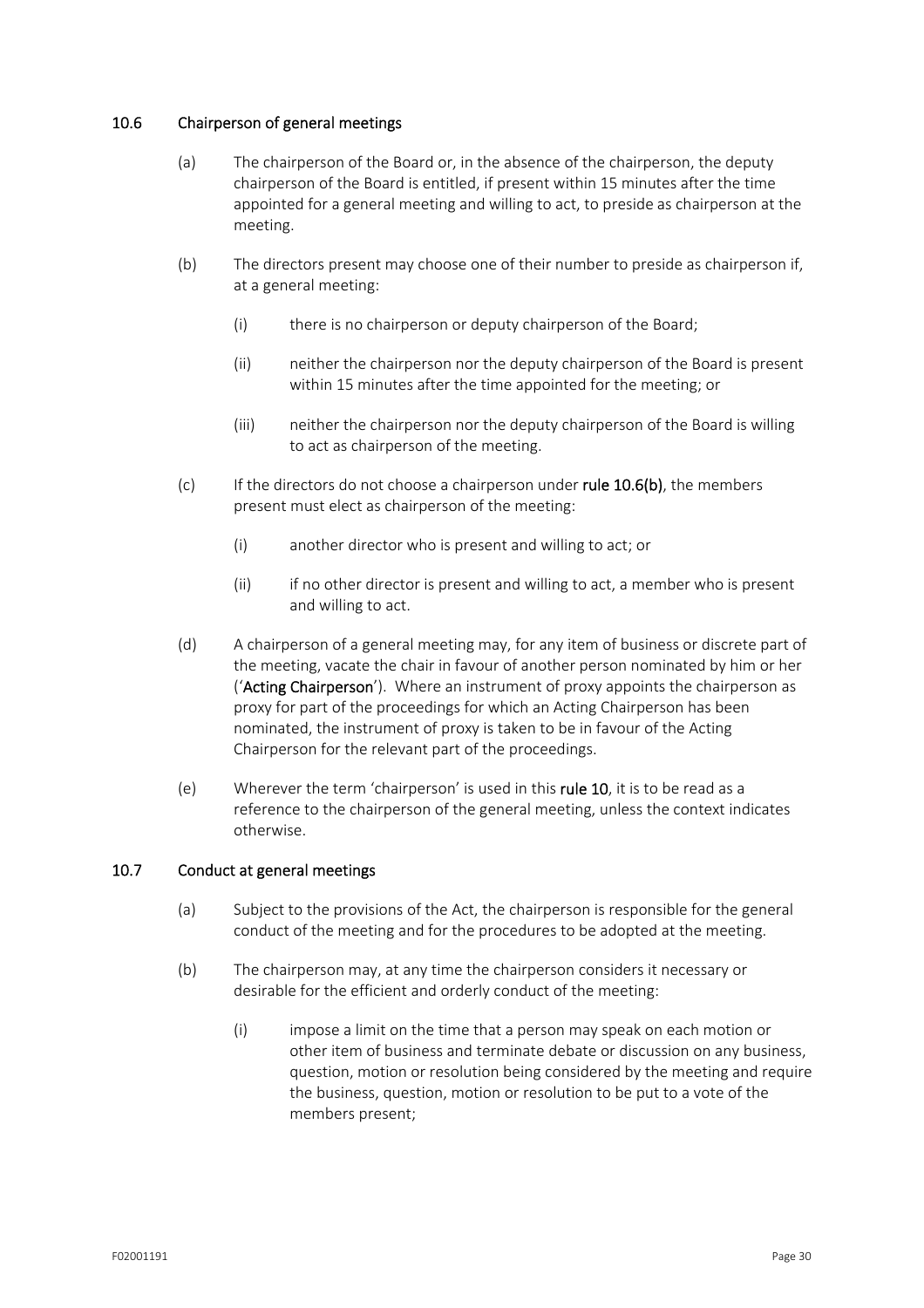- (ii) adopt any procedures for casting or recording votes at the meeting whether on a show of hands or on a poll, including the appointment of scrutineers; and
- (iii) decide not to put to the meeting any resolution proposed in the notice convening the meeting (other than a resolution proposed by members in accordance with section 249N of the Act or required by the Act to be put to the meeting).
- (c) A decision by a chairperson under rules  $10.7(a)$  or  $10.7(b)$  is final.
- (d) Whether or not a quorum is present, the chairperson may postpone the meeting before it has started if, at the time and place appointed for the meeting, he or she considers that:
	- (i) there is not enough room for the number of members who wish to attend the meeting; or
	- (ii) a postponement is necessary in light of the behaviour of persons present or for any other reason so that the business of the meeting can be properly carried out.
- (e) A postponement under rule  $10.7(d)$  will be to another time, which may be on the same day as the meeting, and may be to another place (and the new time and place will be taken to be the time and place for the meeting as if specified in the notice that called the meeting originally).
- (f) The chairperson may at any time during the course of the meeting:
	- (i) adjourn the meeting or any business, motion, question or resolution being considered or remaining to be considered by the meeting either to a later time at the same meeting or to an adjourned meeting; and
	- (ii) for the purpose of allowing any poll to be taken or determined, suspend the proceedings of the meeting for such period or periods as he or she decides without effecting an adjournment. No business may be transacted and no discussion may take place during any suspension of proceedings unless the chairperson otherwise allows.
- (g) The chairperson's rights under rules  $10.7(d)$  and  $10.7(f)$  are exclusive and, unless the chairperson requires otherwise, no vote may be taken or demanded by the members present concerning any postponement, adjournment or suspension of proceedings.
- (h) Only unfinished business may be transacted at a meeting resumed after an adjournment.
- (i) Where a meeting is postponed or adjourned under this rule 10.7, notice of the postponed or adjourned meeting must, when the company is a listed company, be given to the ASX, but, except as provided by rule  $10.7(k)$ , need not be given to any other person.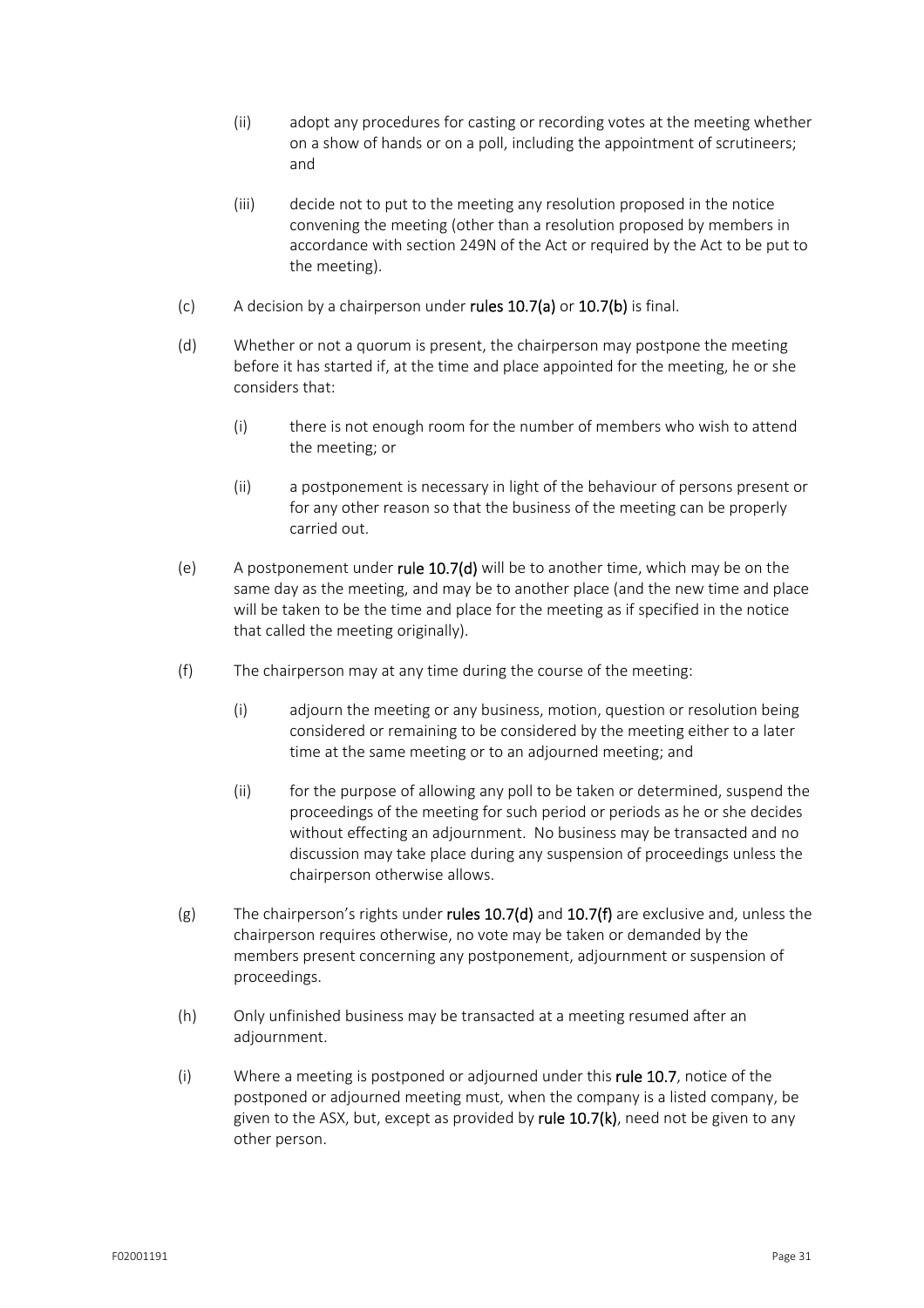- (j) Where a meeting is postponed or adjourned, the Board may, when the company is a listed company, by notice to the ASX, postpone, cancel or change the place of the postponed or adjourned meeting and when the company is not a listed company it may do so by any means approved by the Board.
- (k) Where a meeting is postponed or adjourned for 30 days or more, notice of the postponed or adjourned meeting must be given as in the case of the original meeting.

## 10.8 Decisions at general meetings

- (a) Except where a resolution requires a special majority, questions arising at a general meeting must be decided by a majority of votes cast by the members present at the meeting. A decision made in this way is for all purposes, a decision of the members.
- (b) If the votes are equal on a proposed resolution, the chairperson of the meeting has a casting vote in addition to any deliberative vote.
- $(c)$  Subject to rule 10.8(d), each matter submitted to a general meeting is to be decided in the first instance on a show of hands of the members present and entitled to vote.
- (d) A matter will be decided on a poll without first being submitted to the meeting to be decided on a show of hands where:
	- (i) the matter is a resolution set out in the notice of meeting provided to members in accordance with **rule 10.2**; or
	- (ii) any other circumstance where the chairperson determines it appropriate.
- (e) A poll may be demanded by members in accordance with the Act (and not otherwise) or by the chairperson.
- (f) A demand for a poll does not prevent a general meeting continuing to transact any business except the question on which the poll is demanded.
- (g) Unless a poll is duly demanded, a declaration by the chairperson that a resolution has on a show of hands been carried or carried unanimously, or carried by a particular majority, or lost, and an entry to that effect in the book containing the minutes of the proceedings of the company is conclusive evidence of the fact without proof of the number or proportion of the votes recorded for or against the resolution.
- (h) A poll at a general meeting must be taken in the way and at the time the chairperson directs. The result of the poll as declared by the chairperson is the resolution of the meeting at which the poll was demanded.
- (i) A poll cannot be demanded at a general meeting on the election of a chairperson.
- (j) The demand for a poll may be withdrawn with the chairperson's consent.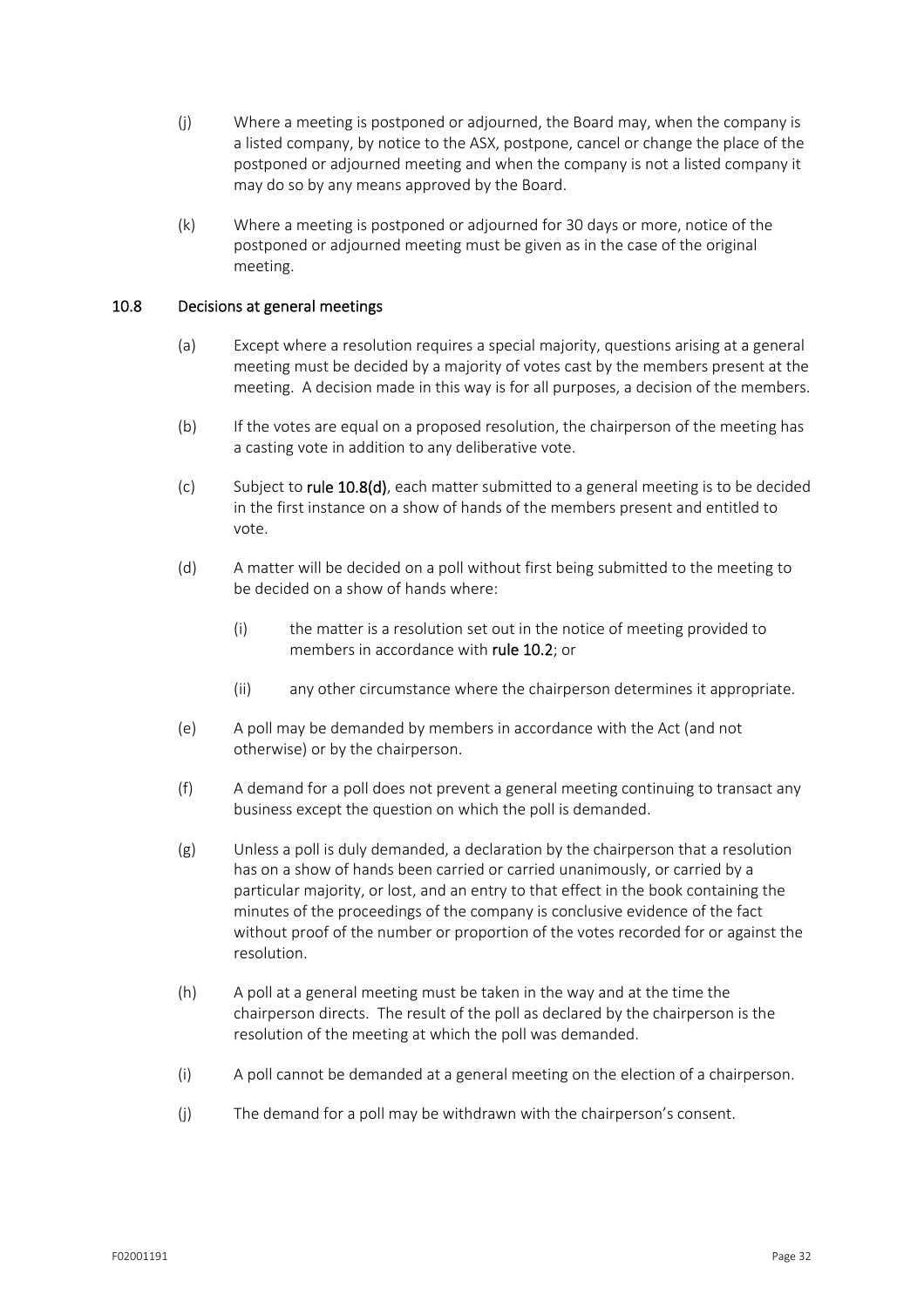## 10.9 Direct voting

- (a) Despite anything to the contrary in this constitution, the Board may decide that, at any general meeting or class meeting, a member who is entitled to attend and vote on a resolution at that meeting is entitled to a direct vote in respect of that resolution. A 'direct vote' includes a vote delivered to the company by post or electronic means approved by the directors.
- (b) The Board may prescribe regulations, rules and procedures in relation to direct voting, including specifying the form, method and timing of giving a direct vote at a meeting in order for the vote to be valid.

## 10.10 Voting rights

- (a) Subject to this constitution and the Act and to any rights or restrictions attached to any shares or class of shares, at a general meeting:
	- (i) on a show of hands, every member present has one vote; and
	- (ii) on a poll, every member present has one vote for each share held as at the Record Time by the member entitling the member to vote, except for partly paid shares, each of which confers on a poll only the fraction of one vote which the amount paid (not credited) on the share bears to the total amounts paid and payable (excluding amounts credited) on the share. An amount paid in advance of a call is disregarded for this purpose.
- (b) If a person present at a general meeting represents personally or by proxy, attorney or Representative more than one member, on a show of hands the person is, subject to the Act, entitled to one vote only even though he or she represents more than one member.
- (c) A joint holder may vote at a meeting either personally or by proxy, attorney or Representative as if that person was the sole holder. If more than one joint holder tenders a vote in respect of the relevant shares, the vote of the holder named first in the register who tenders a vote, whether in person or by proxy, attorney or Representative, must be accepted to the exclusion of the votes of the other joint holders.
- (d) The parent or guardian of an infant member may vote at any general meeting on such evidence being produced of the relationship or of the appointment of the guardian as the Board may require and any vote so tendered by a parent or guardian of an infant member must be accepted to the exclusion of the vote of the infant member.
- (e) A person entitled to a share because of a Transmission Event may vote at a general meeting in respect of that share in the same way as if that person were the registered holder of the share if, at least 48 hours before the meeting (or such shorter time as the Board determines), the Board:
	- (i) admitted that person's right to vote at that meeting in respect of the share; or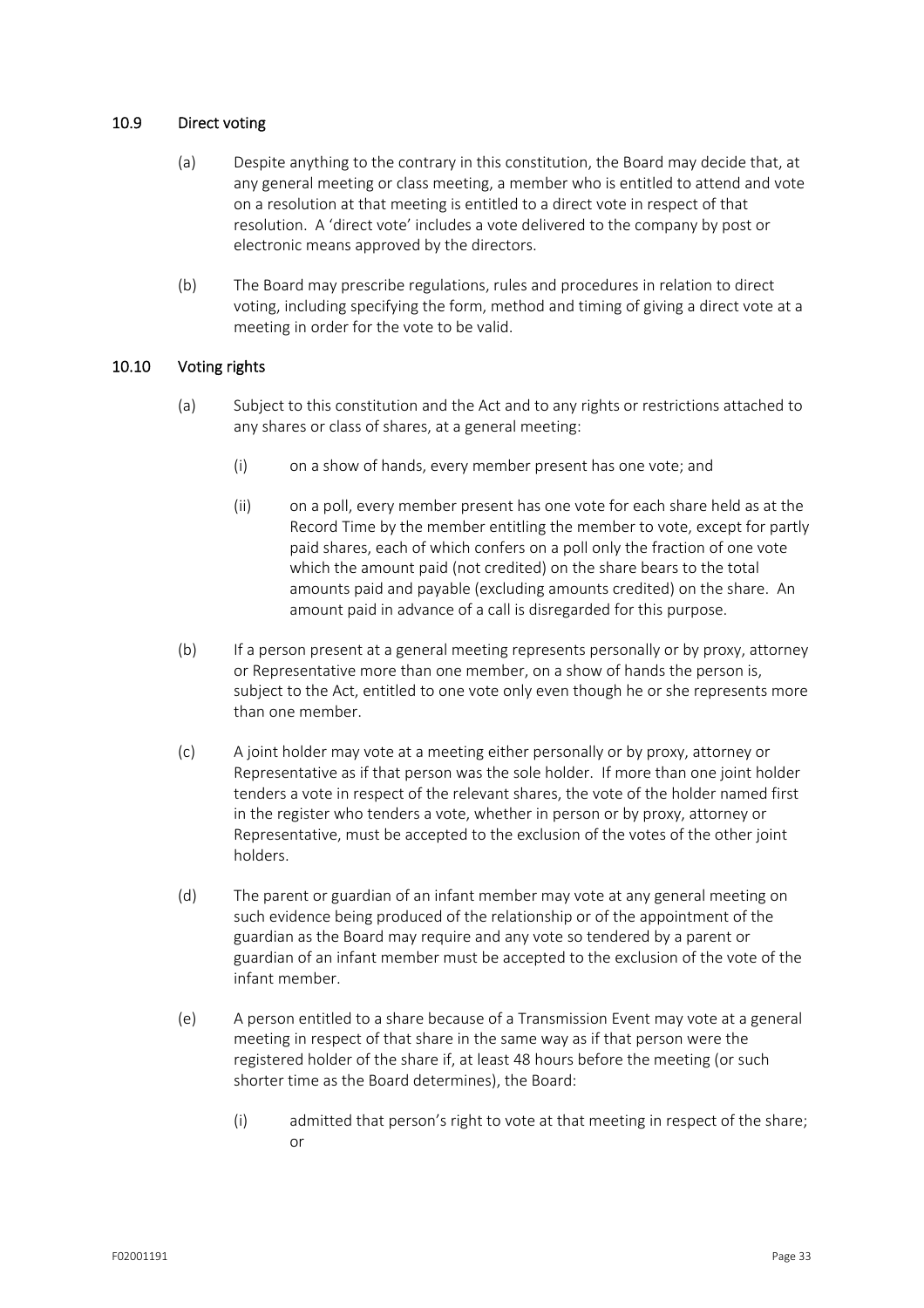(ii) was satisfied of that person's right to be registered as the holder of, or to transfer, the share.

Any vote duly tendered by that person must be accepted and the vote of the registered holder of those shares must not be counted.

- (f) Where a member holds a share on which a call or other amount payable to the company has not been duly paid:
	- (i) that member is only entitled to be present at a general meeting and vote if that member holds, as at the Record Time, other shares on which no money is then due and payable; and
	- (ii) on a poll, that member is not entitled to vote in respect of that share but may vote in respect of any shares that member holds, as at the Record Time, on which no money is then due and payable.
- (g) A member is not entitled to vote on a resolution if, under the Act or the Listing Rules:
	- (i) the member must not vote or must abstain from voting on the resolution; or
	- (ii) a vote on the resolution by the member must be disregarded for any purposes.

If the member or a person acting as proxy, attorney or Representative of the member does tender a vote on that resolution, their vote must not be counted.

- (h) An objection to the validity of a vote tendered at a general meeting must be:
	- (i) raised before or immediately after the result of the vote is declared; and
	- (ii) referred to the chairperson, whose decision is final.
- (i) A vote tendered, but not disallowed by the chairperson under rule  $10.10(h)$ , is valid for all purposes, even if it would not otherwise have been valid.
- (j) The chairperson may decide any difficulty or dispute which arises as to the number of votes that may be cast by or on behalf of any member and the decision of the chairperson is final.

## 10.11 Representation at general meetings

- (a) Subject to this constitution, each member entitled to vote at a general meeting may vote:
	- (i) in person or, where a member is a body corporate, by its Representative;
	- (ii) by not more than two proxies; or
	- (iii) by not more than two attorneys.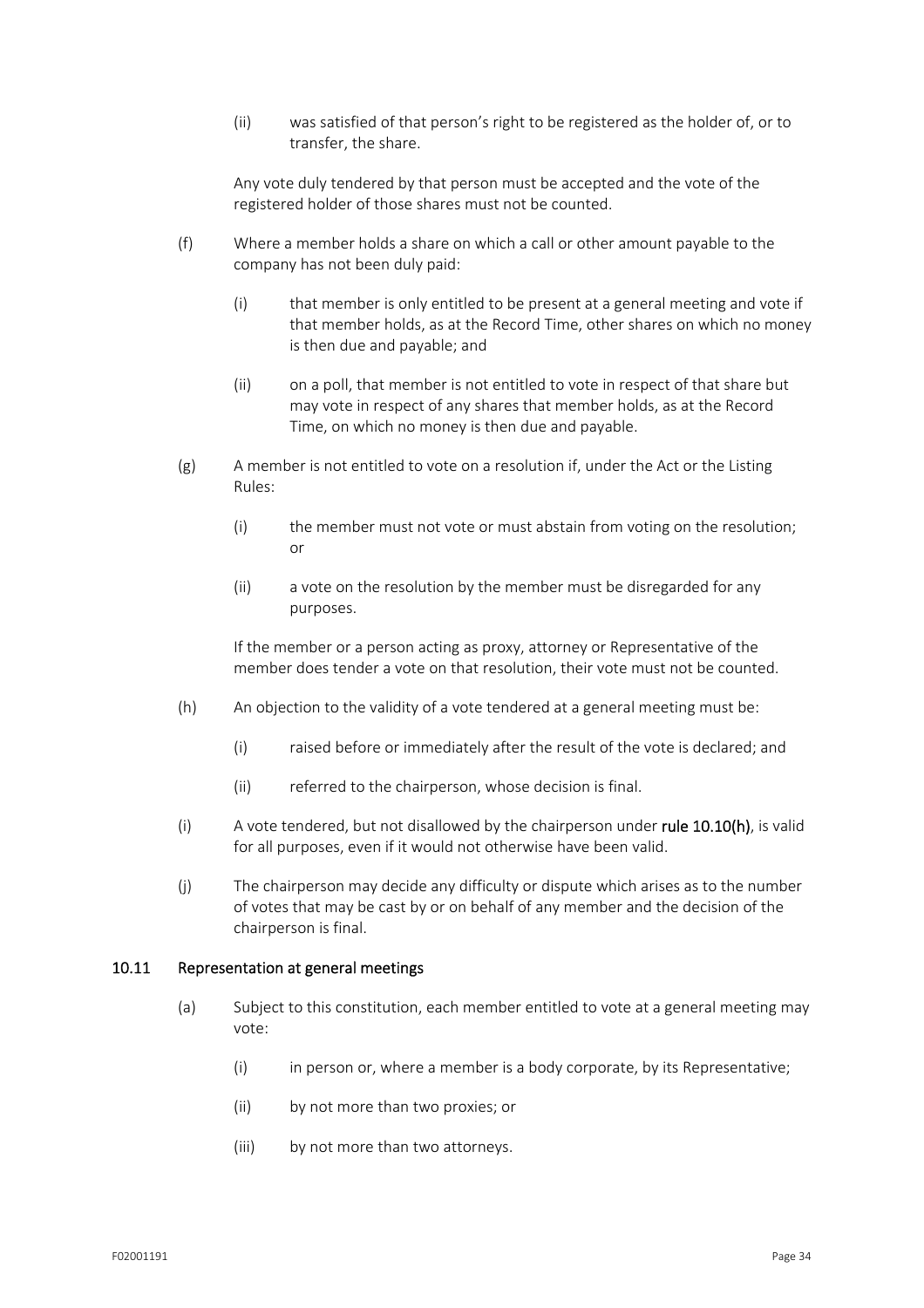- (b) A proxy, attorney or Representative may, but need not, be a member of the company.
- (c) An instrument appointing a proxy is valid if it is in accordance with the Act or in any form approved by the Board.
- (d) For the purposes of this rule 10.11, a proxy appointment received at an electronic address specified in the notice of general meeting for the receipt of proxy appointments or otherwise received by the company in accordance with the Act is taken to have been signed or executed if the appointment:
	- (i) includes or is accompanied by a personal identification code allocated by the company to the member making the appointment;
	- (ii) has been authorised by the member in another manner approved by the Board and specified in or with the notice of meeting; or
	- (iii) is otherwise authenticated in accordance with the Act.
- (e) A vote given in accordance with an instrument appointing a proxy or attorney is valid despite the transfer of the share in respect of which the instrument was given if the transfer is not registered by the time at which the instrument appointing the proxy or attorney is required to be received under rule 10.11(i).
- (f) Unless otherwise provided in the appointment of a proxy, attorney or Representative, an appointment will be taken to confer authority:
	- (i) even though the appointment may refer to specific resolutions and may direct the proxy, attorney or Representative how to vote on those resolutions, to do any of the acts specified in rule  $10.11(g)$ ; and
	- (ii) even though the appointment may refer to a specific meeting to be held at a specified time or venue, where the meeting is rescheduled, adjourned or postponed to another time or changed to another venue, to attend and vote at the rescheduled, adjourned or postponed meeting or at the new venue.
- $(g)$  The acts referred to in rule 10.11(f)(i) are:
	- (i) to vote on any amendment moved to the proposed resolutions and on any motion that the proposed resolutions not be put or any similar motion;
	- (ii) to vote on any motion before the general meeting, whether or not the motion is referred to in the appointment; and
	- (iii) to act generally at the meeting (including to speak, demand a poll, join in demanding a poll and to move motions).
- (h) A proxy form issued by the company must allow for the insertion of the name of the person to be primarily appointed as proxy and may provide that, in circumstances and on conditions specified in the form that are not inconsistent with this constitution, the chairperson of the relevant meeting (or another person specified in the form) is appointed as proxy.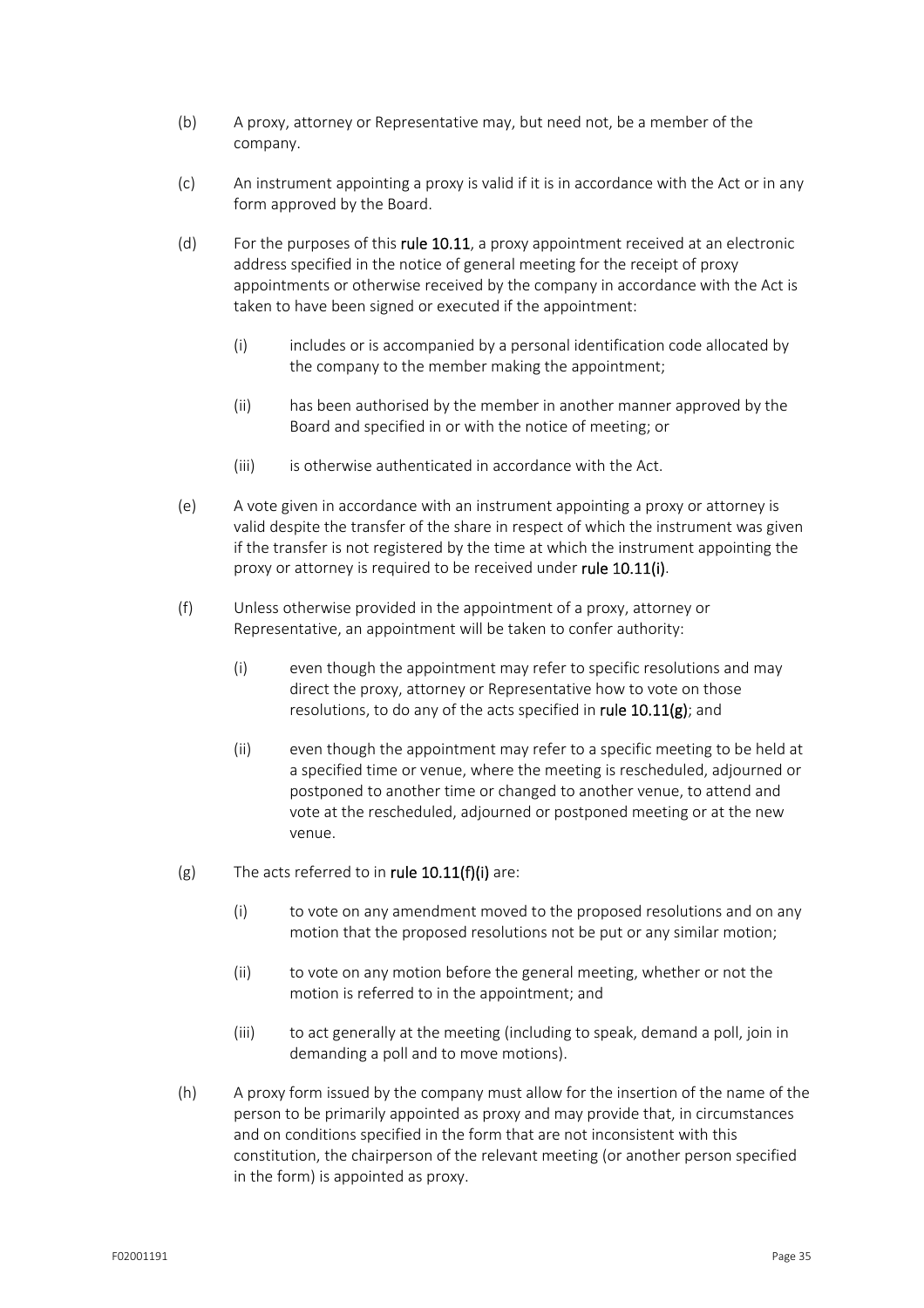- (i) A proxy or attorney may not vote at a general meeting or adjourned or postponed meeting or on a poll unless the instrument appointing the proxy or attorney, and the authority under which the instrument is signed or a certified copy of the authority, are received by the company:
	- (i) at least 48 hours, or such lesser time as specified by the Board in the notice of meeting, (or in the case of an adjournment or postponement of a meeting, any lesser time that the Board or the chairperson of the meeting decides) before the time for holding the meeting or adjourned or postponed meeting or taking the poll, as applicable; or
	- (ii) where rule 10.11(j)(ii) applies, such shorter period before the time for holding the meeting or adjourned or postponed meeting or taking the poll, as applicable, as the company determines in its discretion.

A document is received by the company under this rule 10.11(i) when it is received in accordance with the Act, and to the extent permitted by the Act, if the document is produced or the transmission of the document is otherwise verified to the company in the way specified in the notice of meeting.

- (j) Where the company receives an instrument appointing a proxy or attorney in accordance with rule 10.11 and within the time period specified in rule 10.11(i)(i), the company is entitled to:
	- (i) clarify with the appointing member any instruction in relation to that instrument by written or verbal communication and make any amendments to the instrument required to reflect any clarification; and
	- (ii) where the company considers that the instrument has not been duly executed, return the instrument to the appointing member and request that the member duly execute the instrument and return it to the company within the period determined by the company under rules 10.11(i)(ii) and notified to the member.
- (k) The member is taken to have appointed the company as its attorney for the purpose of any amendments made to an instrument appointing a proxy in accordance with rule  $10.11(j)(i)$ . An instrument appointing a proxy or attorney which is received by the company in accordance with rule  $10.11$ (j)(ii) is taken to have been validly received by the company.
- (l) The appointment of a proxy or attorney is not revoked by the appointor attending and taking part in the general meeting, but if the appointor votes on a resolution, the proxy or attorney is not entitled to vote, and must not vote, as the appointor's proxy or attorney on the resolution.
- (m) Where a member appoints 2 proxies or attorneys to vote at the same general meeting:
	- (i) if the appointment does not specify the proportion or number of the member's votes each proxy or attorney may exercise, each proxy or attorney may exercise half the member's votes;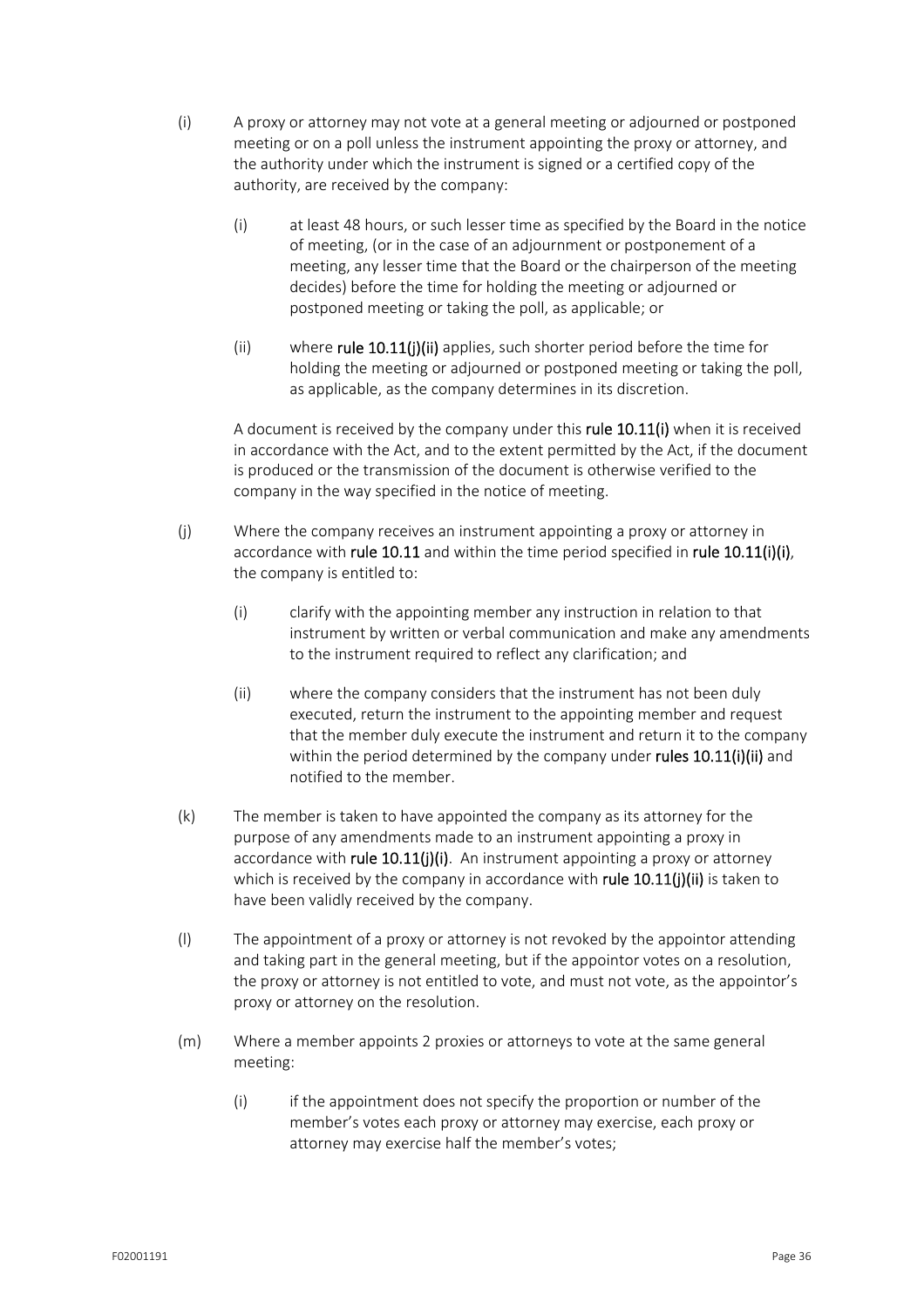- (ii) on a show of hands, neither proxy or attorney may vote if more than one proxy or attorney attends; and
- (iii) on a poll, each proxy or attorney may only exercise votes in respect of those shares or voting rights the proxy or attorney represents.
- (n) Unless written notice of the matter has been received at the company's registered office (or at another place specified for lodging an appointment of a proxy, attorney or Representative for the meeting) within the time period specified under rules 10.11(i) or 10.11(i) (as applicable), a vote cast by a proxy, attorney or Representative is valid even if, before the vote is cast:
	- (i) a Transmission Event occurs to the member; or
	- (ii) the member revokes the appointment of the proxy, attorney or Representative or revokes the authority under which a third party appointed the proxy, attorney or Representative.
- (o) The chairperson may require a person acting as a proxy, attorney or Representative to establish to the chairperson's satisfaction that the person is the person duly appointed to act. If the person fails to satisfy the requirement, the chairperson may:
	- (i) exclude the person from attending or voting at the meeting; or
	- (ii) permit the person to exercise the powers of a proxy, attorney or Representative on the condition that, if required by the company, he or she produce evidence of the appointment within the time set by the chairperson.
- (p) The chairperson may delegate his or her powers under rule  $10.11$ (o) to any person.

## 11 Directors

## 11.1 Appointment and retirement of directors

- (a) The number of directors (not including alternate directors) shall:
	- (i) not be less than three; and
	- (ii) not be more than 10,

unless the company resolves otherwise at a general meeting.

- (b) The Board may appoint any eligible person to be a director, either as an addition to the existing directors or to fill a casual vacancy, but so that the total number of directors does not exceed the maximum number fixed under this constitution.
- (c) A director appointed by the Board under rule  $11.1(b)$ , who is not a managing director, holds office until the conclusion of the next AGM following his or her appointment.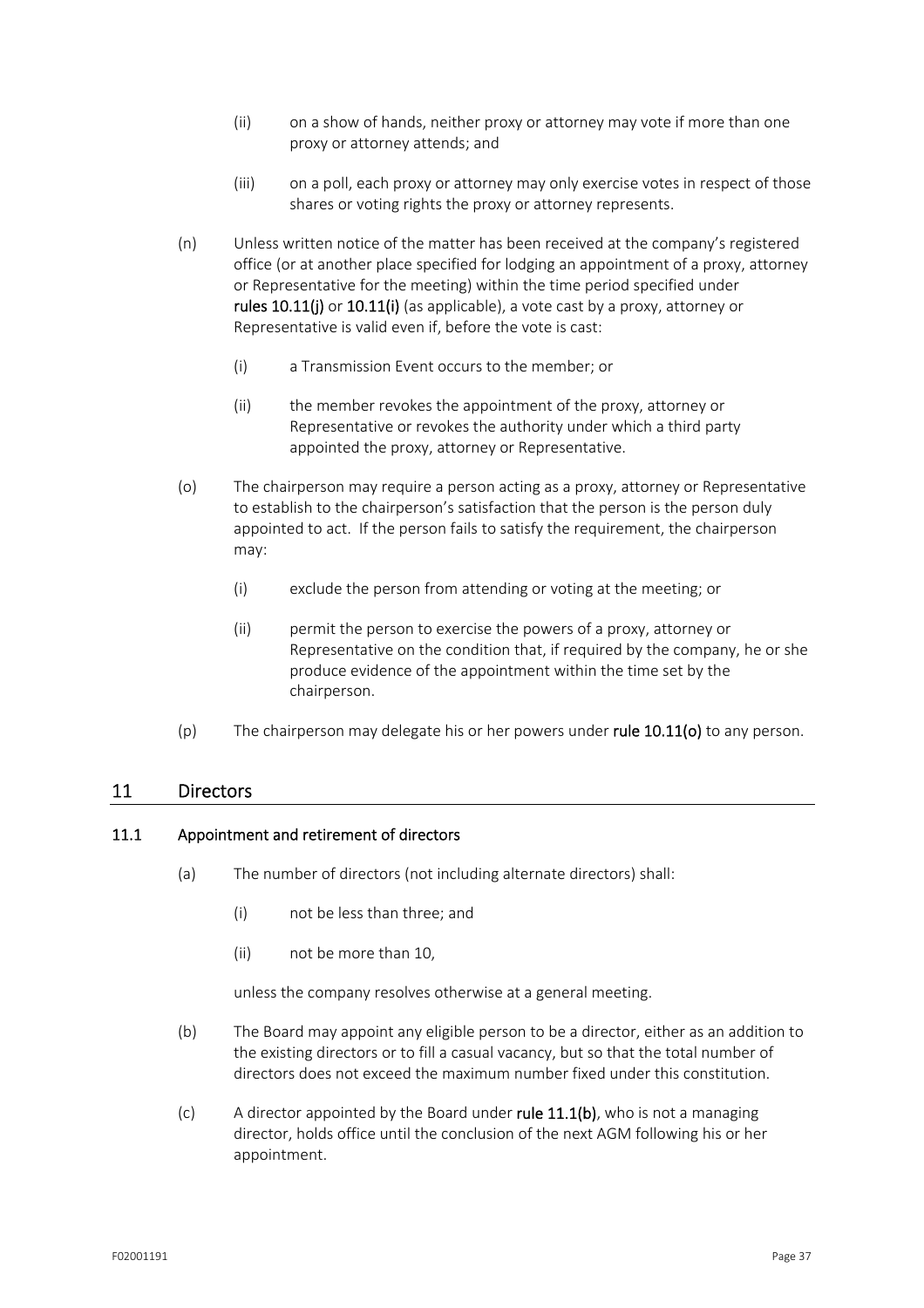- (d) No director who is not the managing director may hold office without re-election beyond the third AGM following the meeting at which the director was last elected or re‐elected.
- (e) If there is more than one managing director, only one of them, nominated by the Board, is entitled not to be subject to vacation of office under rule 11.1(c) or retirement under rule 11.1(d) or 11.1(f).
- (f) To the extent that the company is a listed company and the Listing Rules require an election of directors to be held and no director would otherwise be required (by rules  $11.1(c)$  or  $11.1(d)$ ) to submit for election or re-election, the director to retire is any director who wishes to retire (whether or not he or she intends to stand for re‐ election), otherwise it is the director who has been longest in office since their last election or appointment (excluding the managing director). As between directors who were last elected or appointed on the same day, the director to retire must be decided by lot (unless they can agree among themselves).
- (g) A director appointment prior to admission of the company to the official list of ASX is treated, for the purposes of rule  $11.1(c)$  to  $11.1(f)$ , as if the director was elected by shareholders at the date of admission, rather than having been appointed by the Board.
- (h) A director is not required to retire and is not relieved from retiring because of a change in the number or identity of the directors after the date of the notice calling the AGM but before the meeting closes.
- (i) The members may by resolution at a general meeting appoint an eligible person to be a director, either as an addition to the existing directors or to fill a casual vacancy, but so that the total number of directors does not exceed the maximum number fixed under this constitution.
- (j) The retirement of a director from office under this constitution and the re‐election of a director or the election of another person to that office (as the case may be) takes effect at the conclusion of the meeting at which the retirement and re‐ election or election occur.
- (k) A person is eligible for election to the office of a director at a general meeting only if:
	- (i) the person is in office as a director immediately before that meeting and the Board has recommended the person's election to members; or
	- (ii) the person has been nominated by the Board for election at that meeting; or
	- (iii) in any other case, not less than the number of members specified in the Act as being required to give notice of a resolution at a general meeting of the company have:
		- (A) at least 45 Business Days; or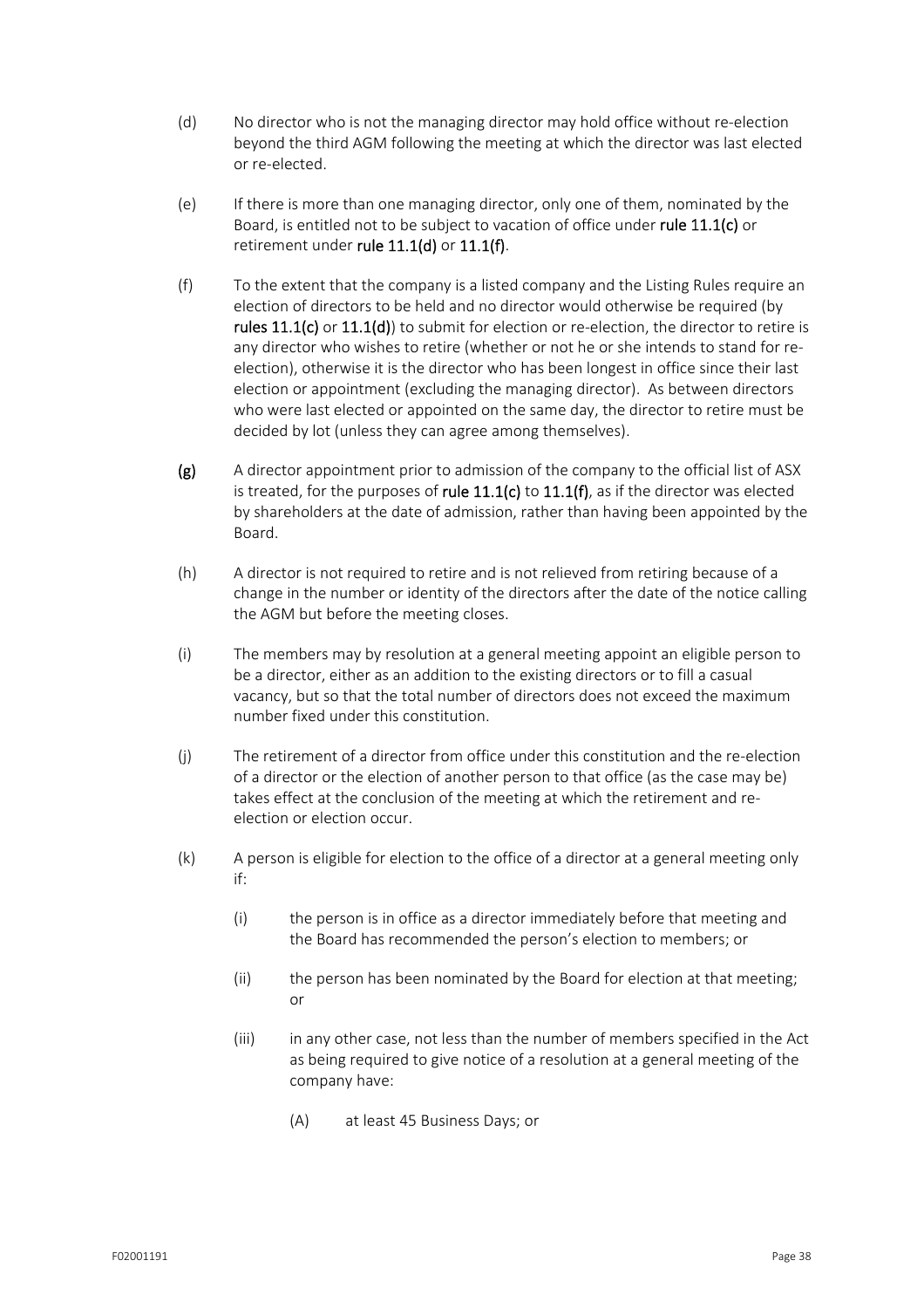(B) in the case of a general meeting which the directors have been duly requested by members under the Act to call, at least 30 Business Days,

but, in each case, no more than 90 Business Days, before the meeting given the company:

- (C) a notice signed by the relevant members stating their intention to nominate the person for election; and
- (D) a notice signed by the person nominated stating his or her consent to the nomination.
- (l) A partner, employer or employee of an auditor of the company may not be appointed or elected as a director.
- (m) Whether or not a director's appointment was expressed to be for a specified period, members holding a majority of the issued shares of the company conferring the right to vote, by writing delivered to the company, may remove a director from office. The powers to remove a director under this rule are in addition to section 203D of the Act.

## 11.2 Vacating office

In addition to the circumstances prescribed by the Act and this constitution, the office of a director becomes vacant if the director:

- (a) becomes of unsound mind or a person who is, or whose estate is, liable to be dealt with in any way under the law relating to mental health;
- (b) becomes bankrupt or insolvent or makes any arrangement or compromise with his or her creditors generally;
- (c) is convicted on indictment of an offence and the Board does not within one month after that conviction resolve to confirm the director's appointment or election (as the case may be) to the office of director;
- (d) fails to attend meetings of the Board for more than 3 consecutive months without leave of absence from the Board and a majority of the other directors have not, within 14 days of having been given a notice by the secretary giving details of the absence, resolved that leave of absence be granted;
- (e) is removed from office under rule  $11.1(m)$ ; or
- (f) resigns by written notice to the company.

## 11.3 Remuneration

(a) The Board may decide the remuneration from the company to which each director is entitled for his or her services as a director but the total aggregate amount provided to all non‐executive directors of the company for their services as directors must not exceed in any financial year the amount fixed by the company in general meeting.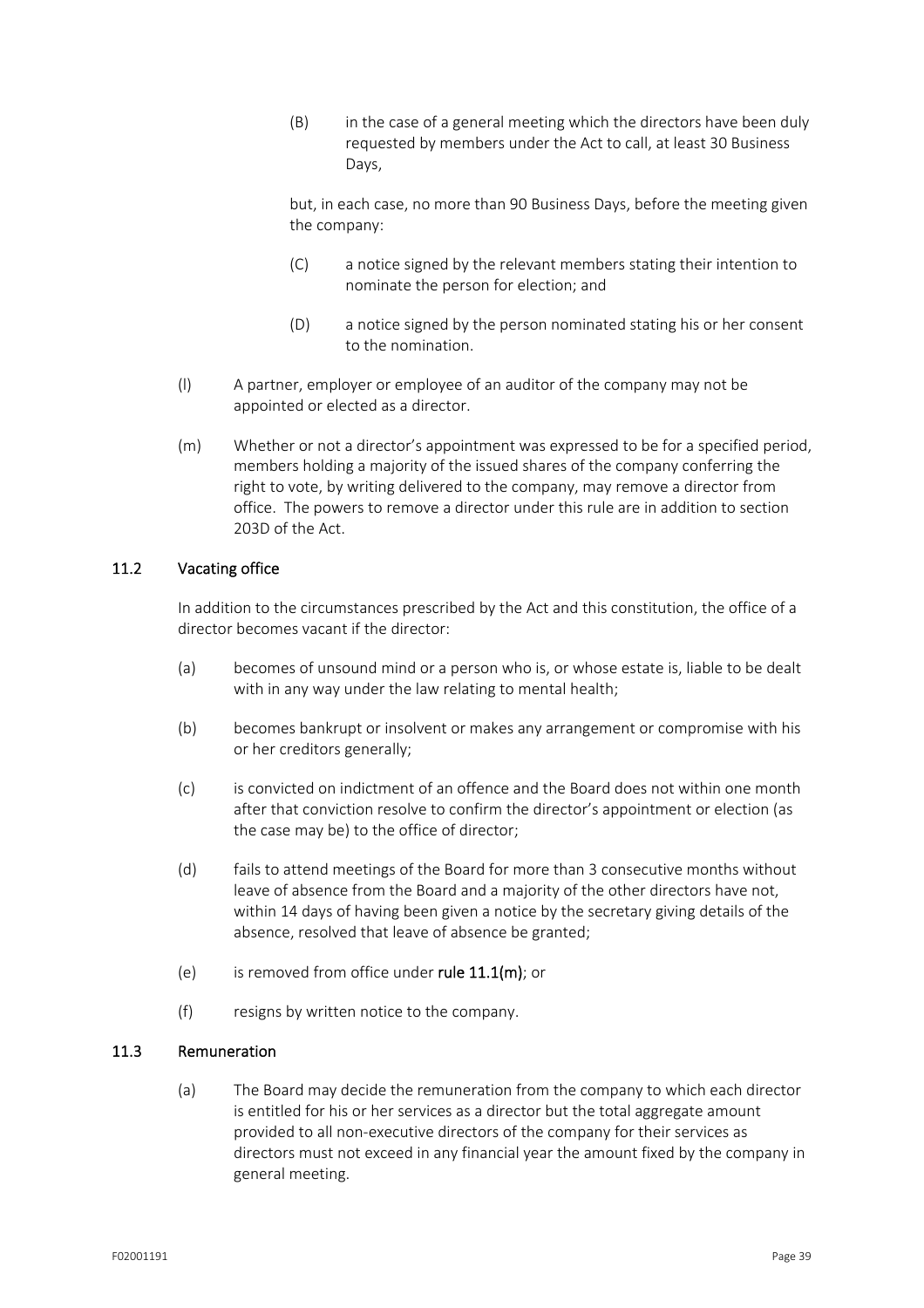- (b) When calculating a non‐executive director's remuneration for the purposes of rule 11.3(a), any amount paid by the company or related body corporate:
	- (i) to a superannuation, retirement or pension fund for a director is to be included;
	- (ii) as fees for acting as a director of the company or any child entity (including attending and participating in any board committee meetings where the Board has not made a determination under rule 11.7(c)) is to be included;
	- (iii) as securities, issued with the approval of members under the Listing Rules, are to be excluded; and
	- (iv) for any insurance premium paid or agreed to be paid for a director under rule 13.4 is to be excluded.
- (c) Remuneration under rule  $11.3(a)$  may be provided in such manner that the Board decides, including by way of non cash benefit, such as a contribution to a superannuation fund.
- (d) The remuneration is taken to accrue from day to day.
- (e) The remuneration of a director (who is not a managing director or an executive director) must not include a commission on, or a percentage of, profits or operating revenue.
- (f) The directors are entitled to be paid all travelling and other expenses they incur in attending to the company's affairs, including attending and returning from general meetings of the company or meetings of the Board or of committees of the Board. Such amounts will not form part of the aggregate remuneration permitted under rule 11.3(a).
- (g) Any director who performs extra services, makes any special exertions for the benefit of the company or who otherwise performs services which, in the opinion of the Board, are outside the scope of the ordinary duties of a non‐executive director, may be remunerated for the services (as determined by the Board) out of the funds of the company. Any amount paid will not form part of the aggregate remuneration permitted under rule 11.3(a).
- (h) If a director is also:
	- (i) an officer; or
	- (ii) an executive,

of the company or of a related body corporate, any remuneration that director may receive for acting in their capacity as that officer or executive may be either in addition to or instead of that director's remuneration under rule 11.3(a).

- (i) The Board may:
	- (i) at any time after a director dies or ceases to hold office as a director for any other reason, pay or provide to the director or a legal personal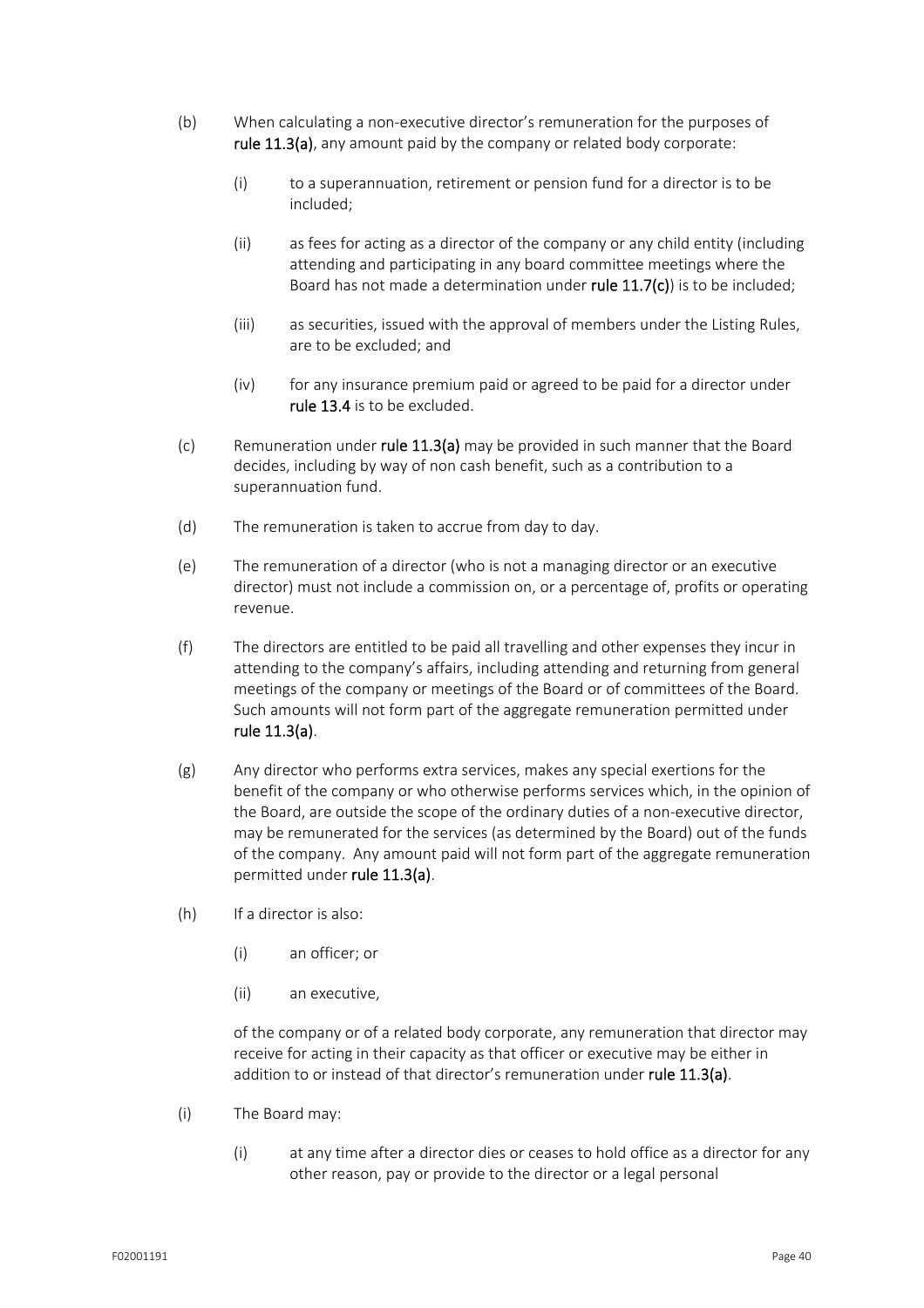representative, spouse, relative or dependant of the director, in addition to the remuneration of that director under rule  $11.3(a)$ , a pension or benefit for past services rendered by that director; and

- (ii) cause the company to enter into a contract with the director or a legal personal representative, spouse, relative or dependant of the director to give effect to such a payment or provide for such a benefit.
- (j) Any director may be paid a retirement benefit, as determined by the Board, in accordance with the Act. The Board may make arrangements with any director with respect to the payment of retirement benefits in accordance with this rule 11.3(j).
- (k) The Board may establish or support, or assist in the establishment or support of, funds and trusts to provide pension, retirement, superannuation or similar payments or benefits to or in respect of the directors or former directors and grant pensions and allowances to those persons or their dependants either by periodic payment or a lump sum.

## 11.4 Director need not be a member

- (a) A director is not required to hold any shares in the company to qualify for appointment.
- (b) A director is entitled to attend and speak at general meetings and at meetings of the holders of a class of shares, even if he or she is not a member or a holder of shares in the relevant class.

## 11.5 Directors may contract with the company and hold other offices

- (a) The Board may make regulations requiring the disclosure of interests that a director, and any person deemed by the Board to be related to or associated with the director, may have in any matter concerning the company or a related body corporate. Any regulations made under this constitution bind all directors.
- (b) No act, transaction, agreement, instrument, resolution or other thing is invalid or voidable only because a person fails to comply with any regulation made under rule 11.5(a).
- (c) A director is not disqualified from contracting or entering into an arrangement with the company as vendor, purchaser or in another capacity, merely because the director holds office as a director or because of the fiduciary obligations arising from that office.
- (d) A contract or arrangement entered into by or on behalf of the company in which a director is in any way interested is not invalid or voidable merely because the director holds office as a director or because of the fiduciary obligations arising from that office.
- (e) A director who is interested in any arrangement involving the company is not liable to account to the company for any profit realised under the arrangement merely because the director holds office as a director or because of the fiduciary obligations arising from that office, provided that the director complies with the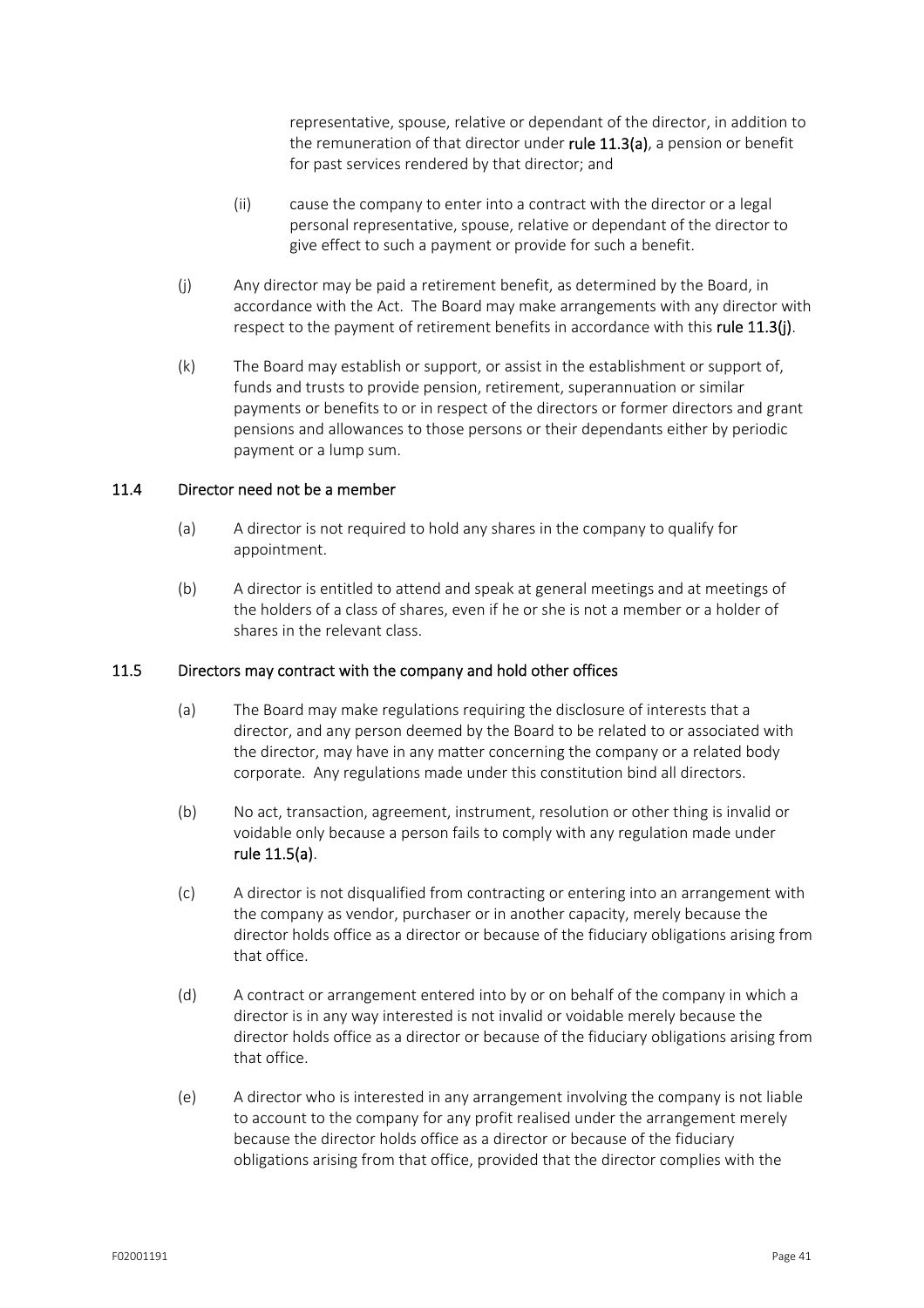disclosure requirements applicable to the director under rule 11.5(a) and under the Act regarding that interest.

- (f) A director may hold any other office or position (except auditor) in the company or any related body corporate in conjunction with his or her directorship and may be appointed to that office or position on terms (including remuneration and tenure) the Board decides.
- $(g)$  A director may be or become a director or other officer of, or interested in, any related body corporate or any other body corporate promoted by or associated with the company, or in which the company may be interested as a vendor, and, with the consent of the Board, need not account to the company for any remuneration or other benefits the director receives as a director or officer of, or from having an interest in, that body corporate.
- (h) A director who has an interest in a matter that is being considered at a meeting of the Board may, despite that interest, vote, be present and be counted in a quorum at the meeting, unless that is prohibited by the Act. No act, transaction, agreement, instrument, resolution or other thing is invalid or voidable only because a director fails to comply with that prohibition.
- (i) The Board may exercise the voting rights given by shares in any corporation held or owned by the company in any way the Board decides. This includes voting for any resolution appointing a director as a director or other officer of that corporation or voting for the payment of remuneration to the directors or other officers of that corporation. A director may, if the law permits, vote for the exercise of those voting rights even though he or she is, or may be about to be appointed, a director or other officer of that other corporation and, in that capacity, may be interested in the exercise of those voting rights.
- (j) A director who is interested in any contract or arrangement may, despite that interest, participate in the execution of any document by or on behalf of the company evidencing or otherwise connected with that contract or arrangement.

## 11.6 Powers and duties of directors

- (a) The business and affairs of the company are to be managed by or under the direction of the Board, which (in addition to the powers and authorities conferred on it by this constitution) may exercise all powers and do all things that are:
	- (i) within the power of the company; and
	- (ii) are not by this constitution or by law directed or required to be done by the company in general meeting.
- (b) The Board may exercise all the powers of the company:
	- (i) to borrow or raise money in any other way;
	- (ii) to charge any of the company's property or business or any of its uncalled capital; and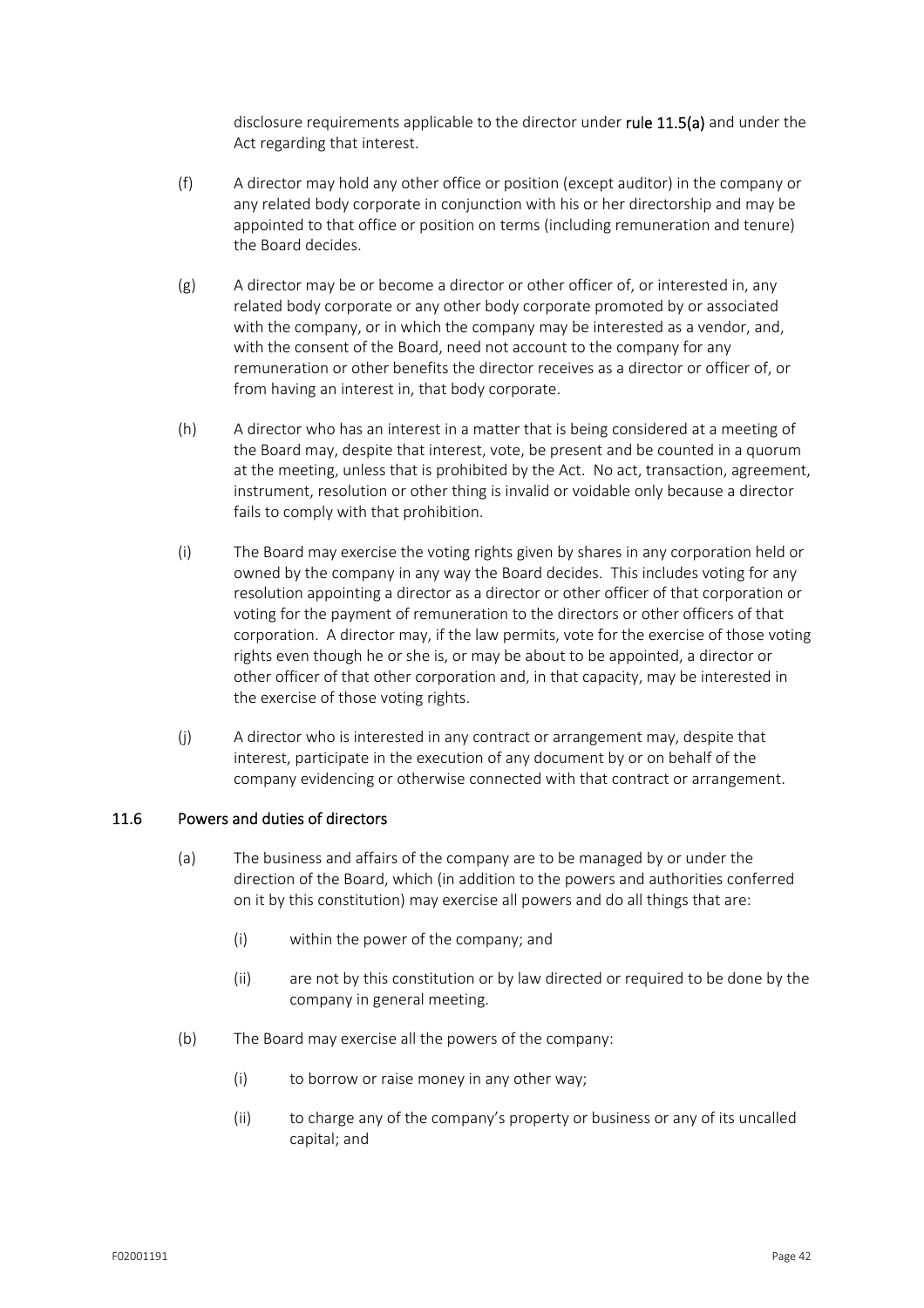- (iii) to issue debentures or give any security for a debt, liability or obligation of the company or of any other person.
- (c) Debentures or other securities may be issued on the terms and at prices decided by the Board, including bearing interest or not, with rights to subscribe for, or exchange into, shares or other securities in the company or a related body corporate or with special privileges as to redemption, participating in share issues, attending and voting at general meetings and appointing directors.
- (d) The Board may decide how cheques, promissory notes, banker's drafts, bills of exchange or other negotiable instruments must be signed, drawn, accepted, endorsed or otherwise executed, as applicable, by or on behalf of the company.
- (e) The Board may:
	- (i) appoint or employ any person as an officer, agent or attorney of the company for the purposes, with the powers, discretions and duties (including those vested in or exercisable by the Board), for any period and on any other conditions they decide;
	- (ii) authorise an officer, agent or attorney to delegate any of the powers, discretions and duties vested in the officer, agent or attorney; and
	- (iii) remove or dismiss any officer, agent or attorney of the company at any time, with or without cause.
- (f) A power of attorney may contain any provisions for the protection and convenience of the attorney or persons dealing with the attorney that the Board decides.
- (g) Nothing in this rule 11.6 limits the general nature of rule 11.6(a).

## 11.7 Delegation by the Board

- (a) The Board may delegate any of its powers to one director, a committee of the Board, or any person or persons.
- (b) A director, committee of the Board, or person to whom any powers have been so delegated must exercise the powers delegated in accordance with any directions of the Board.
- (c) The acceptance of a delegation of powers by a director may, if the Board so resolves, be treated as an extra service or special exertion performed by the delegate for the purposes of rule 11.3(g).
- (d) The provisions of this constitution applying to meetings and resolutions of the Board apply, so far as they can and with any necessary changes, to meetings and resolutions of a committee of the Board, except to the extent they are contrary to any direction given under rule 11.7(b).

## 11.8 Proceedings of directors

(a) The directors may meet together to attend to business and adjourn and otherwise regulate their meetings as they decide.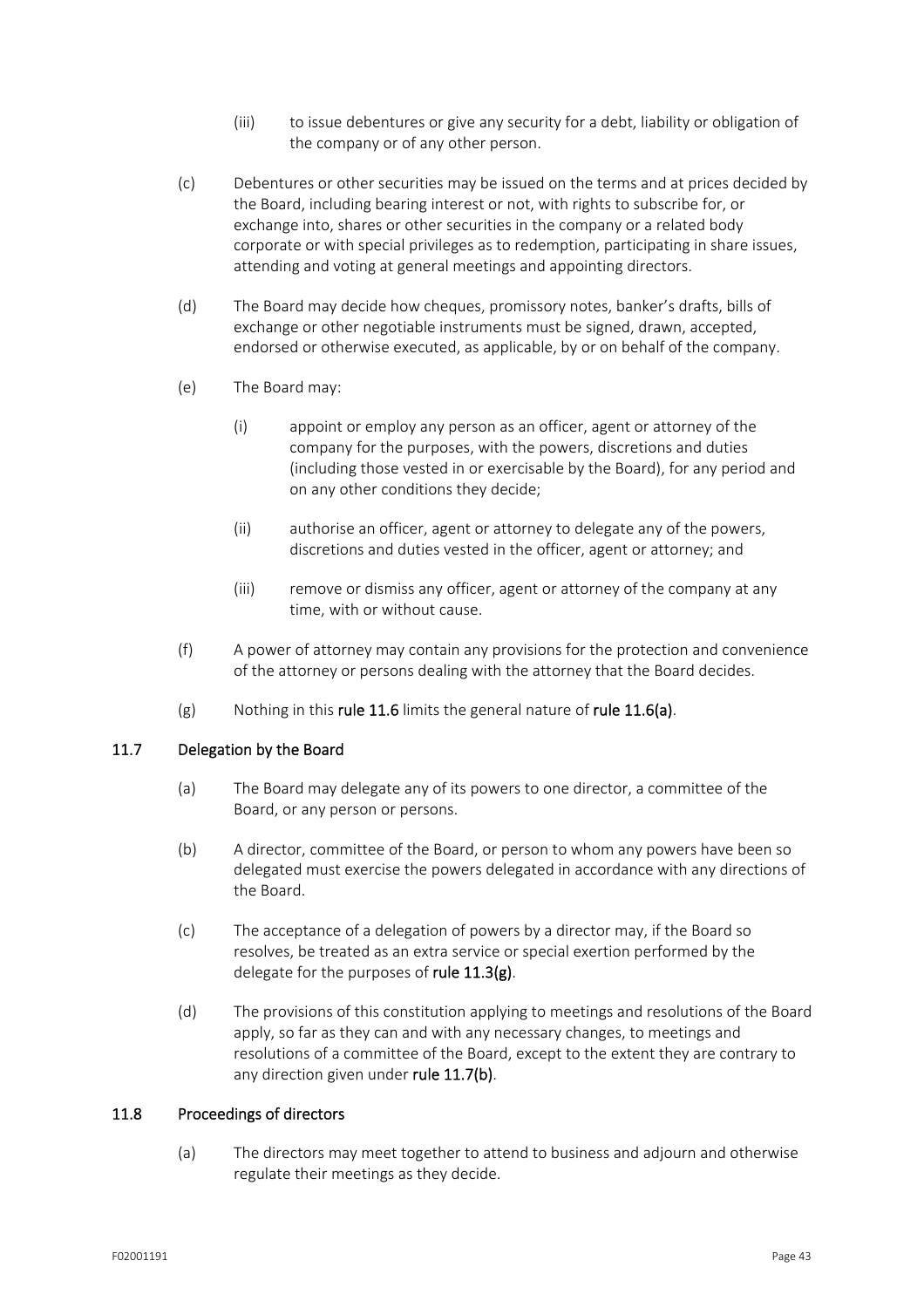- (b) The contemporaneous linking together by telephone or other electronic means of a sufficient number of directors to constitute a quorum, constitutes a meeting of the Board. All the provisions in this constitution relating to meetings of the Board apply, as far as they can and with any necessary changes, to meetings of the Board by telephone or other electronic means.
- (c) A meeting by telephone or other electronic means is to be taken to be held at the place where the chairperson of the meeting is or at such other place the chairperson of the meeting decides, as long as at least one of the directors involved was at that place for the duration of the meeting.
- (d) A director taking part in a meeting by telephone or other electronic means is to be taken to be present in person at the meeting and all directors participating in the meeting will (unless there is a specific statement otherwise) be taken to have consented to the holding of the meeting by the relevant electronic means.
- (e) If, before or during the meeting, any technical difficulty occurs where one or more directors cease to participate, the chairperson may adjourn the meeting until the difficulty is remedied or may, where a quorum of directors remains present, continue with the meeting.

## 11.9 Calling meetings of the Board

- (a) A director may, whenever the director thinks fit, call a meeting of the Board.
- (b) A secretary must, if requested by a director, call a meeting of the Board.

## 11.10 Notice of meetings of the Board

- (a) Notice of a meeting of the Board must be given to each person who is, at the time the notice is given:
	- (i) a director, except a director on leave of absence approved by the Board; or
	- (ii) an alternate director appointed under rule 11.15 by a director on leave of absence approved by the Board.
- (b) A notice of a meeting of the Board:
	- (i) must specify the time and place of the meeting;
	- (ii) need not state the nature of the business to be transacted at the meeting;
	- (iii) may, if necessary, be given immediately before the meeting;
	- (iv) may be given in person or by post or by telephone or electronic means, or in any other way consented to by the directors from time to time; and
	- (v) will be taken to have been given to an alternate director if it is given to the director who appointed that alternate director.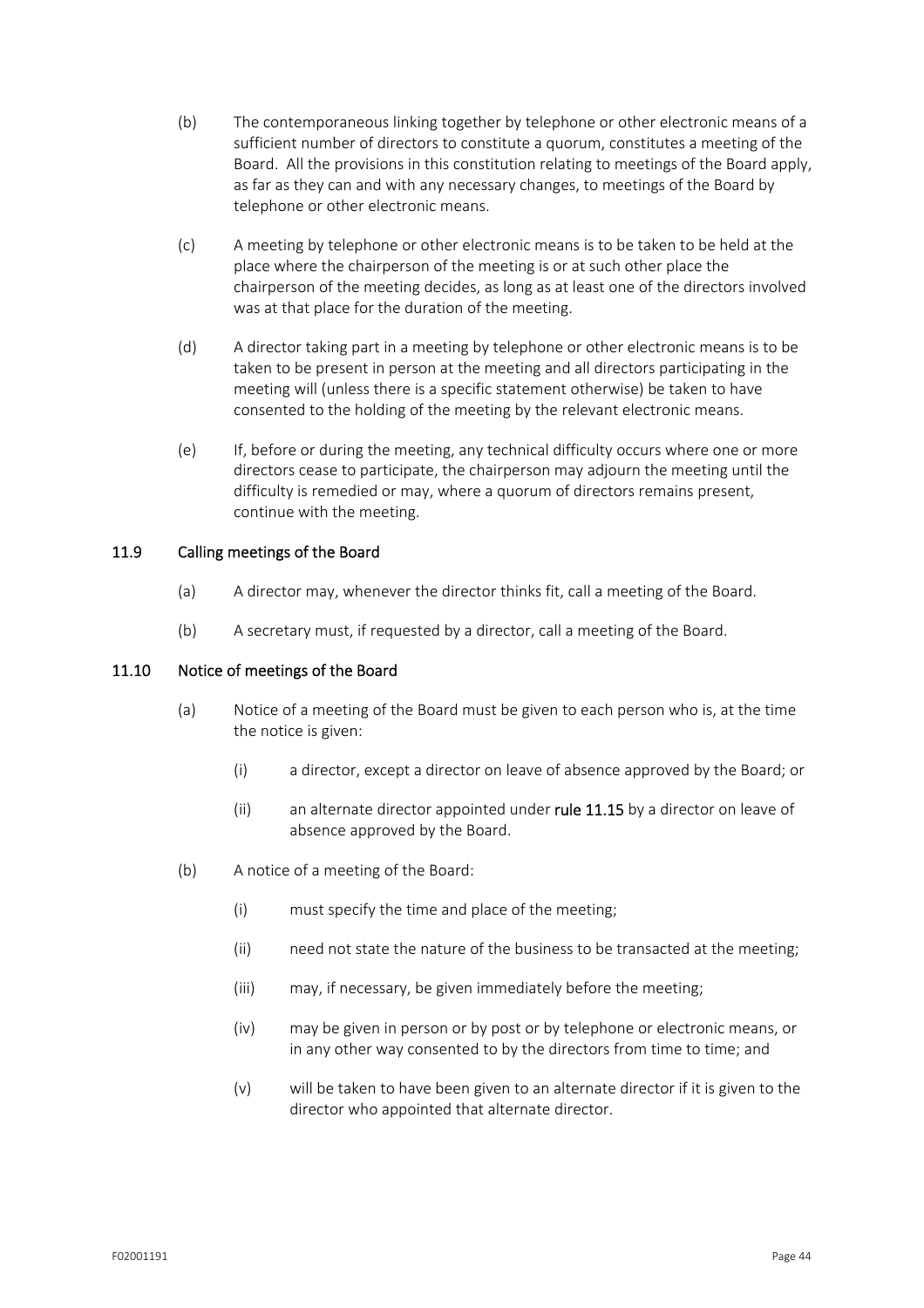- (c) A director or alternate director may waive notice of a meeting of the Board by giving notice to that effect in person or by post or by telephone or electronic means.
- (d) Failure to give a director or alternate director notice of a meeting of the Board does not invalidate anything done or any resolution passed at the meeting if:
	- (i) the failure occurred by accident or inadvertent error; or
	- (ii) the director or alternate director attended the meeting or waived notice of the meeting (whether before or after the meeting).
- (e) A person who attends a meeting of the Board waives any objection that person may have to a failure to give notice of the meeting.

## 11.11 Quorum at meetings of the Board

- (a) No business may be transacted at a meeting of the Board unless a quorum of directors is present at the time the business is dealt with.
- (b) Unless the Board decides differently, 3 directors constitute a quorum.
- (c) If there is a vacancy in the office of a director, the remaining directors may act. But, if their number is not sufficient to constitute a quorum, they may act only in an emergency or to increase the number of directors to a number sufficient to constitute a quorum or to call a general meeting of the company.

## 11.12 Chairperson and deputy chairperson of the Board

- (a) The Board may elect a director to the office of chairperson of the Board and may elect one or more directors to the office of deputy chairperson of the Board. The Board may decide the period for which those offices will be held.
- (b) The chairperson of the Board is entitled (if present within 10 minutes after the time appointed for the meeting and willing to act) to preside as chairperson at a meeting of the Board.
- (c) If at a meeting of the Board:
	- (i) there is no chairperson of the Board;
	- (ii) the chairperson of the Board is not present within 10 minutes after the time appointed for the holding of the meeting; or
	- (iii) the chairperson of the Board is present within that time but is not willing or declines to act as chairperson of the meeting,

the deputy chairperson, if any, is entitled to be chairperson of the meeting. In the absence of a deputy chairperson, or if the deputy chairperson is unwilling or declines to act as chairperson of the meeting, the directors present must elect one of themselves to chair the meeting.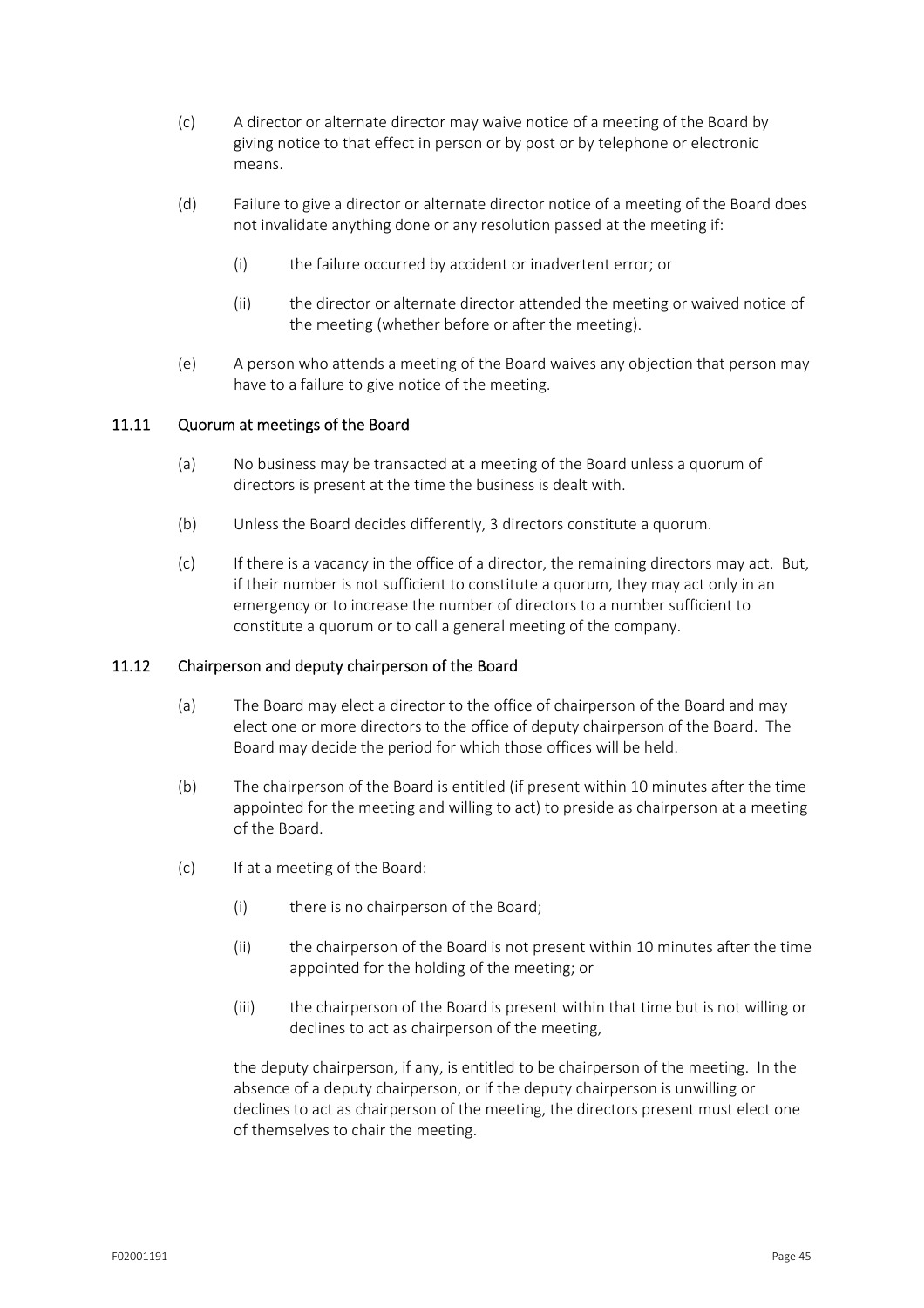## 11.13 Decisions of the Board

- (a) The Board, at a meeting at which a quorum is present, may exercise any authorities, powers and discretions vested in or exercisable by the Board under this constitution.
- (b) Questions arising at a meeting of the Board must be decided by a majority of votes cast by the directors present and entitled to vote on the matter.
- (c) Subject to rule  $11.13(d)$ , if the votes are equal on a proposed resolution, the chairperson of the meeting has a casting vote in addition to his or her deliberative vote.
- (d) Subject to rule  $11.11(b)$ , where only two directors are entitled to vote at a meeting of the Board and the votes are equal on a proposed resolution:
	- (i) the chairperson of the meeting does not have a second or casting vote; and
	- (ii) the proposed resolution is taken as lost.

## 11.14 Written resolutions

- $(a)$  If:
	- (i) all of the directors who would be entitled to receive notice of a meeting of the Board and to vote on a resolution are given a document setting out that resolution;
	- (ii) at least 75% of the directors who are entitled to vote on the resolution ('required majority') sign or consent to the resolution; and
	- (iii) the directors who sign or consent to the resolution would have constituted a quorum at a meeting of the Board held to consider that resolution,

then the resolution is taken to have been passed by a meeting of the Board at the time when the last director required to constitute the required majority signs or consents to that resolution.

- (b) A director may consent to a resolution by:
	- (i) signing the document containing the resolution (or a copy of that document);
	- (ii) giving to the company a written notice (including by email to its registered office or other electronic means) addressed to the secretary or to the chairperson of the Board signifying assent to the resolution and either setting out its terms or otherwise clearly identifying them; or
	- (iii) telephoning the secretary or the chairperson of the Board and signifying assent to the resolution and clearly identifying its terms.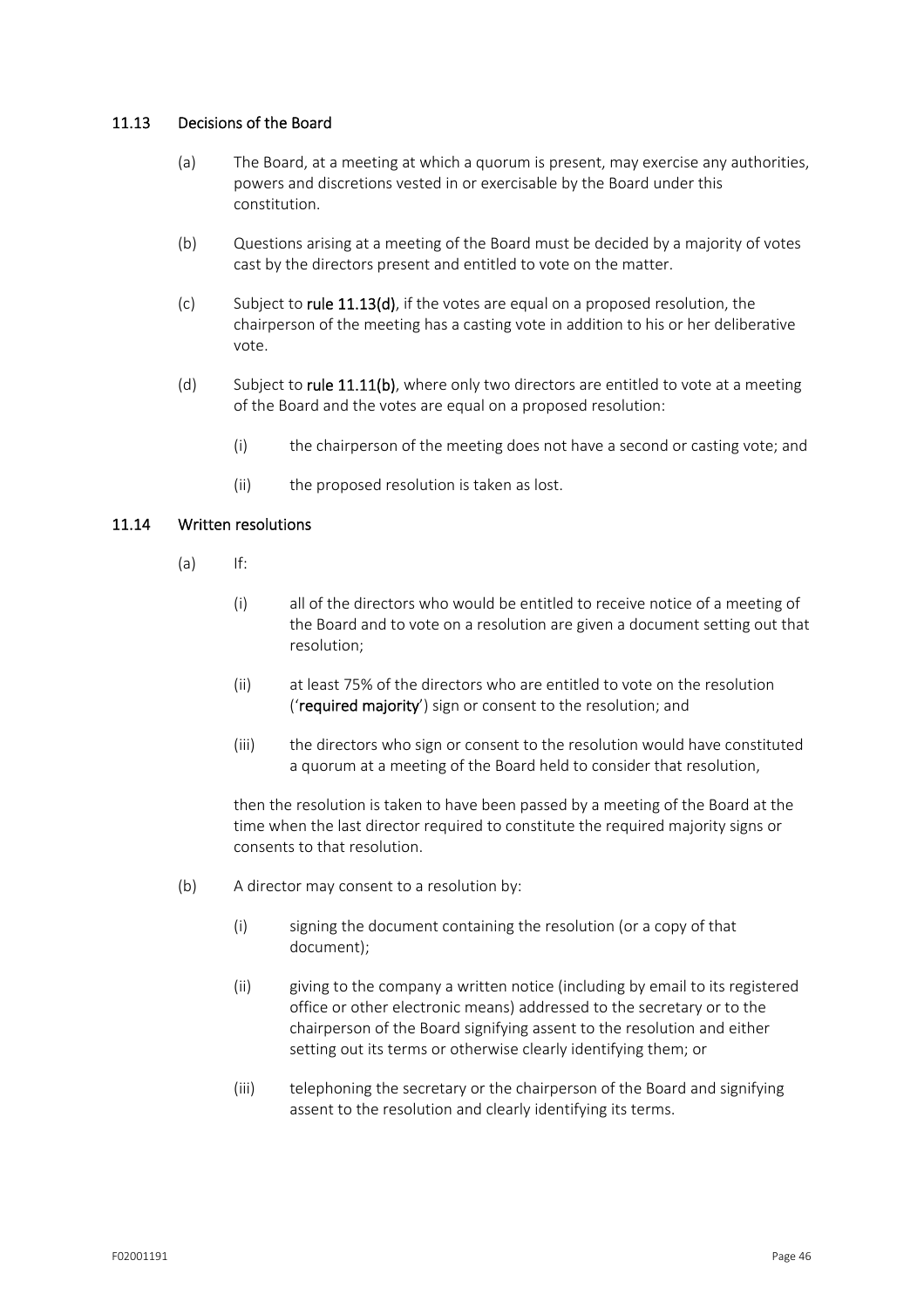## 11.15 Alternate directors

- (a) A director may, with the approval of a majority of the other directors, appoint a person to be the director's alternate director for such period as the director decides.
- (b) An alternate director may, but need not, be a member or a director of the company.
- (c) One person may act as alternate director to more than one director.
- (d) In the absence of the appointor, an alternate director may exercise any powers (except the power to appoint an alternate director) that the appointor may exercise.
- (e) An alternate director is entitled, if the appointor does not attend a meeting of the Board, to attend and vote in place of and on behalf of the appointor.
- (f) An alternate director is entitled to a separate vote for each director the alternate director represents in addition to any vote the alternate director may have as a director in his or her own right.
- (g) An alternate director, when acting as a director, is responsible to the company for his or her own acts and defaults and is not to be taken to be the agent of the director by whom he or she was appointed.
- (h) The office of an alternate director is vacated if and when the appointor vacates office as a director.
- (i) The appointment of an alternate director may be terminated or suspended at any time by the appointor or by a majority of the other directors.
- (j) An appointment, or the termination or suspension of an appointment of an alternate director, must be in writing and signed and takes effect only when the company has received notice in writing of the appointment, termination or suspension.
- (k) An alternate director is not to be taken into account in determining the minimum or maximum number of directors allowed or the rotation of directors under this constitution.
- (l) In determining whether a quorum is present at a meeting of the Board, an alternate director who attends the meeting is to be counted as a director for each director on whose behalf the alternate director is attending the meeting.
- (m) An alternate director is not entitled to receive any remuneration as a director from the company otherwise than out of the remuneration of the director appointing the alternate director but is entitled to travelling, hotel and other expenses reasonably incurred for the purpose of attending any meeting of the Board at which the appointor is not present.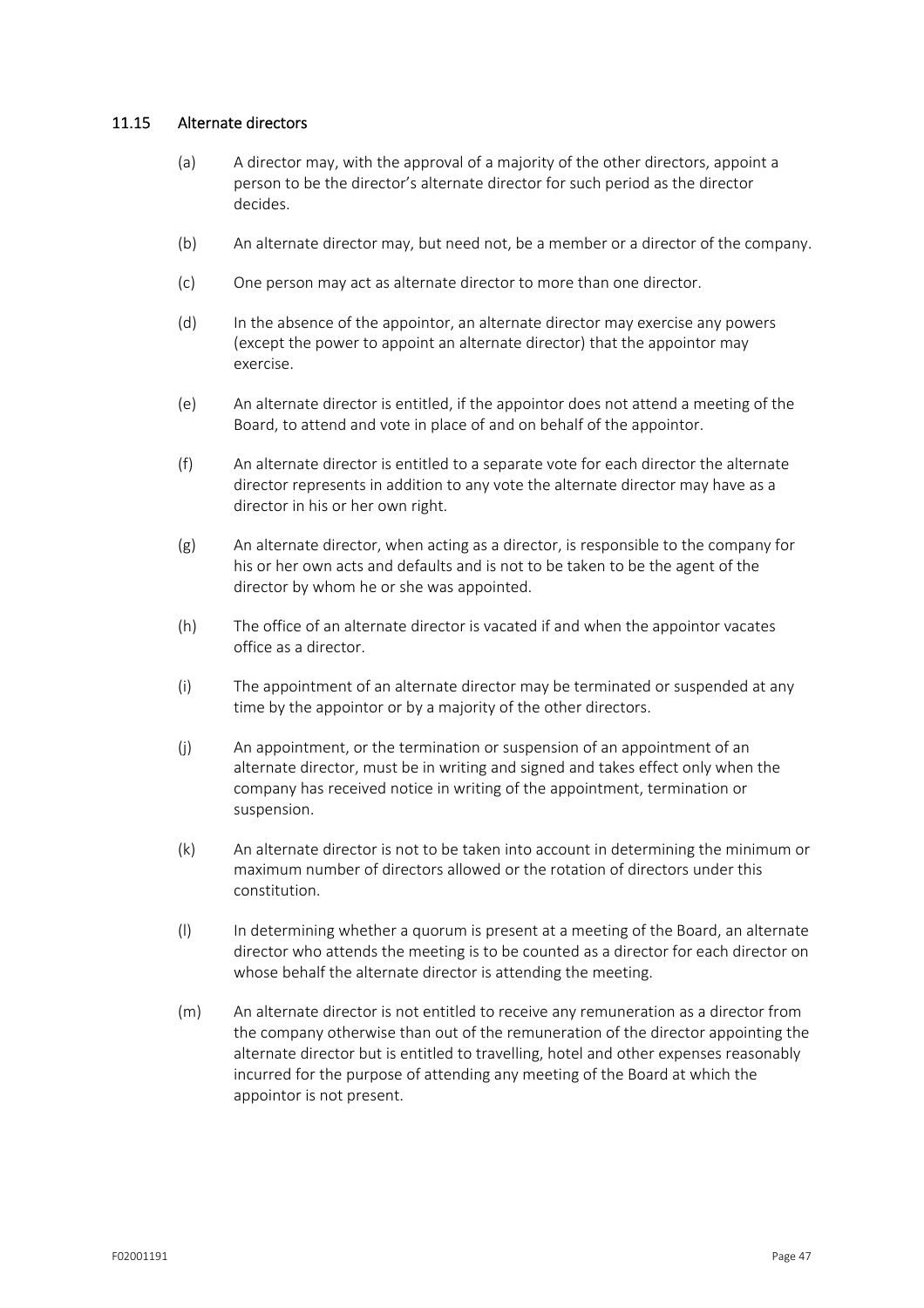## 11.16 Validity of acts

An act done by a meeting of the Board, a committee of the Board or a person acting as a director is not invalidated by:

- (a) a defect in the appointment of a person as a director or a member of a committee; or
- (b) a person so appointed being disqualified or not being entitled to vote,

if that circumstance was not known by the Board, committee or person when the act was done.

## 12 Executive officers

#### 12.1 Managing directors and executive directors

- (a) The Board may appoint one or more of the directors to the office of managing director or other executive director.
- (b) Unless the Board decides otherwise, a managing director's or other executive director's employment terminates if the managing director or other executive director ceases to be a director.
- (c) A managing director or other executive director may be referred to by any title the Board decides on.

## 12.2 Secretary

- (a) The Board must appoint at least one secretary and may appoint additional secretaries.
- (b) The Board may appoint one or more assistant secretaries.

## 12.3 Provisions applicable to all executive officers

- (a) A reference in this **rule 12.3** to an executive officer is a reference to a managing director, deputy managing director, executive director, secretary or assistant secretary appointed under this rule 12.
- (b) The appointment of an executive officer may be for the period, at the remuneration and on the conditions the Board decides.
- (c) The remuneration payable by the company to an executive officer must not include a commission on, or percentage of, operating revenue.
- (d) The Board may:
	- (i) delegate to or give an executive officer any powers, discretions and duties it decides;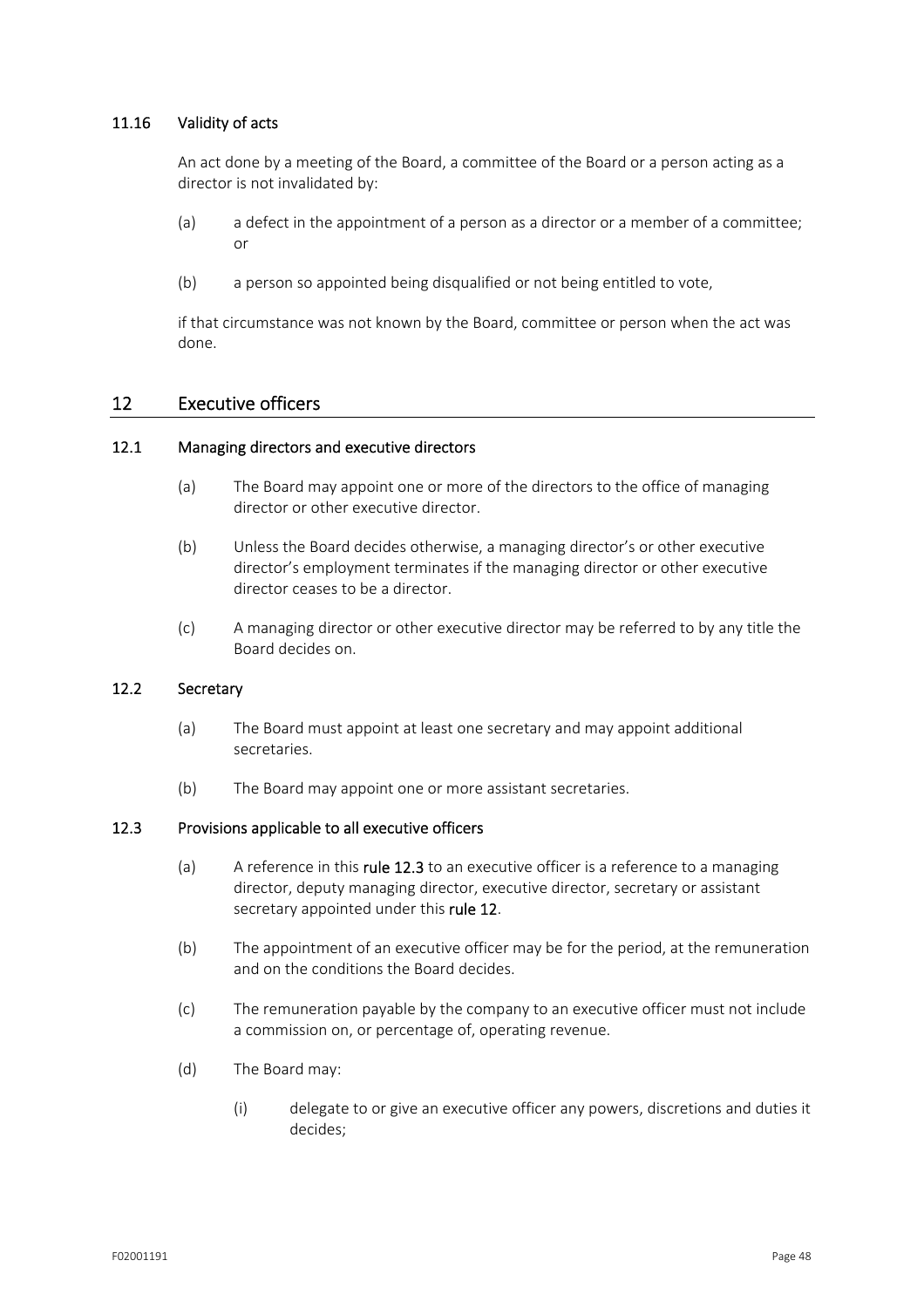- (ii) withdraw, suspend or vary any of the powers, discretions and duties given to an executive officer; and
- (iii) authorise the executive officer to delegate any of the powers, discretions and duties given to the executive officer.
- (e) Unless the Board decides differently, the office of a director who is employed by the company or by a subsidiary of the company automatically becomes vacant if the director ceases to be so employed.
- (f) An act done by a person acting as an executive officer is not invalidated by:
	- (i) a defect in the person's appointment as an executive officer;
	- (ii) the person being disqualified to be an executive officer; or
	- (iii) the person having vacated office,

if the person did not know that circumstance when the act was done.

## 13 Indemnity and insurance

## 13.1 Persons to whom rules 13.2 and 13.4 apply

Rules 13.2 and 13.4 apply:

- (a) to each person who is or has been a director, alternate director or executive officer (within the meaning of rule  $12.3(a)$ ) of the company; and
- (b) to such other officers or former officers of the company or of its related bodies corporate as the Board in each case determines,

(each an Officer for the purposes of this rule 13).

## 13.2 Indemnity

The company must indemnify each Officer on a full indemnity basis and to the full extent permitted by law against all losses, liabilities, costs, charges and expenses (Liabilities) incurred by the Officer as an officer of the company or of a related body corporate.

## 13.3 Extent of indemnity

The indemnity in rule 13.2:

- (a) is enforceable without the Officer having to first incur any expense or make any payment;
- (b) is a continuing obligation and is enforceable by the Officer even though the Officer may have ceased to be an officer of the company or its related bodies corporate; and
- (c) applies to Liabilities incurred both before and after the adoption of this constitution.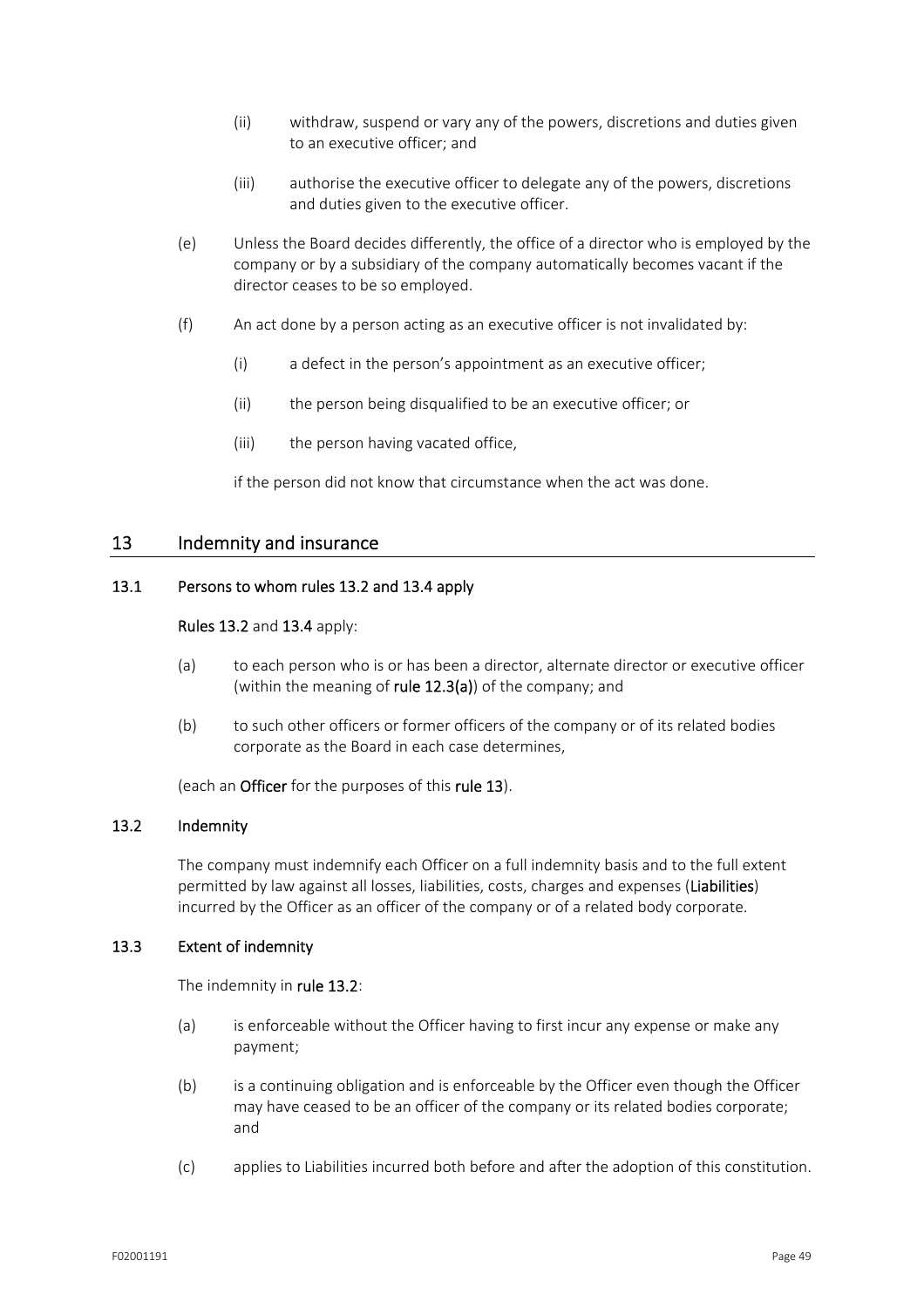## 13.4 Insurance

The company must, to the extent permitted by law:

- (a) purchase and maintain insurance; or
- (b) pay or agree to pay a premium for insurance,

for each Officer against any Liability incurred by the Officer as an officer of the company or of a related body corporate including, but not limited to, a liability for negligence or for reasonable costs and expenses incurred in defending or responding to proceedings, whether civil or criminal and whatever their outcome.

## 13.5 Savings

#### Nothing in rule 13.2 or 13.4:

- (a) affects any other right or remedy that a person to whom those rules apply may have in respect of any Liability referred to in those rules;
- (b) limits the capacity of the company to indemnify or provide or pay for insurance for any person to whom those rules do not apply; or
- (c) limits or diminishes the terms of any indemnity conferred or agreement to indemnify entered into prior to the adoption of this constitution.

#### 13.6 Deed

The Company may enter into a deed with any Officer to give effect to the rights conferred by this rule 13 or the exercise of a discretion under this rule 13 on such terms as the Board thinks fit which are not inconsistent with this rule 13.

## 14 Winding up

## 14.1 Distributing surplus

Subject to this constitution and the rights or restrictions attached to any shares or class of shares:

- (a) if the Company is wound up and the property of the Company available for distribution among the members is more than sufficient to pay:
	- (i) all the debts and liabilities of the company; and
	- (ii) the costs, charges and expenses of the winding up,

the excess must be divided among the members in proportion to the number of shares held by them, irrespective of the amounts paid or credited as paid on the shares;

(b) for the purpose of calculating the excess referred to in rule  $14.1(a)$ , any amount unpaid on a share is to be treated as property of the Company;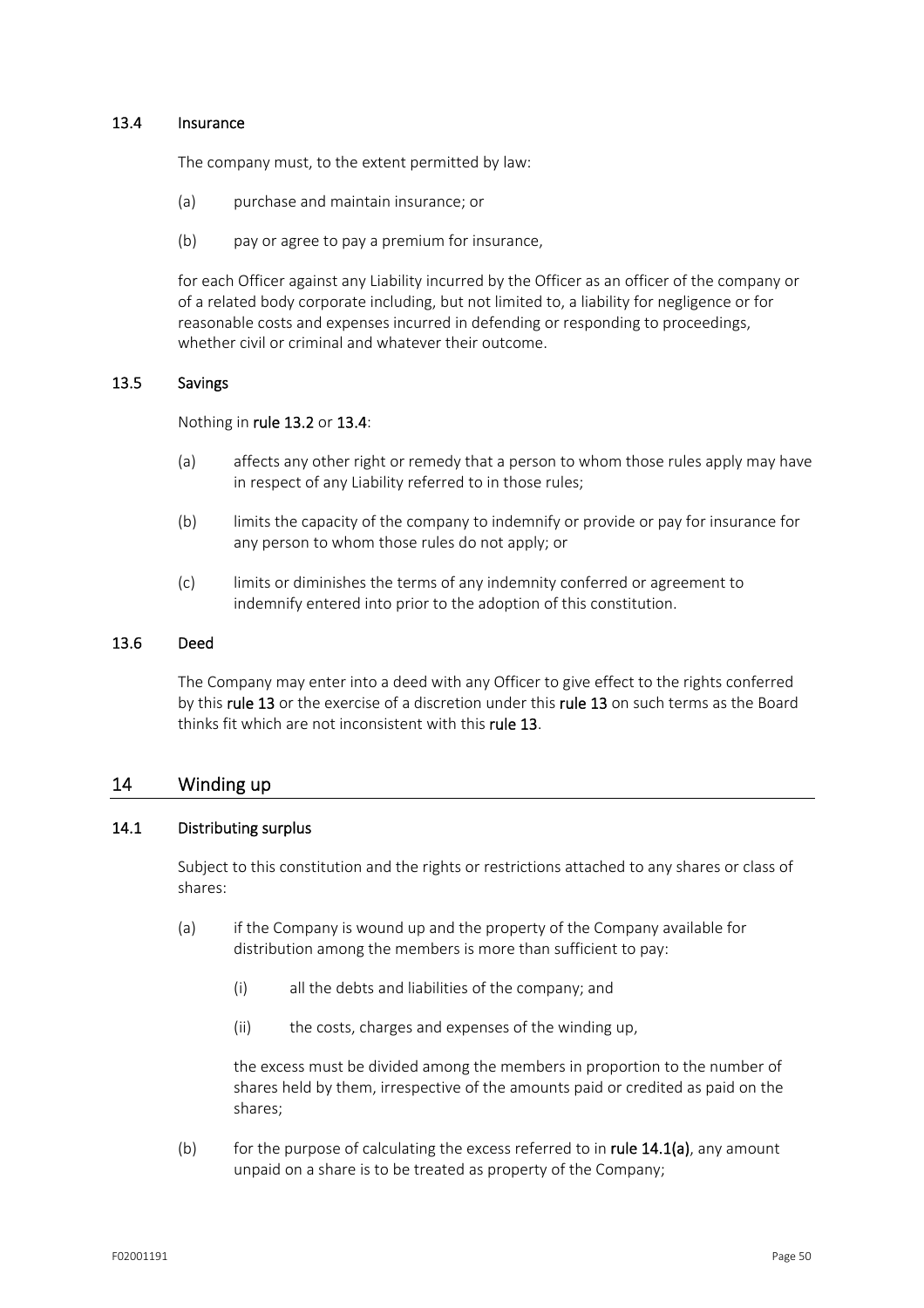- (c) the amount of the excess that would otherwise be distributed to the holder of a partly paid share under rule 14.1(a) must be reduced by the amount unpaid on that share at the date of the distribution; and
- (d) if the effect of the reduction under rule  $14.1(c)$  would be to reduce the distribution to the holder of a partly paid share to a negative amount, the holder must contribute that amount to the Company.

## 14.2 Dividing property

- (a) If the Company is wound up, the liquidator may, with the sanction of a special resolution:
	- (i) divide among the members the whole or any part of the Company's property; and
	- (ii) decide how the division is to be carried out as between the members or different classes of members.
- (b) A division under rule  $14.2(a)$  need not accord with the legal rights of the members and, in particular, any class may be given preferential or special rights or may be excluded altogether or in part.
- (c) Where a division under rule  $14.2(a)$  does not accord with the legal rights of the members, a member is entitled to dissent and to exercise the same rights as if the special resolution sanctioning that division were a special resolution passed under section 507 of the Act.
- (d) If any of the property to be divided under rule  $14.2(a)$  includes securities with a liability to calls, any person entitled under the division to any of the securities may, within 10 days after the passing of the special resolution referred to in rule  $14.2(a)$ , by written notice direct the liquidator to sell the person's proportion of the securities and account for the net proceeds. The liquidator must, if practicable, act accordingly.
- (e) Nothing in this rule 14.2 takes away from or affects any right to exercise any statutory or other power which would have existed if this rule were omitted.
- (f) Rule 7.3 applies, so far as it can and with any necessary changes, to a division by a liquidator under rule 14.2(a) as if references in rule 7.3 to:
	- (i) the Board were references to the liquidator; and
	- (ii) a distribution or capitalisation were references to the division under rule 14.2(a).

## 15 Inspection of and access to records

(a) A person who is not a director does not have the right to inspect any of the board papers, books, records or documents of the company, except as provided by law, or this constitution, or as authorised by the Board, or by resolution of the members.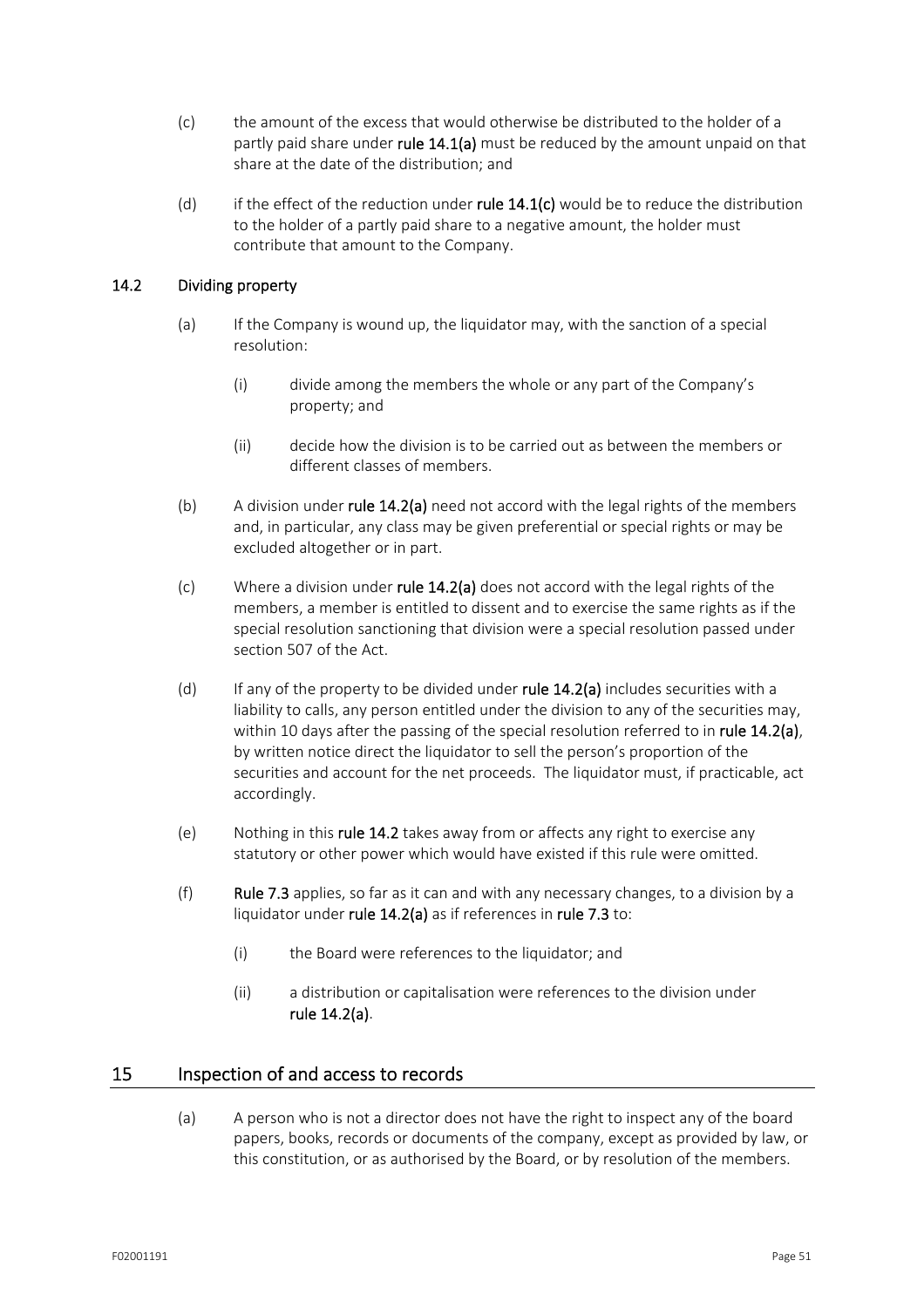- (b) The company may enter into contracts with its directors or former directors agreeing to provide continuing access for a specified period after the director ceases to be a director to board papers, books, records and documents of the company which relate to the period during which the director or former director was a director on such terms and conditions as the Board thinks fit and which are not inconsistent with this rule 15.
- (c) The company may procure that its subsidiaries provide similar access to board papers, books, records or documents as that set out in rules 15(a) and 15(b).
- (d) This rule 15 does not limit any right the directors or former directors otherwise have.

## 16 Seals

## 16.1 Manner of execution

Without limiting the ways in which the company can execute documents under the Act and subject to this constitution, the company may execute a document if the document is signed by:

- (a) two directors; or
- (b) a director and a secretary; or
- (c) any other person authorised by the Board for that purpose.

## 16.2 Electronic Signatures

The directors may resolve (either on a standing basis or in respect of a particular act or matter) that where any document, instrument or resolution must be signed by an officer of the company or any other person authorised by the Board for that purpose, the signature of that officer or person may be affixed to that document, instrument or resolution by mechanical, electronic or other means instead of that officer or person physically signing the document, instrument or resolution itself in wet ink , subject in all cases to such officer or person authorising the affixing of their signature (which authorisation may be given, without limiting any other means of authorisation, by email from their usual email address) and subject further to any legal requirements for due execution being complied with under applicable law.

## 16.3 Common seal

The company may have a common seal. If the company has a common seal, rules 16.4 to 16.8 apply.

## 16.4 Safe custody of Seal

The Board must provide for the safe custody of the Seal.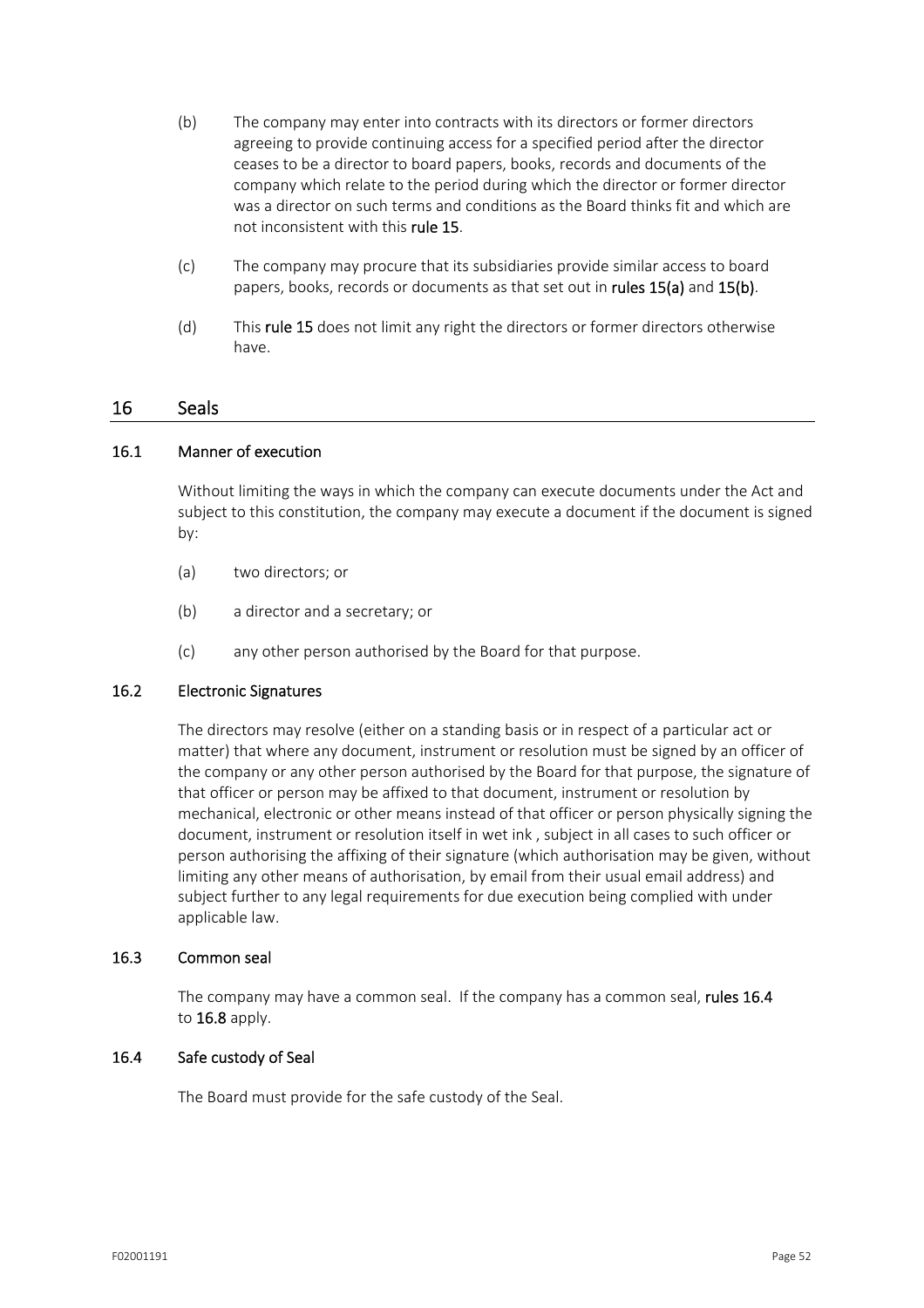## 16.5 Using the Seal

Subject to rule 16.8 and unless a different procedure is decided by the Board, if the company has a common seal any document to which it is affixed must be signed by:

- (a) two directors;
- (b) by a director and a secretary; or
- (c) a director and another person appointed by the Board to countersign that document or a class of documents in which that document is included.

## 16.6 Seal register

- (a) The company may keep a Seal register and, on affixing the Seal to any document (other than a certificate for securities of the company) may enter in the register particulars of the document, including a short description of the document.
- (b) The register, or any details from it that the Board requires, may be produced at meetings of the Board for noting the use of the Seal since the previous meeting of the Board.
- (c) Failure to comply with rules  $16.6(a)$  or  $16.6(b)$  does not invalidate any document to which the Seal is properly affixed.

## 16.7 Duplicate seals and certificate seals

- (a) The company may have one or more duplicate seals for use in place of its common seal outside the state or territory where its common seal is kept. Each duplicate seal must be a facsimile of the common seal of the company with the addition on its face of the words 'duplicate seal' and the name of the place where it is to be used.
- (b) A document sealed with a duplicate seal, or a certificate seal as provided in rule 16.8, is to be taken to have been sealed with the common seal of the company.

## 16.8 Sealing and signing certificates

The Board may decide either generally or in a particular case that the Seal and the signature of any director, secretary or other person is to be printed on or affixed to any certificates for securities in the company by some mechanical or other means.

## 17 Notices

## 17.1 Notices by the company to members

- (a) Without limiting any other way in which notice may be given to a member under this constitution, the Act or the Listing Rules, the company may give a notice to a member by:
	- (i) delivering it personally to the member;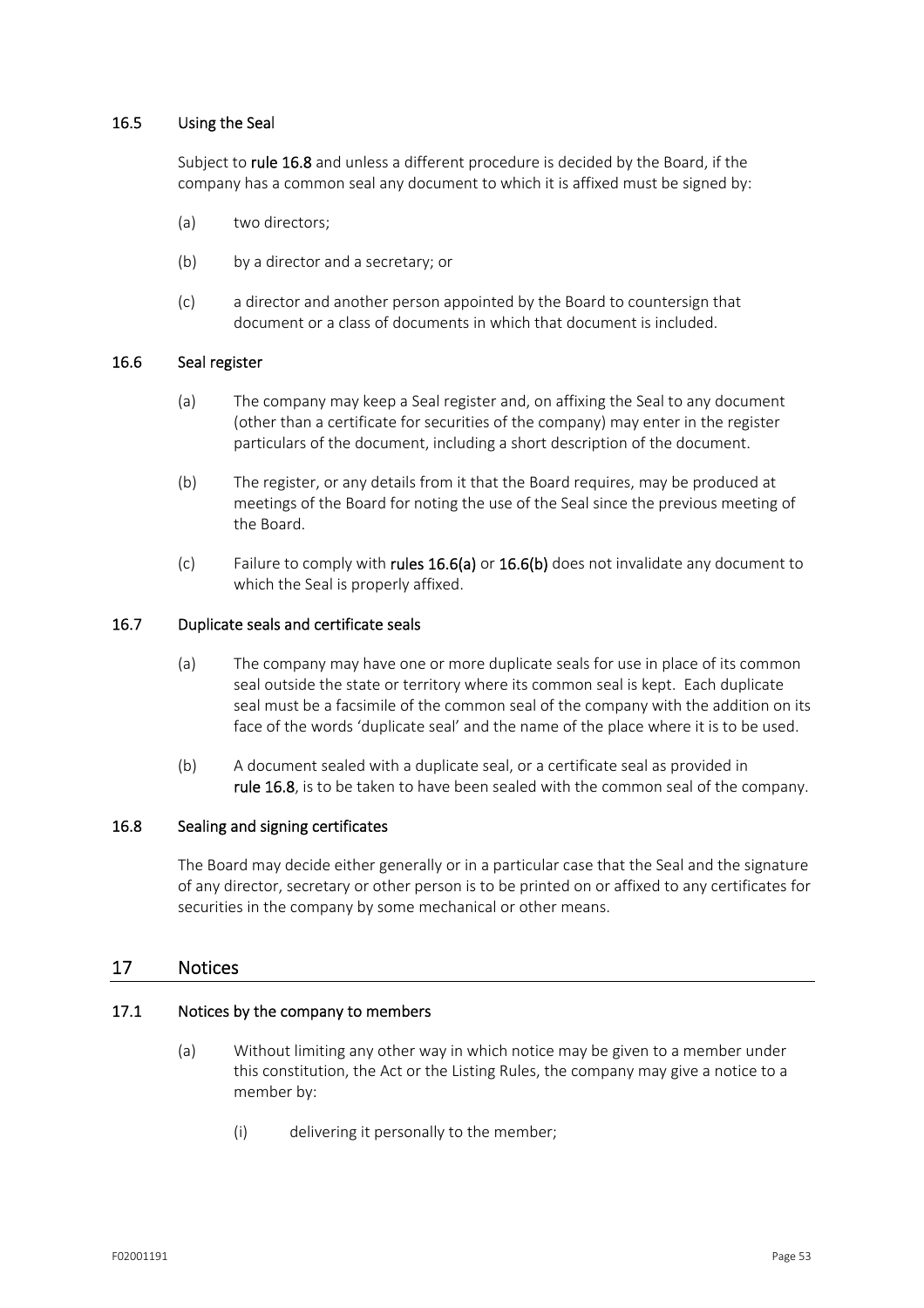- (ii) sending it by prepaid post to the member's address in the register of members or any other address the member supplies to the company for giving notices; or
- (iii) sending it by electronic means (including providing a URL link to any document or attachment) to the email address the member has supplied to the company for giving notices.
- (b) The company may give a notice to the joint holders of a share by giving the notice in the way authorised by rule 17.1(a) to the joint holder named first in the register of members for the share.
- (c) The company may give a notice to a person entitled to a share as a result of a Transmission Event by delivering it or sending it in the manner authorised by rule 17.1(a) addressed to the name or title of the person, to:
	- (i) the address, email address or electronic address that person has supplied to the company for giving notices to that person; or
	- (ii) if that person has not supplied an address, email address or electronic address, to the address, email address or electronic address to which the notice might have been sent if that Transmission Event had not occurred.
- (d) A notice given to a member under rules 17.1(a) or 17.1(b) is, even if a Transmission Event has occurred and whether or not the company has notice of that occurrence:
	- (i) duly given for any shares registered in that person's name, whether solely or jointly with another person; and
	- (ii) sufficiently served on any person entitled to the shares because of the Transmission Event.
- (e) A notice given to a person who is entitled to a share because of a Transmission Event is sufficiently served on the member in whose name the share is registered.
- (f) A person who, because of a transfer of shares, becomes entitled to any shares registered in the name of a member, is taken to have received every notice which, before that person's name and address is entered in the register of members for those shares, is given to the member complying with this rule 17.1.
- $(g)$  A signature to any notice given by the company to a member under this rule 17.1 may be printed or affixed by some mechanical, electronic or other means.
- (h) Where a member does not have a registered address or where the company believes that member is not known at the member's registered address, all notices are taken to be:
	- (i) given to the member if the notice is exhibited in the company's registered office for a period of 48 hours; and
	- (ii) served at the commencement of that period,

unless and until the member informs the company of the member's address.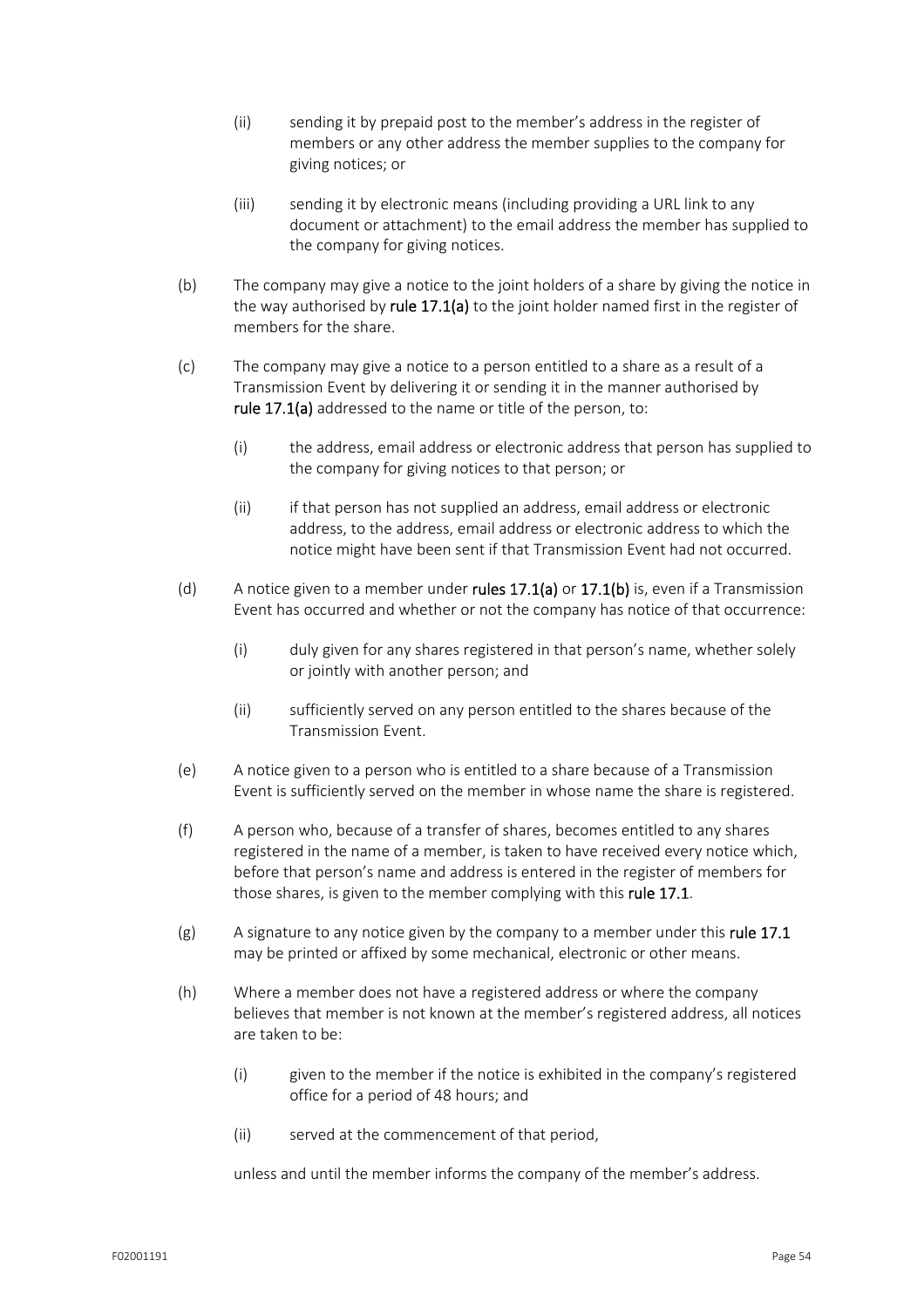## 17.2 Notices by the company to directors

The company may give a notice to a director or alternate director by:

- (a) delivering it personally to him or her;
- (b) sending it by prepaid post to his or her usual residential or business address, or any other address he or she has supplied to the company for giving notices; or
- (c) sending it by email or other electronic means to the email address or electronic address he or she has supplied to the company for giving notices.

#### 17.3 Notices by directors to the company

A director or alternate director may give a notice to the company by:

- (a) delivering it to the company's registered office;
- (b) sending it by prepaid post to the company's registered office; or
- (c) sending it by email or other electronic means to the principal email address or electronic address at the company's registered office.

## 17.4 Time of service

- (a) A notice from the company properly addressed and posted is taken to be served at 10.00am (South Australia time) on the day after the date it is posted.
- (b) A certificate signed by a secretary or officer of the company to the effect that a notice was duly posted under this constitution is conclusive evidence of that fact.
- (c) Where the company sends a notice by electronic transmission, the notice is taken as served at the time the electronic transmission is sent.
- (d) Where the company gives a notice to a member by any other means permitted by the Act relating to the giving of notices and electronic means of access to them, the notice is taken as given at 10.00am (South Australia time) on the day after the date on which the member is notified that the notice is available.
- (e) Where a given number of days' notice or notice extending over any other period must be given, the day of service is not to be counted in the number of days or other period.

## 17.5 Other communications and documents

Rules 17.1 to 17.4 (inclusive) apply, so far as they can and with any necessary changes, to serving any communication or document.

## 17.6 Written notices

A reference in this constitution to a written notice includes a notice given by fax or other electronic means. A signature to a written notice need not be handwritten.